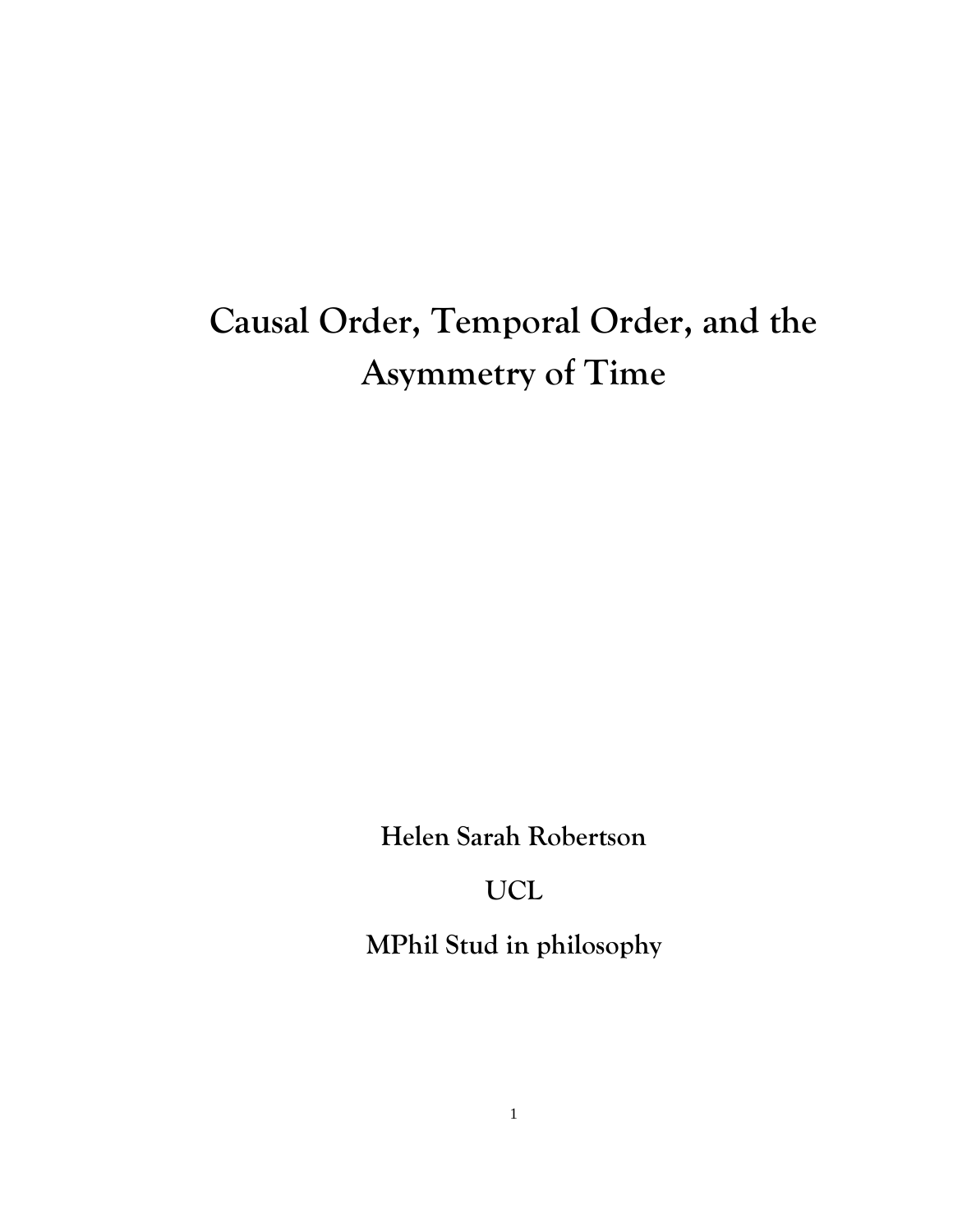**I confirm that the work presented in this thesis is my own and the work of other persons is appropriately acknowledged.**

 $\frac{1}{2}$ 

**Helen Sarah Robertson 1 st September 2010**

#### **Abstract**

Upon denying the A-theory construal of temporal relations, the question arises as to what temporal asymmetry should be taken to consist in. This paper is an investigation into the prospects of one particular B-theory answer to this question – viz. the causal account. In particular, I examine the prospects for the claim that the asymmetry of time rests on the asymmetry of causation (the causal thesis). I begin with the version of the causal thesis that is proposed by Hugh Mellor in *Real Time II*. I discuss a number of complications that arise on the arguments he gives for his version, and argue that the 'pair' version of the thesis that Mellor employs is too strong to deal with all cases of temporal asymmetry. In response to this situation, I formulate a weaker version of the thesis – viz. the majority version. However, it turns out that this version is also inadequate to the task of accounting for temporal asymmetry. I conclude by suggesting a further version of the thesis, which appears promising in overcoming the further obstacles. Throughout I take temporal asymmetry to be the distinction between the relation 'earlier than' and the relation 'later than'.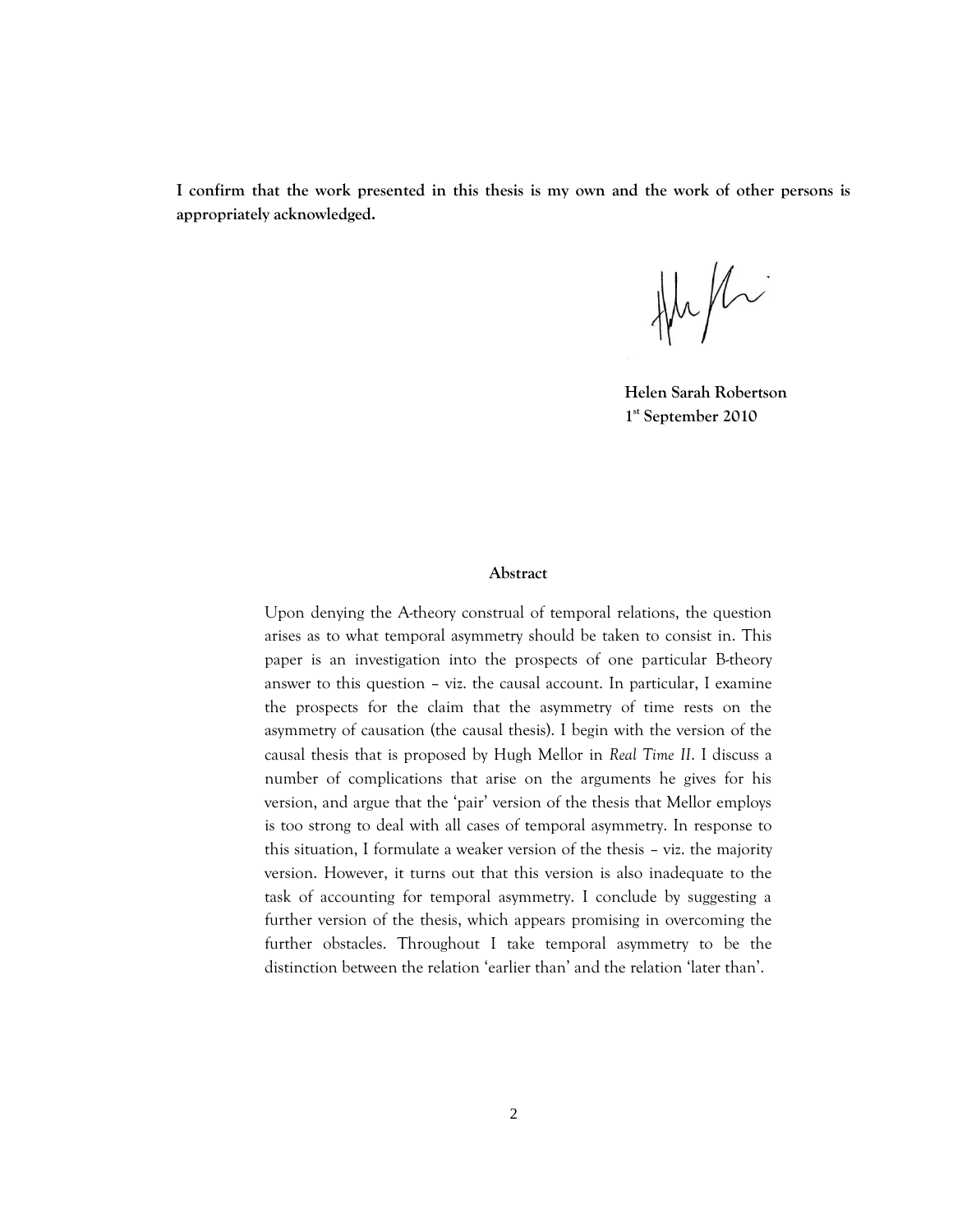| Contents             |    |
|----------------------|----|
| <b>Chapter One</b>   |    |
| <b>Chapter Two</b>   | 10 |
| <b>Chapter Three</b> | 34 |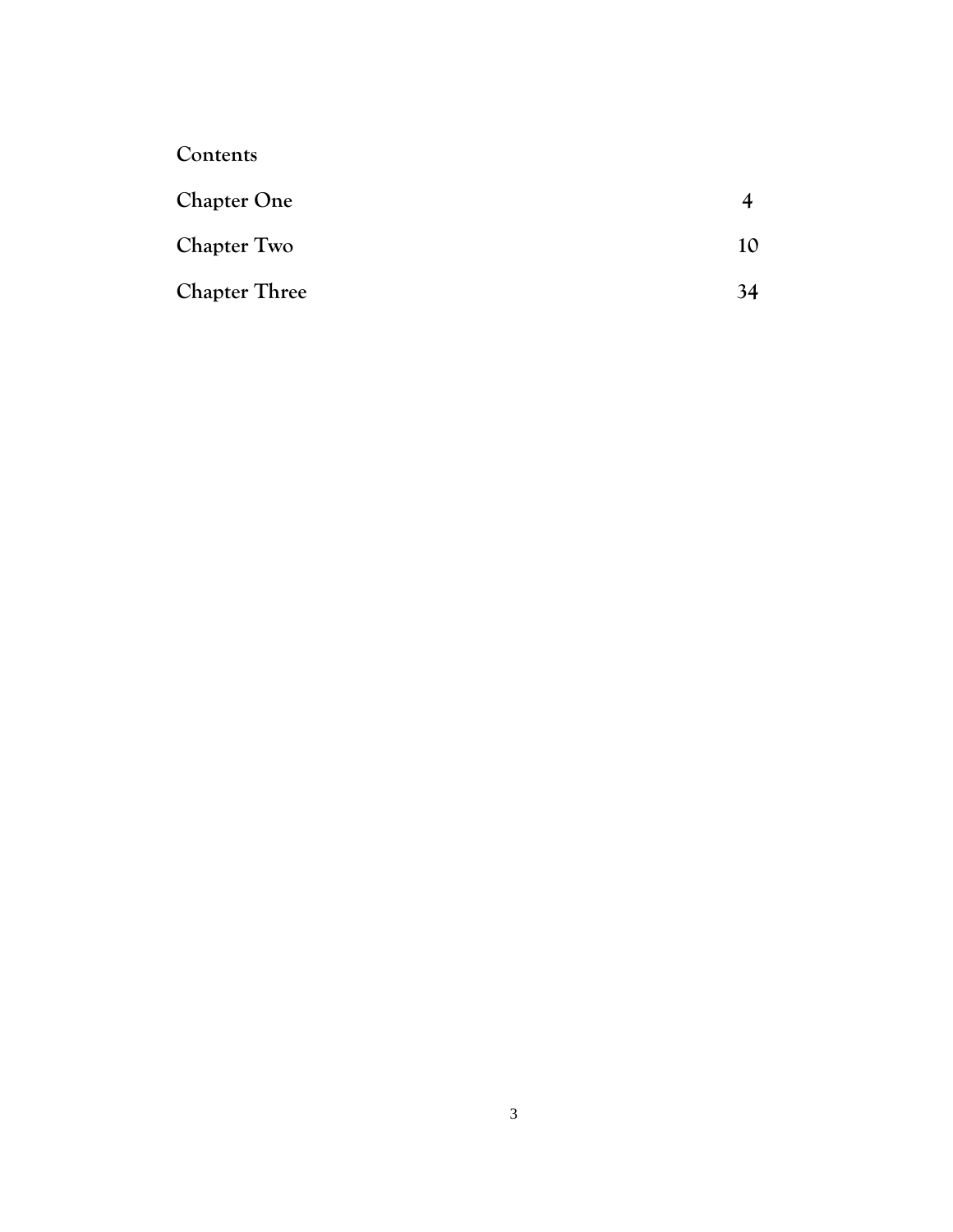#### **Chapter One**

Despite its noted advantages, rejection of the A-theory of time carries along with it an abundance of loose ends that require attention. Not the least of these is the question of the so-called asymmetry or directedness of time. In this paper, I turn my attention to an account that attempts to deal with this and a number of the other loose ends – viz. Mellor's causal theory of temporal order. My particular interest is in whether we can make something of what I will the 'causal thesis', viz. the general claim that the asymmetry of time rests on the asymmetry of causation (including a denial of the contrary). Now the explicit arguments offered by Mellor for the causal thesis (primarily in his *Real Time II*) are not the most unknotted arguments offered on a subject, and it is not clear that the version of the thesis that Mellor proposes is easily defensible. In this paper I attempt a reformulation of both Mellor's argument and the causal thesis. I begin below by formulating the question which the causal thesis is intended to answer. In Chapter Two, I move on to Mellor's position. I examine the position for the key claims and comb through two of his arguments involving the causal thesis. Finally, in Chapter Three I turn to an attempted reformulation of the causal thesis.

Consider the overall history of the actual world and the series formed by these spatiotemporally-related events. I take the distinction between the so-called A- and B-theories to be at bottom a disagreement over the nature of the temporal relations contained in this series. 1 For ease of reference, I will term the series as described by these differing accounts the 'A' and 'B' series respectively, but it should noted that I mean to refer to only a single series of temporally-related events of which two different accounts are given.

The distinction between the A- and B-series must minimally be taken to consist in a difference in the structure of the temporal relations of the series. Both accounts agree that, for each event in the series, the event is either earlier than, later than, or simultaneous with every other event in the series and has a determinate temporal location in virtue of these relations<sup>2</sup>. The Atheory holds, however, that by considering the series in this way we have abstracted from the present moment, and in so doing have omitted numerous important facts about the series of events – like, for example, the fact that the coronation of King George V *has passed*. The coronation's

<sup>1</sup> Bourne (2006) defends a sophisticated version of the A-theory. Proponents of the B-theory include Le Poidevin (1991), Mellor (1998), Newton-Smith (1980), and Price (1996).

<sup>&</sup>lt;sup>2</sup> The special theory of relativity, of course, complicates this somewhat by making the simultaneity relation depend on frame of reference which includes other values in addition to the temporal relation. For the purposes of setting out the distinction, I will ignore the complication here. I will pick it up again a little further on, as it becomes relevant once we give a more substantive account of the distinction.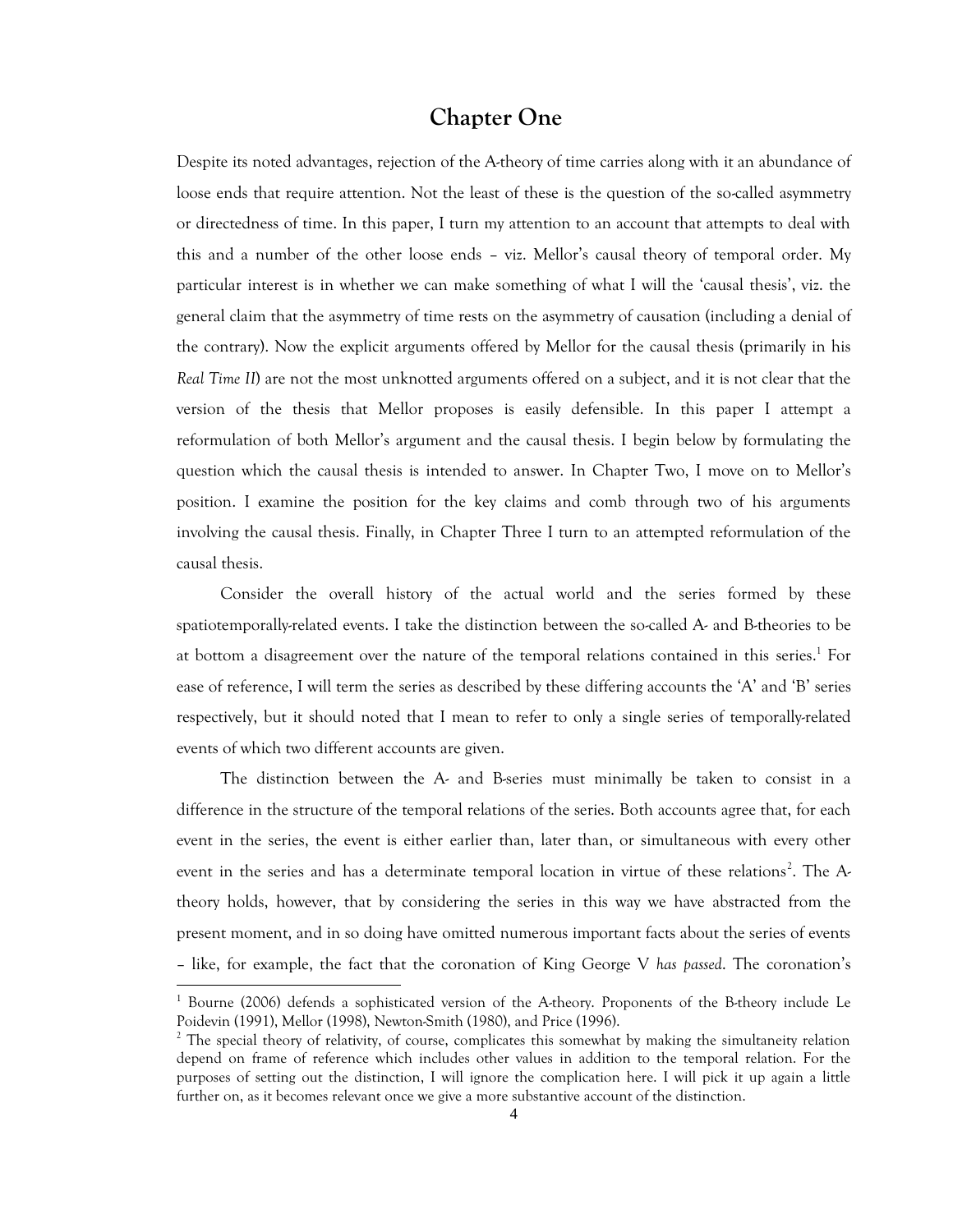having passed is, on the A-theory, something over and above its bearing an earlier than/later than/simultaneous with relation to every other event in the series. (And there are, of course, similar omissions in the case of all the rest of the events in the series, past, present, and future.) So, the series of temporally ordered events mentioned constitutes an A-series if the set R of earlier/later/simultaneity relations holds between all events in the series and, *in addition*, the set S of relations holds between all events in the series and a significant moment of the series – the present moment. To clarify, there is a set of relations for each moment in the series (let us label the sets corresponding to each of these moments,  $M_0... M_n$ ) such that (1) that moment constitutes the present moment, (2) every event in the series is relevantly related to it, and (3) if that moment is the present, then none of the other moments is present. Thus, the set S of additional relations posited by the A-theory is the disjunction of the sets  $M_0... M_n$ . The additional relations of the A-series are naturally grasped, as our own temporal experience seems to present itself as an A-series. So, part of the motivation for adopting an A-series view of the time series is its natural agreement with our experience of time.

In contrast, the B-theory denies this additional set of temporal relations, and claims that all facts purportedly capturable by only the A-theory can, with a little bit of work, be adequately captured in B-theory terms. For example, the relations of the present moment can be explained in token reflexive terms (Mellor, 1998, chapter 3). The disagreement, then, between the A- and Btheories lies in whether, in addition to this relational structure posited in set R, the series of events is ordered in terms of set S as well. I take this to be the fundamental distinction between the two theories and, although it is not yet a substantive distinction, all complete A- and B-theory accounts presuppose this difference in relational structure.

Just what this additional set of A-series relations amounts to (or indeed what the B-series relations amount to) depends upon the details of the theory in question. Most commonly, the Aseries relations are explicated in terms of existence. The present moment demarcates either all that can properly be said to exist (presentist accounts<sup>3</sup>) or the point of coming into being of that which exists (growing universe theories<sup>4</sup>). On such accounts, the B-series relations hold in virtue of the Aseries relations holding. The coronation of George V is earlier than the writing of this paper only because the coronation was present before the writing of this paper. In denying A-series relations of this ontological sort, the B-theory is committed to claiming that there is no sense in which the events of one moment of the series exist and the rest – or some of the rest, in denial of the growing

<sup>&</sup>lt;sup>3</sup> See, for example, Bourne (2006).

<sup>4</sup> See Tooley (1997).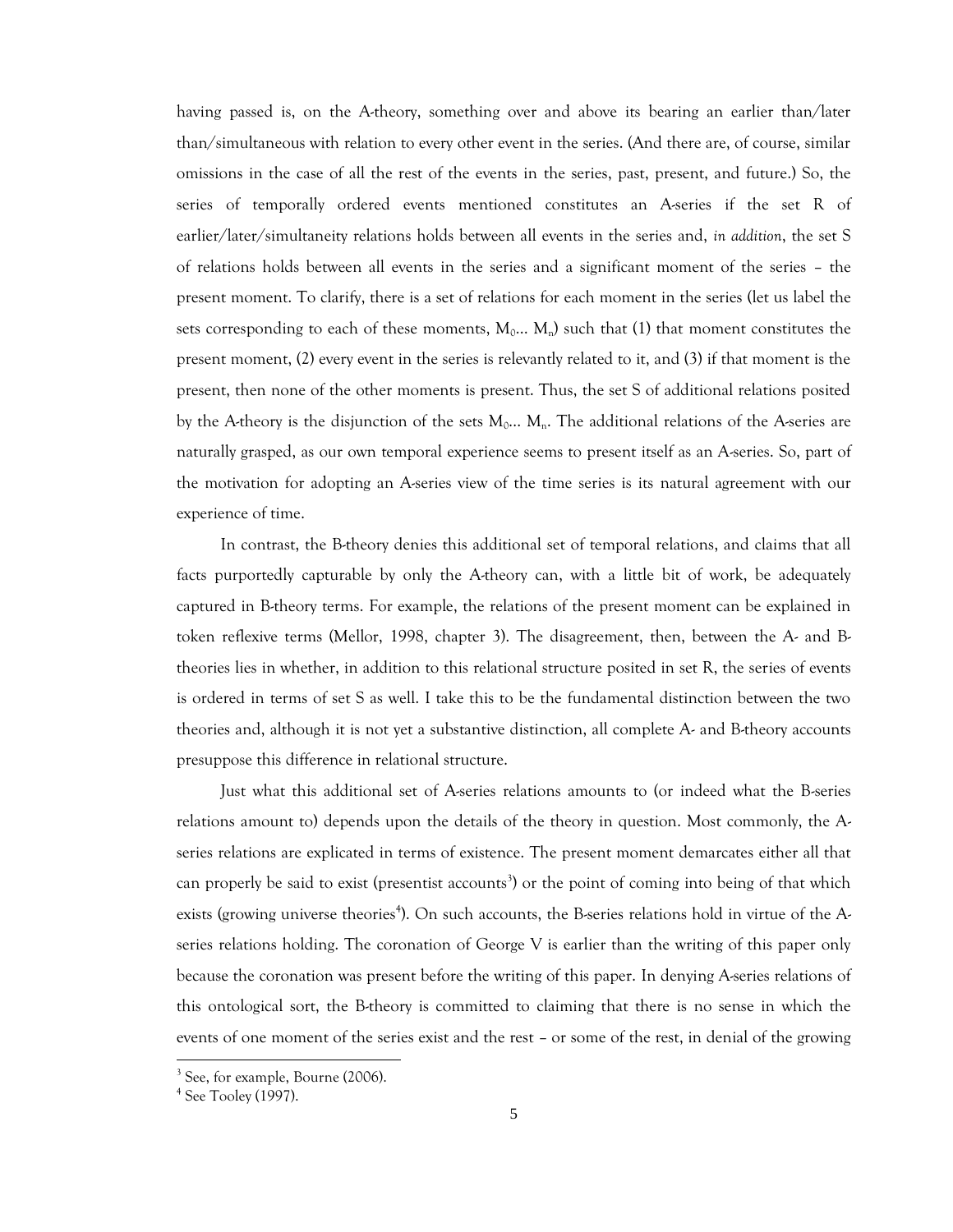universe theory - do not. The entire series exists 'all at once' as it were<sup>5</sup>. Price makes neat work of the distinction in his phrasing, "[The] B-series regards reality as a single entity of which one ingredient is time, not a changeable entity set in time." (1996, p. 12)

There are, I think, primarily two lines of reasoning which recommend the B-theory over the A-theory, and which have led to its being favoured (although by no means universally) within contemporary philosophy. The first of these is an argument originally devised by J. M. E. McTaggart (1908) for the incoherence of the A-theory view. The second is the supposed ramifications of the claims of special relativity on the A-theory. I turn briefly to the latter.

The obstacle presented to the A-theory by the special theory of relativity is a consequence of the latter theory's claimed relativity of temporal relations. According to the theory of relativity, we can no longer understand simultaneity (or being earlier than or later than) as a relation which holds of all events across space for a given moment. Events are only simultaneous relative to a set of coordinates (viz. to a set of coordinates specifying the velocity and spatiotemporal location of the chosen frame of reference). This is problematic insofar as the present moment of the A-theory is constituted by a set of simultaneous events, which is taken to be the set of existing events (or the point of coming into existence of events). Thus, whichever moment is the present is also relative to a set of coordinates, and existence must now also be understood as relativised to a set of coordinates. This is worrying to anyone who finds it implausible that an object or event can exist from the point of view of one spatiotemporal object or event, but not others. In contrast, the Btheory denies from the outset that existence is demarcated by a significant present moment and so avoids the problem of relativised existence in this sense entirely. I do not wish to delve further into the intricacies of these debates here, and will take it that these two lines of reasoning make the Btheory an acceptable assumption when beginning an investigation into time.

(A second assumption which I will be employing in this paper is that of relationalism about space and time. This distinction is at the heart of one of the oldest questions about time (and space)<sup>6</sup>, and continues to be discussed<sup>7</sup>. The distinction can be made in a number of ways, but for the purposes of this paper I shall make it as follows: The relationalist claims that space and time depend, in terms of both existence and properties, on spatiotemporal objects. Whatever properties

<sup>&</sup>lt;sup>5</sup> Running into the need to speak in terms of a higher-order time frame is hard to avoid in discussions of the A- and B-theory, although I suspect that part of the problem with the A-series is that appeal to such a higherorder time is unavoidable. It is, of course, desirable to eliminate all such reference in a final analysis.

<sup>6</sup> The question was famously argued in the Leibniz-Clarke correspondence (see Alexander, 1956).

<sup>&</sup>lt;sup>7</sup> See, for example, Newton-Smith (1986) for a discussion of the distinction within the context of modern physics.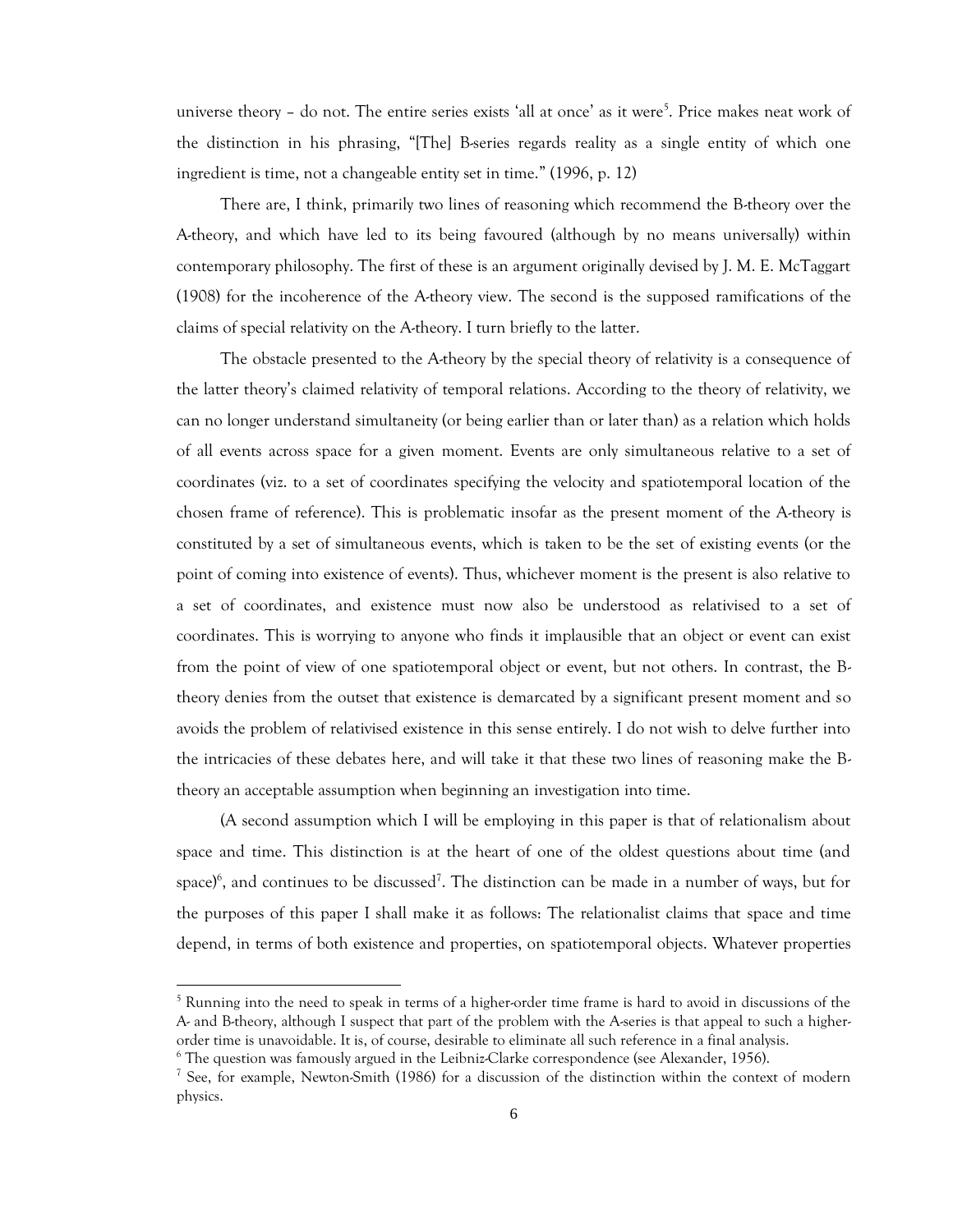are attributed to time, these are had merely in virtue of the temporal objects found in the world. I will make crucial appeal to this assumption in chapter three. I will not attempt to justify the assumption here, but mean merely to call attention to it.)

Now although adoption of the B-theory has the virtues of avoiding the above-mentioned difficulties, there is yet work to be done in making it decidedly palatable. There is the task of showing that all facts purportedly only captured by the A-theory are in fact describable in B-theory terms<sup>8</sup>. There are also difficulties which arise as a result of the lost set of relations. For example, our natural notion of time presents it as being asymmetric or directed – and this in a great number of ways. We are related to the past and future in decidedly different ways. The past appears as determinate in a way that the future is not. We have a different sort of knowledge of the past than we do of the future. We act so as to affect the future but not the past. In marked distinction to this, space seems to bear no analogous asymmetries. The A-theory appears to make sense of this directedness with relative ease. Time, on the A-theory, is itself fundamentally directed. So all these asymmetries can ultimately depend on the asymmetry of time itself. They follow as consequences of the order in which each moment in the time series becomes present. But now, suppose we deny the A-theory. In denying the ordering obtained by such a present moment, we are pressed for some account of the apparent directedness of time. Thus, the basic question involved in the asymmetry of time, as I will here be discussing it, is, what does the distinction between the relation 'earlier than' and the relation 'later than' amount to on the B-theory? And it is this distinction that I mean to invoke with the term 'temporal asymmetry'.

Now, given our commitment to both the B-theory and relationalism, along with the abundance of asymmetries associated with the direction of time<sup>9</sup>, there are a number of different ways in which we might attempt to construe the distinction between 'earlier-' and 'later-than'. Some of these accounts render the distinction a merely local one. For example, it has been proposed that the asymmetry of time consists in the direction of increase of entropy<sup>10</sup> (Boltzmann, 1964). Compatible with this is the claim that entropy might one day reach equilibrium and no more such increase will occur. It follows on this account, that for those times, no distinction between 'earlier-' and 'later-than' can be applied. Thus, some accounts force a distinction between

<sup>&</sup>lt;sup>8</sup> Mellor (1998), for example, gives a full treatment of this issue.

<sup>&</sup>lt;sup>9</sup> We find asymmetry of causation across time, asymmetry of counterfactual dependence, of determinacy (events are determinate in the past direction, but not the future direction – this could also be construed as an asymmetry of truth), asymmetry of action, deliberation, asymmetry in type of knowledge, amount of knowledge, asymmetry of explanation, asymmetry in de facto process evolution (that is, we find many processes only occurring in a given order and not the reverse)...

<sup>10</sup> A proposal argued and refined in particular by Boltzmann (1964)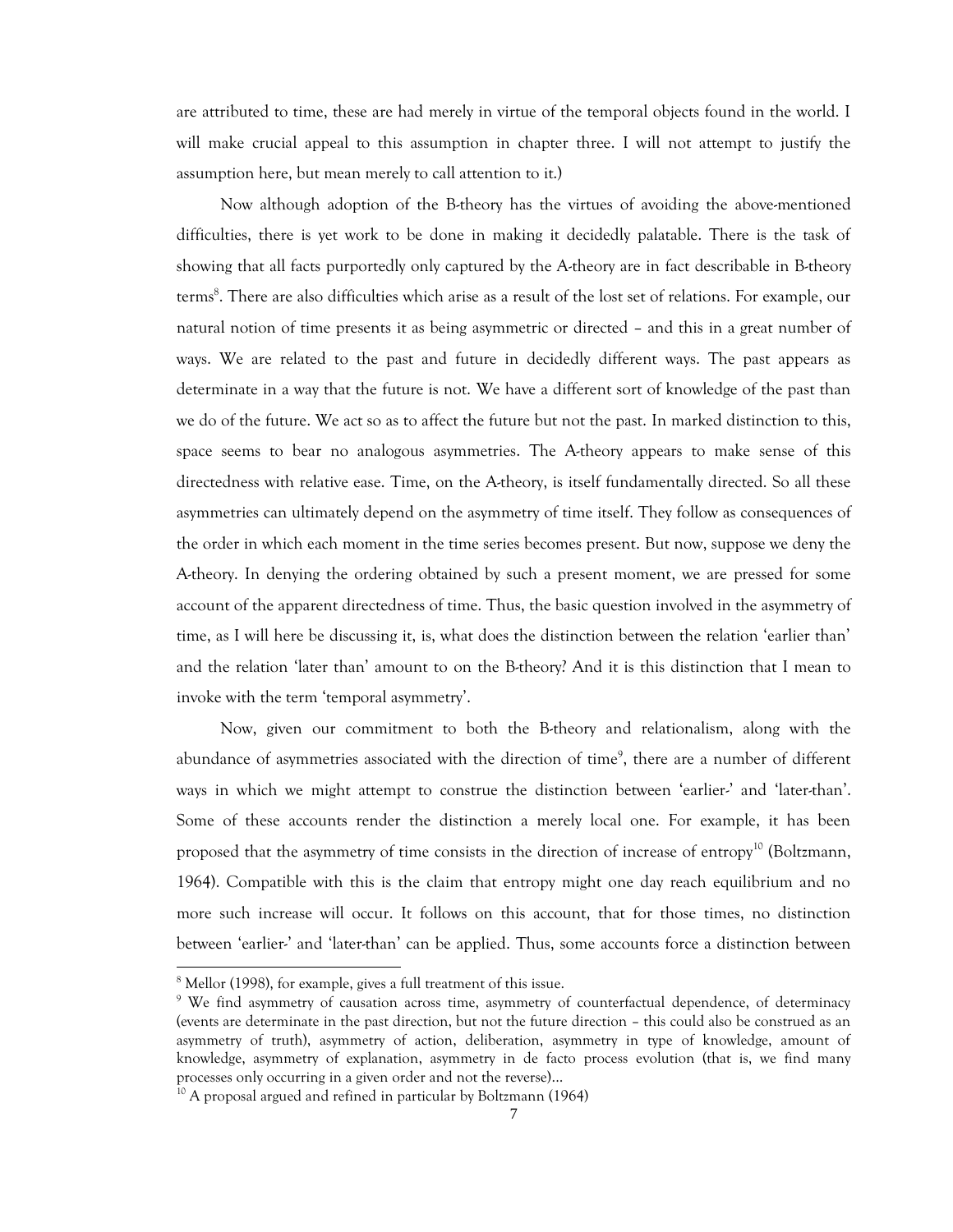the symmetric relations of temporal simultaneity and betweenness, and the asymmetric relations of earlier- and laterness, and claim that the latter are local relations only (that is, they are found only within certain regions of time, but not others). Indeed, on such accounts it is possible for different regions of time (spacetime) to bear contrary directions of temporal asymmetry.

The question which I will be addressing might be confused with another question, with which it can converge, but which it is different from in principle. Let us stipulate that  $t_0$  designates the point in time furthermost from the writing of the paper in the direction of the big bang, and ‗tn' designates the point in time furthermost from the writing of this paper in the direction of the big crunch (or whatever this is going to be)<sup>11</sup>. Now, we might ask the question, how does the series of events as considered in the direction  $t0 - t$ n differ from the series of events as considered in the direction tn – t0? If the correct account of temporal asymmetry renders it global, then our two questions will converge. Whatever accounts for the difference between earlier and later will then also account for the difference between considering the universe in the direction  $t0 - t$ n and considering it in the direction tn  $-$  t0. However, if the correct account renders temporal asymmetry a local phenomenon, then the two questions will come apart.

As already mentioned, there are numerous asymmetries across time, all of which need ultimately to be accounted for in a discussion of the asymmetry of time. Further, numerous and varied responses to the question of the asymmetry of time abound. However, it would be difficult to answer all such questions within the space of a lifetime, not to mention a paper such as this. As such, I will restrict my discussion to one account of the asymmetry (the causal thesis). Thus, I do not mean give a final answer on what constitutes the asymmetry. My aim is to examine the causal account as a proposed account, for its virtues and failings – an account which I believe has some promise.

As a final clarification, I wish to distinguish the question I am concerned with from another question which is often labelled the 'problem of the direction of time'. I am not discussing the ‗problem of the direction of time' as many physicists understand it. This is a problem which arises when we consider the apparent conflict between the time-asymmetries witnessed constantly in the world (the main appeal here is to de facto irreversible processes) and the time-symmetry of most of the fundamental laws uncovered by science. This is a problem of accounting for an asymmetry where we apparently shouldn't find one. My problem is no doubt related to this problem in many

<sup>&</sup>lt;sup>11</sup> From here on, I will use 'tO' and 'tn' in this way.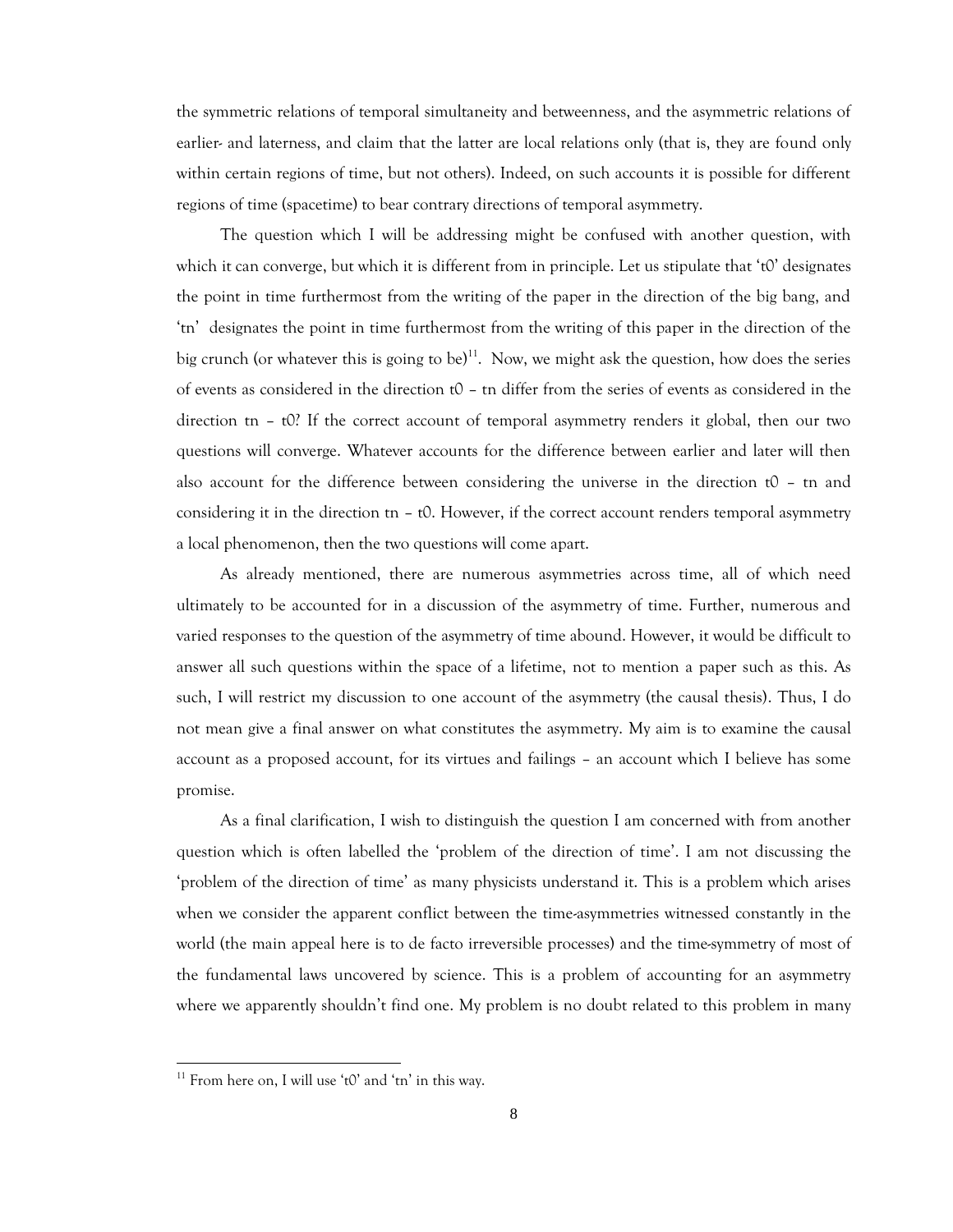ways<sup>12</sup>, but begins at a different point. I begin with the intuitive asymmetry contained in the distinction between earlierness and laterness, and ask what this amounts to once we have denied the A-theory. I am not beginning with time-symmetric laws and then asking how it is that we find asymmetry within the playing out of those laws. Having set up these caveats, I turn now to Mellor's proposed account of temporal asymmetry.

 $12$  Indeed, Horwich (1987) traces both the asymmetry of time as I have construed it and irreversible processes back to a common explanation (that of initial conditions of the universe).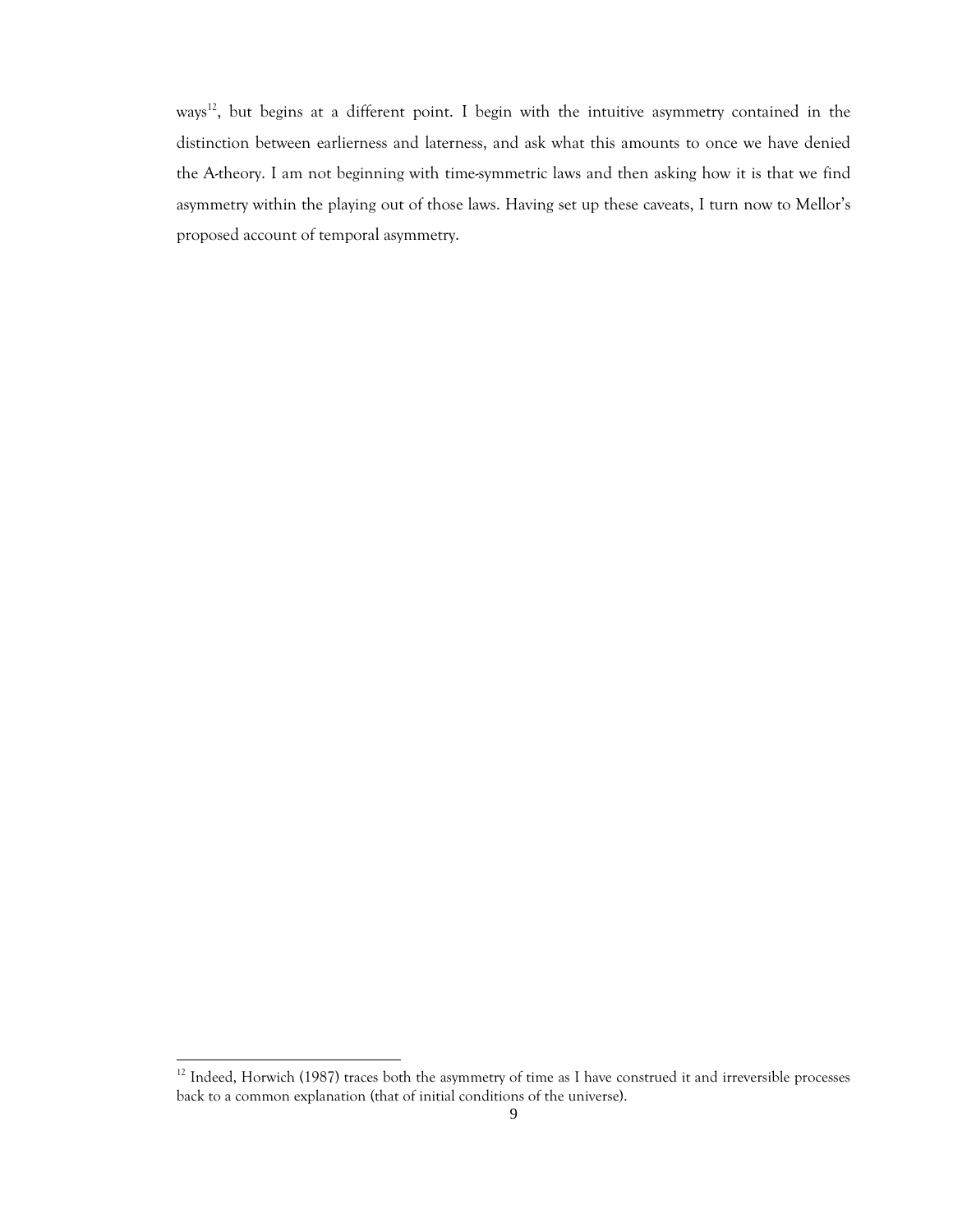### **Chapter Two**

Describing it variously as 'derivability', 'dependence', 'reduction', 'entailment', inter alia, Mellor argues, in *Real Time II*, for a link between causal order and temporal order. This link is Mellor's account of temporal asymmetry as the notion is introduced in chapter one, and is a version of the causal thesis, viz. the claim that the asymmetry of time rests on the asymmetry of causation<sup>13</sup>. In this chapter, I will examine the nature of this link posited by Mellor, along with the arguments given for it in *Real Time II*. As is clear from the number of labels applied to it, the nature of this link is not made entirely clear by Mellor. Thus, my first task is to try to understand the nature of the link posited. During the course of this discussion, I will bring out what I take to be the two crucial features of this version of the causal thesis. In the second half of the chapter, I will turn to the arguments put forward by Mellor for the link. The aim of the chapter is to detangle the claims and arguments as far as possible, and to establish a background against which I will attempt a different version of the causal thesis – a version which I hope to establish as more promising than Mellor's version.

In the course of his arguments, Mellor provides a clear account of the logical relations obtaining between the two orders. However, even once his arguments have been concluded, the nature and status of the link is ambiguous. My aim will be to ascertain more precisely the nature of the proposed link. I begin with a brief discussion of the arguments within which the link is proposed, after which I expound the puzzle I take to exist in Mellor's account. Finally, and most importantly, I examine potential resolutions of the situation. This last forms the heart of the chapter.

Note that my interest here is not solely interpretive. Mellor's account was proposed and is seriously entertained as a substantive B-theory account of time, complete with responses to difficulties faced by B-theory accounts. Much of its virtue – particularly with respect to the question of the apparent asymmetry of time mentioned above – depends on the successful establishment of a link between causal order and temporal order. Thus, my primary interest is in obtaining the most plausible version of the link. I turn now to the arguments of Chapter 10 of *Real Time II*.

Mellor's argument for the conclusion that causal order "fixes temporal order" (1998, p. 108) has its root in the significantly different relations we, as agents, bear to our past and future. Mellor

<sup>&</sup>lt;sup>13</sup> It is worth noting at the outset that, throughout this paper, I hope to remain neutral on the question of what causation consists in, with the exception of one substantive assumption – I will assume that causation is essentially asymmetric. The claims that I make here should be compatible with most accounts of causation.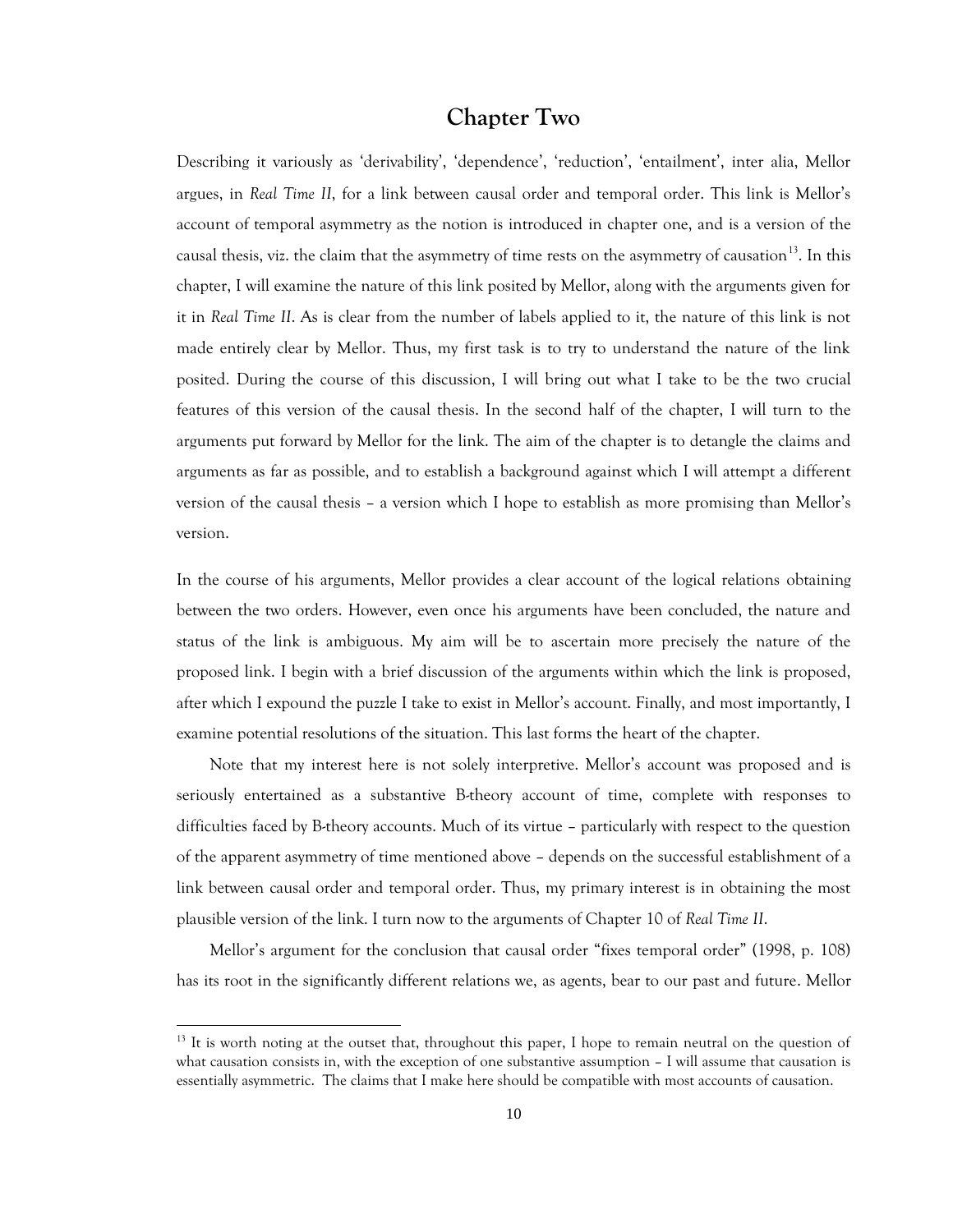takes it to be clear that, in considering our experience, the following holds quite generally: For any time *t* at which we are situated, we can perceive (that is, are able to be affected by) only things earlier than *t* and can affect only things later than *t*. This is explained by the fact that, in general, causes precede their effects. In the terms of our initial discussion of the B-series of all actual events, this amounts to the fact that, in general, the asymmetric cause-effect relation is arranged in a uniform direction along the series. We do not find cause-effect pairs scattered in both directions evenly, so that effects precede their causes just as frequently as causes precede their effects. This correlation between the direction of causation and the earlier-later direction is Mellor's primary explanandum.

On offer are two mutually exclusive and seemingly exhaustive explanatory options: The correlation is explicable only if either the temporal order determines the causal order or the causal order determines the temporal order. Mellor obviously favours the latter, primarily in virtue of its ability to explain the additional correlations between explanatory direction, means-end direction, and the earlier-later direction. For purposes of brevity, I will ignore these arguments against the former option here and focus on his conclusion as to the correctness of the latter.

In order to clarify this posited link of determination as far as Mellor does, I turn briefly to a number of potential objections raised against the account, in response to which Mellor complicates and clarifies it. Having arrived at the conclusion that causal order fixes temporal order, Mellor proceeds immediately to a number of potential counterexamples. The first of these is the case in which we find causal ordering, but no temporal ordering – that is, proposed cases of simultaneous causation. To take Kant's well-known example (1781 A203), placing a ball on a cushion (this being the cause) is simultaneous with the effect of the cushion becoming indented. Mellor's response is to reject such cases as genuine cases of simultaneous causation. He claims that the time difference between the successive positions of the ball and the corresponding indentations on the cushion is – even if miniscule – nonetheless existent and we are simply being imprecise when we suppose that the two are simultaneous.

A more significant obstacle for the purposes at hand, however, is presented by cases of temporal ordering without causal ordering, examples of which abound. As per our B-series construal of the series of events, any given event bears a temporal relation to every other event in the series. However, as Mellor notes, "the causes and effects of any such fact or event will include only the minutest fraction of all the world's earlier and later facts or events‖ (1998, p. 111). For example, the coronation of George V is earlier than my writing of this paper, but it is implausible that there is a chain of causally related events joining the two (even, emphasises Mellor, assuming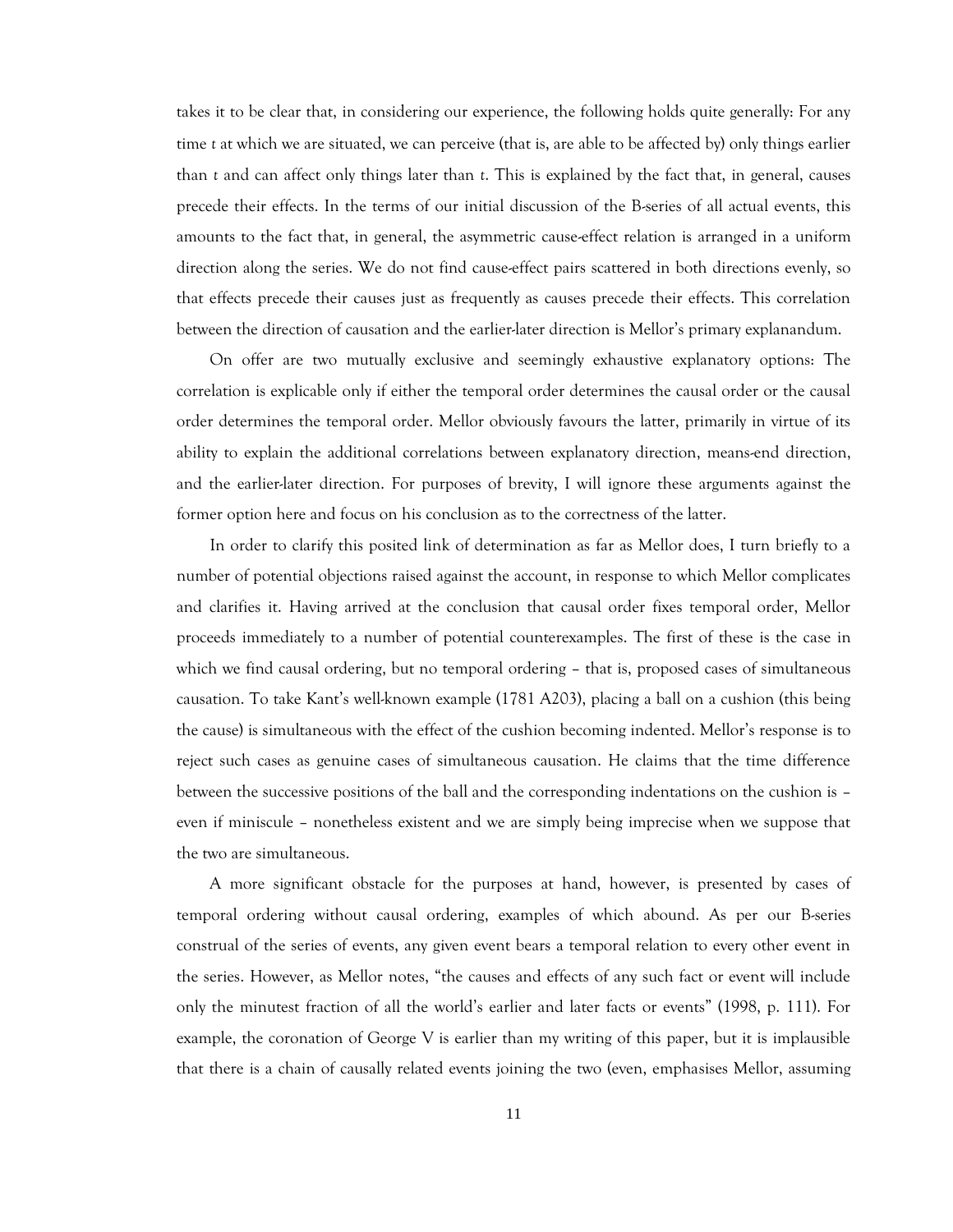that causation is transitive). And the case is the same in countless other instances. Mellor's response to this is to admit the discrepancy between the number of causal and temporal relations between events, but to show that temporal order is *derivable* from causal order nonetheless. More specifically, Mellor claims that, on the basis of a very limited number of obtaining causal relations, we can derive all obtaining temporal relations. This proceeds as follows: A great many facts hold of every spacetime point, (for example, facts about its gravitation, density, curvature, etc.). Given a causal relation holding between spacetime points  $st_1$  (the cause) and  $st_2$  (the effect), we can infer (1) that  $st_1$ is earlier than  $st_2$  and, from this, (2) that all facts holding of  $st_1$  are earlier than all facts  $st_2$ <sup>14</sup>. These latter facts mentioned in (2) will themselves be causally related to facts at other spacetime points. Thus, we have acquired additional causal relations on the basis of which to ascribe temporal order, and this process can then be repeated until all temporal relations have been derived. So, although not every event bears a direct causal relation to every other event (that is, although there is temporal ordering where there is no causal ordering), given that spacetime points admit of multiple facts, we can ascribe temporal order to the whole spatiotemporal series on the basis of intermediate causal relations.

Finally, I wish to raise a tentative counterexample, not discussed by Mellor. The counterexample does not invoke an actual discrepancy between temporal and causal ordering, but rather the possibility of a discrepancy. It consists in the possibility of a world containing only random events – thus a world with temporal ordering, but entirely without causal ordering. It seems that we can at least conceive of such a world. Whether such a conception is one of a world that is indeed possible – and not a conception which merely shows our everyday concepts of causation and time to differ – requires further settling. In favour of the possibility of the described world, Smart supposes he can "envisage a universe of purely random events spread out through space-time" (Smart, 1971, p. 70). However, whether or not the possibility of such a world undermines the link between causal and temporal order proposed by Mellor does indeed depend on the precise nature of the link proposed – hence my interest in the counterexample. As I will discuss below, there is some reason to take Mellor to be proposing a link that holds only of the actual world. If this emerges as the best interpretation of Mellor's position, then the mere possibility of such a world will not injure his position.

<sup>&</sup>lt;sup>14</sup> Mellor allows for facts as well as events to be causally related to one another. It would take me too far afield to engage in an examination of this position, so I will merely assume it for the course of my discussion.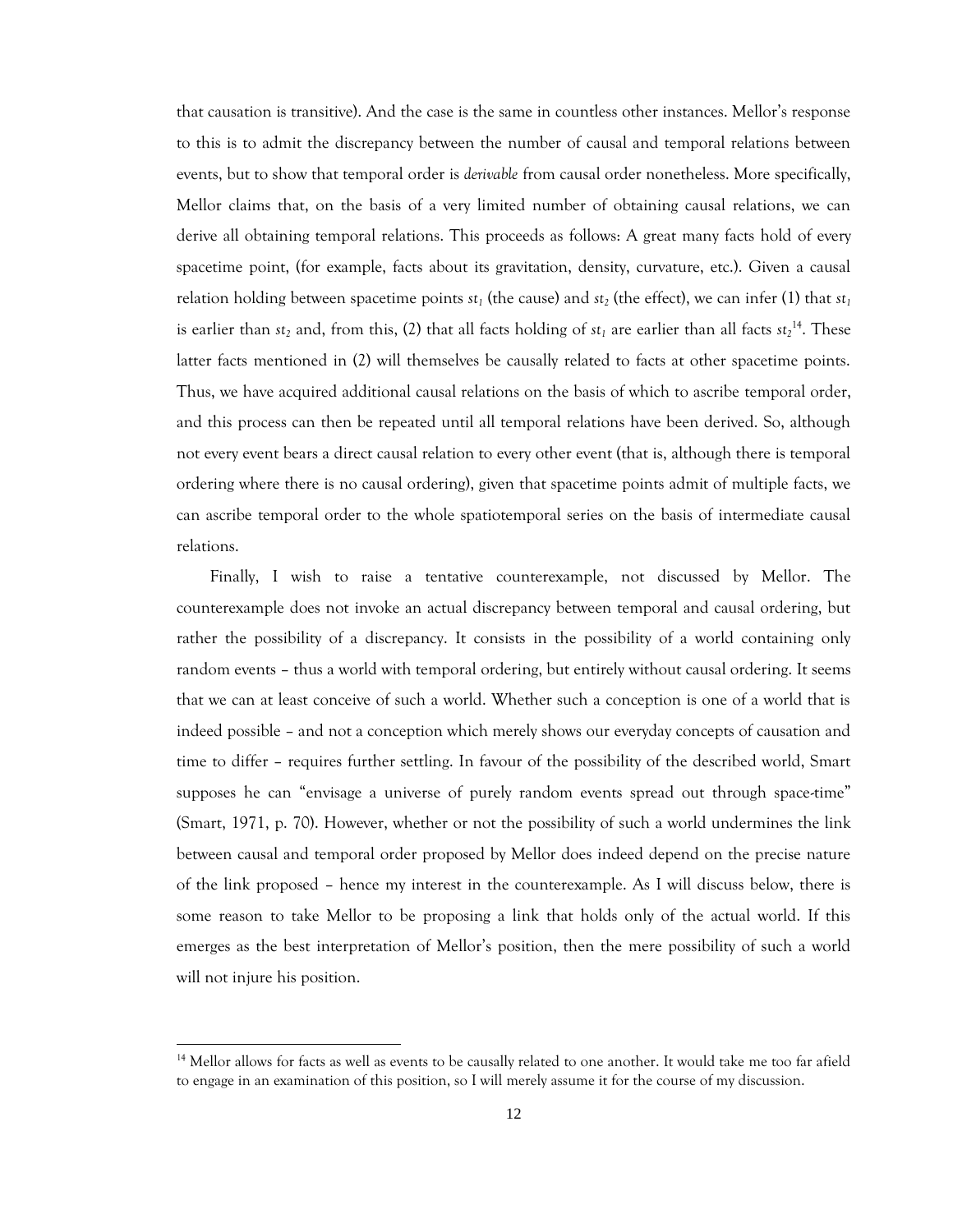The details described above – viz. those contained in Mellor's main argument for the determination of temporal order by causal order and his subsequent appeal to derivability – exhaust in all relevant respects the substantive details of the link proposed by Mellor. Now it is clear that a minimum claim of the account is that we can *ascribe* temporal order on the basis of causal order alone. So, epistemologically, complete knowledge of causal relations would allow us complete knowledge of temporal relations, and, logically, the set of causal relations is sufficient for the set of temporal relations (the latter are derivable from the former). However, it is not clear that in the epistemological case the link does us much good (our epistemic access to temporal ordering is plausibly more basic than our access to causal ordering). And, despite the logical dependence, it seems to me that these details are not sufficient to settle the question of the precise nature of the link proposed, in two ways: First, do temporal and causal ordering constitute two distinct relations or does the link allow us to identify them, so that temporal ordering emerges as nothing over and above causal ordering? Secondly, and not unconnected to the former question, what is the modal strength of the link? Must we understand it to hold in all possible cases (and thus to be a substantive account of what the time relation consists in) or does Mellor have the more modest aim of providing an account of what determines the time relation in the actual world?

Commonly in discussions of reduction, determination relations, identity, and suchlike, the relevant relata are properties or particulars. In our case, however, the relata are neither of these. The relata are themselves relations. This means, firstly, that complications may arise in our discussion that are not found in the analogous relations for properties and particulars. Secondly, this constitutes my motivation for labelling Mellor's link between causal relations and temporal relations a 'link' rather than a 'relation'. However, this is due merely to the awkwardness of discussing a 'relation between relations', and so 'link' should be understood as synonymous with the former relation just mentioned and not different in kind from it.

I begin with the case for identity between the two relations – that is, a case for supposing that, given Mellor's account, we must understand temporal ordering just to be causal ordering. This is to understand the link between the two to be as strong as the relation between  $H_2O$  and water, or the evening and morning stars. In such cases, despite our having distinct words/concepts available, we have discovered that there is only one thing or type of thing to which the words/concepts apply. A primary advantage of taking Mellor's proposed link to be that of identity is its explanatory power. As discussed, Mellor's intention is to explain the correlation between causal and temporal ordering. He has rejected the position that temporal order determines causal order because it fails to explain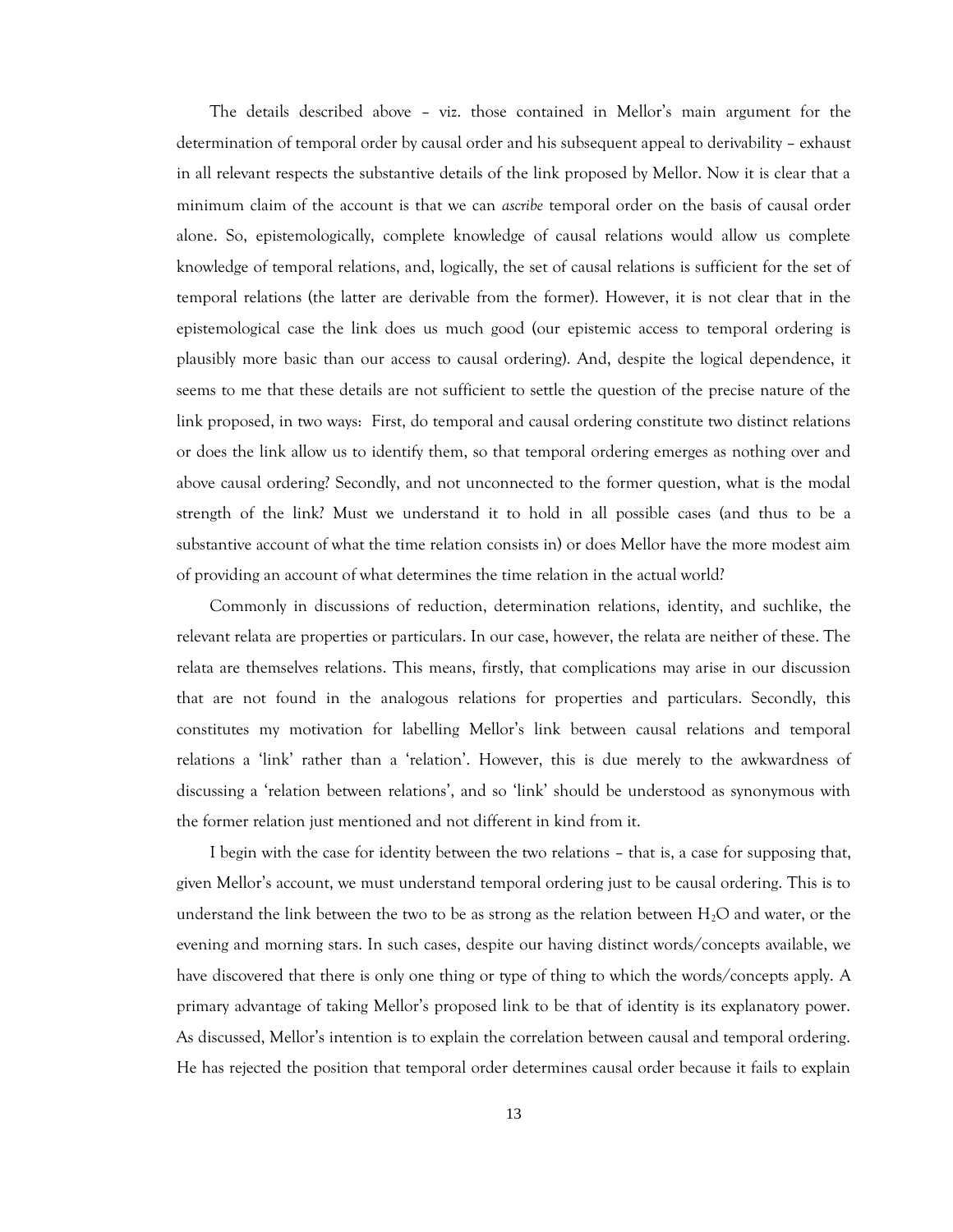certain additional correlations, and has named the contrary determination relation as the solution and shown it to be consistent (his derivability thesis). However, in itself, it is not clear that this link does much explaining<sup>15</sup>. Logical derivability alone does not guarantee an ontologically satisfying explanation. We need a more substantive account, and identity is a likely candidate. Identity would make light work of why, whenever we find a cause-effect pair, we have found an earlier-later pair, and why, once we have fixed causal order, we have fixed temporal order. It would give an ontological bite to the link that has so far only been given formal powers. Additionally, I take it that identity wherever possible constitutes a desirable ontological conservatism.

Such a picture, however, is not quite so straightforward: First, a previous worry rears its head in a new form. A minimum requirement on identification between *x* and *y*, regardless of the nature of *x* and *y*, is that something is a case of *x* if and only if it is a case of *y*. If we are to identify the relations, it must be the case that they correlate 1:1. And, as noted earlier, cases of a temporal relation without a corresponding causal relation abound (King George's coronation and my typing). It simply is not the case that wherever we find an earlier-later pair, we have found a cause-effect pair. A further symptom of this situation is Mellor's explicit statement of the transitivity of the 'earlier than' relation and the non-transitivity of the 'cause-effect' relation (1998, p. 118). We cannot identify two relations if they diverge in their formal properties. These considerations appear to rule identity out tout court.

Secondly, one might worry – although perhaps not too seriously – about the distinctness of the concepts getting in the way of an identification. If we are going to show two things to be identical on the basis of philosophical considerations alone, then we must surely proceed by showing the concepts to be analysable in terms of each other. In this case, the mentioned possible-world example of a temporally – but not causally – ordered world does more than enough to show a lack of entailment between the two concepts, and thereby eliminates the possibility of identifying the relations. Finally, Mellor begins his derivability argument with some assumptions that appear to be specific to the actual world, viz. that every spacetime point is the "location of many facts, e.g. about density, curvature, pressure, ... etc., all of them related causally to some other facts at other points" (1998, p. 113, italics omitted). Assuming that identity is a necessary relation, it might be objectionable to appeal to contingent facts as the foundational premises in our argument.

<sup>&</sup>lt;sup>15</sup> Note that I am here focussing on an explanation for the correlation between temporal and causal order *quite generally* and not only the correlation in the case of agents.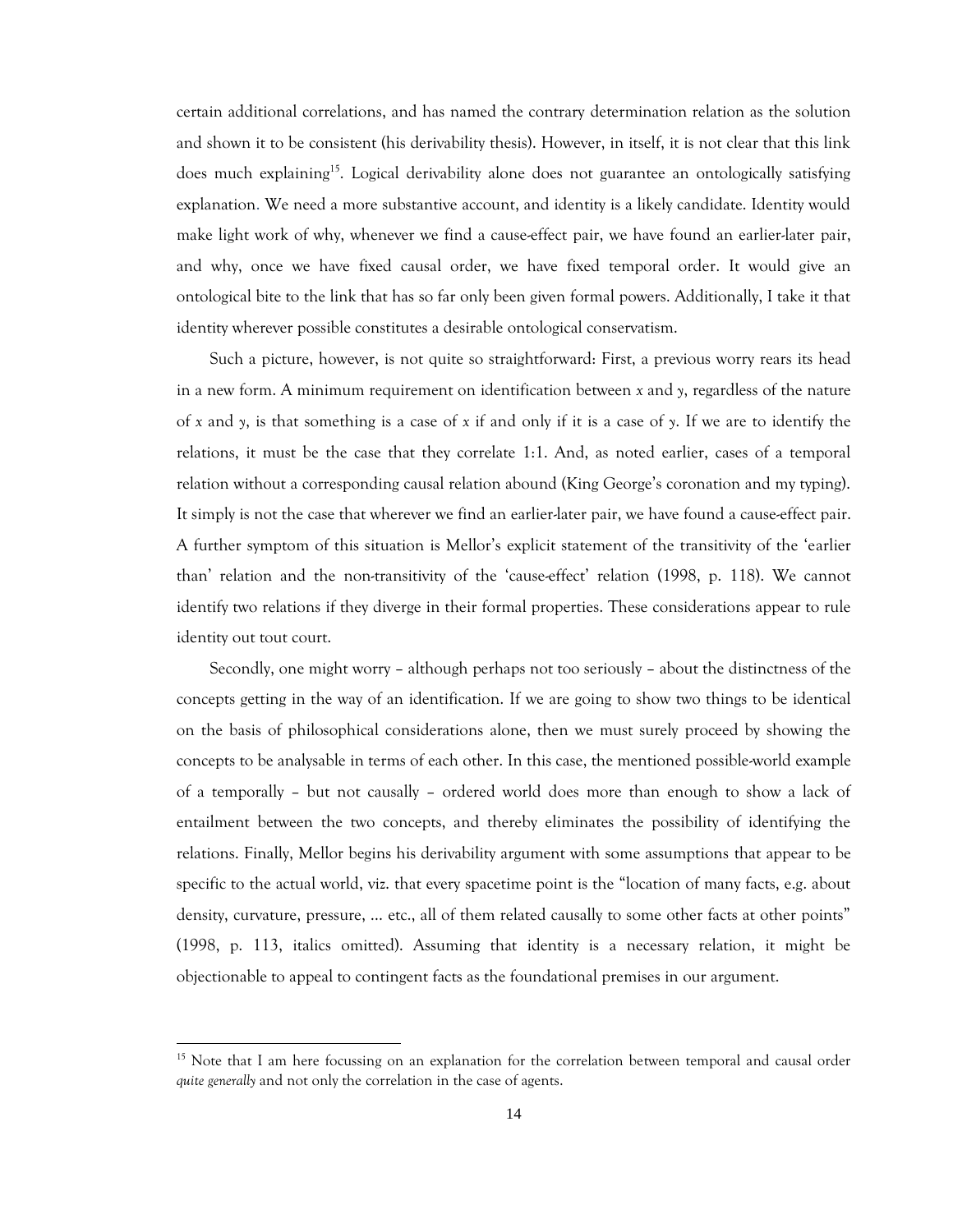The latter two of these concerns are, I think, fairly easily dispelled, and I mention them merely in order to become a little clearer on the kind of identification I think might be made to work for Mellor. They rest on a sharp dichotomy between analytic and synthetic claims and an unreasonably strong understanding of concepts as immutable and immalleable. In the case of the first, we need not fix reference to the things concerned by means of concepts that involve sufficient and/or necessary conditions for identification of the thing. We might, as Kripke (1980) suggests, secure our reference by means of ostention or an associated description. Reference to the relevant things thus secured, we are at liberty to discover subsequently the identity of the things. Further, the concepts initially associated with the things may come to change in light of empirical discovery. It is not necessary – nor, indeed, desirable – to take such conceptual variation to mark out distinct concepts without exception. Such a picture answers the above concerns in three ways: First, it is not necessary for an identification of things that the concepts associated with the things be analysable in terms of each other. Reference can be secured directly. Secondly, given the plausibility of a certain amount of fluidity to concepts, the narrow understanding of conceptual reduction appealed to in the objection is implausible from the outset. And, finally, Mellor's appeal to contingent facts in support of an identity is quite legitimate given the possibility of direct reference. It is the rigidity of the reference that does the work in securing the identity across all possible worlds and not the necessity of the premises involved in showing the identity.

The first obstacle, however, may prove a little more difficult to overcome. It is clear that there is no 1:1 correspondence between the relation ‗earlier than' and the causal relation. The need Mellor recognises for the argument for derivability serves only to emphasise this fact. However, given the virtues of identification, I think it is worth seeing whether something can be done about this lack of correspondence. In particular, I propose the following: Instead of taking the relations to be identified to be ‗earlier than' and the cause-effect relation, we can describe the relations in light of Mellor's derivability thesis. Recall that Mellor's thesis allowed for all temporal relations to be derivable from the smaller set of causal relations in virtue of multiple facts holding at each spacetime point. So, for example, if (1) facts A, B, and C hold of spacetime point *st1*, (2) facts D, E, and F hold of spacetime point *st2*, and (3) facts A and D are causally related, then, given the multiple location of facts at the points, we can obtain the relation  $B$  is earlier than E', while there is no relation ‗B causes E'. So although we cannot identify ‗*x* is earlier than *y*' with ‗*x* causes *y*', we can identify it with a more complex relation - a relation I will call 'causal antecedence'<sup>16</sup>: *x* causally

<sup>&</sup>lt;sup>16</sup> Note that Mellor does not employ this term.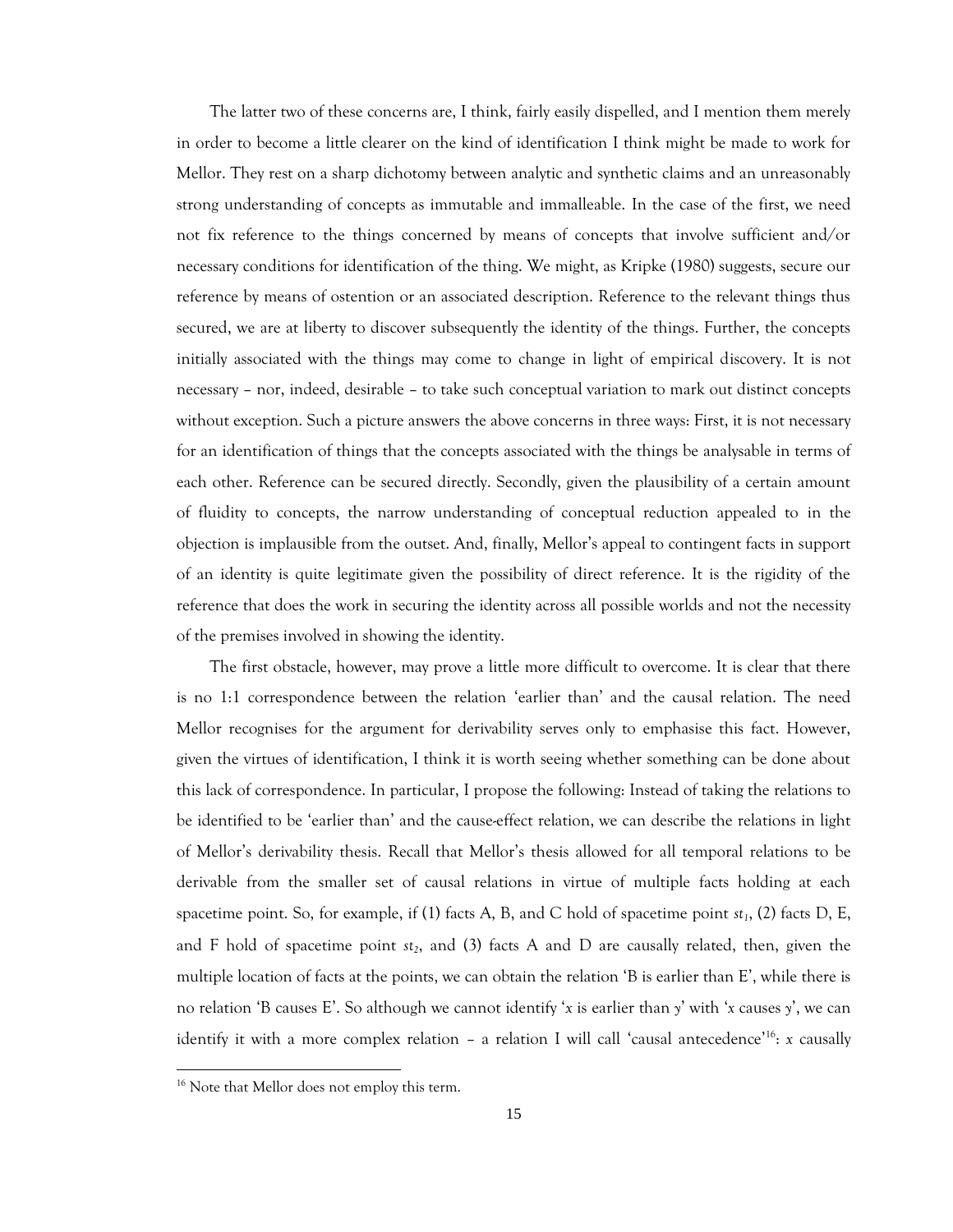antecedes *y* iff (i) *x* is located at the same spacetime point as some fact *G*, (ii) *y* is located at the same spacetime point as some fact *H*, and (iii) *G* causes *H*, or (iv) some such chain of causation holds between *x* and *y*. Given the more complicated relation of causal antecedence, it is now true according to Mellor that *x* is earlier than *y* if and only if *x* causally antecedes *y*. By adjusting the relata we have obtained relations which can in fact be identified. If this identification – or something like it – is successful, it will provide an agreeable account of the how causal ordering fixes temporal ordering, and how "time is the causal dimension of spacetime" (1998. p. 115). Further, it coheres naturally with all of Mellor's explicit claims. (Perhaps it is even plausible that he intended to be claiming something like the above, and unintentionally allowed in room for movement in the form of ambiguities.)

Note that the above identification renders the link between temporal and causal ordering necessary. Given this, the afore-mentioned possible-world counterexample is potentially problematic. If a temporally-ordered, but causally-vacuous, world is indeed possible, then this would rule out any construal that takes the link between temporal and causal ordering to be necessary, including the present identification thesis. However, as we will see, this counterexample is problematic for any plausible alternative to identification. I return to a discussion of it below.

A further – and tangibly more worrying – question is whether the reference to spacetime points included in the definition of causal antecedence can be avoided. If such reference is ineliminable, then the notion of a spacetime point (with its implicit reference to the temporal dimension) is doing work in distinguishing causal relations – that is, it is grouping together the facts needed for causal antecedence to go through in the first place. In this case, we can no longer obtain the 1:1 correlations between purely temporal and purely causal relations needed for our identification to go through, and our identity must fail. This is problematic even for an account weaker than identity, however. If the supposedly causal set of relations from which we derive the set of temporal relations (assuming the two not to be identical in this case) itself has ineliminable temporal reference, then we have failed to show temporal relations to be derivable from causal relations. We haven't shown either to be derivable from the other! We may be able to find a way out by unifying the facts holding at a spacetime point by reference to the particulars located at that point, thus eliminating reference to the temporal<sup>17</sup> from Mellor's derivability argument. It is clear that the problem arises due to Mellor's assumptions about spacetime points at the start of his derivability argument, and so perhaps Mellor's account has an answer to it. It is clearly a concern

 $17$  This seems plausible when we consider Mellor's emphasis that the "existence and identities of times derive in the end from the existence and time order of facts about other things" (1998, p. 113).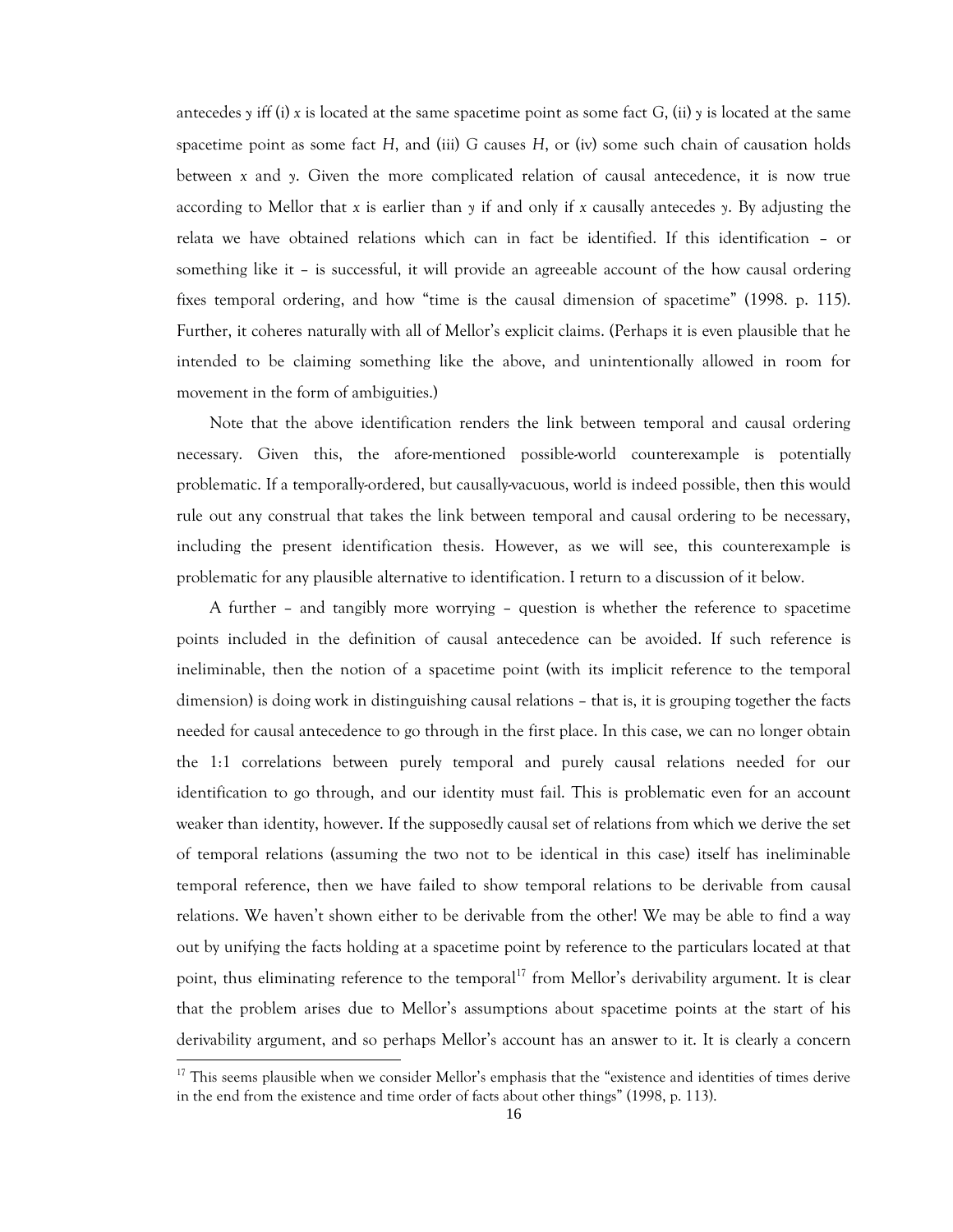which requires resolution if Mellor's account is to succeed overall. However, as it does not affect the prospects for identification, I will not expand on it further.

The alternative to the above identification thesis is to model the determination relation between causal and temporal ordering on the commonly-invoked determining relation of supervenience. Supervenience is commonly construed as a relation holding between sets of properties (Kim, 1984), where a subset of the base properties is sufficient for some subset of the supervening properties. For example, it has been proposed that moral properties supervene on physical properties. So, if the moral property of wrongness supervenes on the physical act of killing out of anger, then whenever an act has the property of being a case of killing out of anger, it has the supervening property of moral wrongness. The reason that such a determination relation is weaker than reduction is because the opposite entailment does not hold. So, it is not the case that whenever an act has the property of wrongness it has the property of being a case of killing out of anger, and wrongness can supervene on different base properties. There may be some difficulty, however, in specifying a relation in the present case that is analogous to the supervenience relation in other areas. In the case of causation, it is unclear precisely what supervenes on what, as there are no such analogous sets of properties involved.

Assuming that an analogous relation can be obtained, a distinction can be made between strong and weak supervenience (Kim, 1984). Under weak supervenience, the supervening relation holds only within a possible world. So, if the property of wrongness weakly supervenes in the actual world on the property of being an act of killing out of anger, then in some other possible world, we could find a case of killing out of anger which is not wrong. This version of supervenience is generally considered to be too weak to be of much use in explanatory reduction, and is taken to be a sophisticated consistency requirement (Kim, 1984). In our present case, given Mellor's claims that temporal order simply "is the causal dimension of spacetime" (1998, p. 115) and that causal order ―fixes‖ temporal order (1998, p. 108), I take it that Mellor does not mean for the derivability of temporal ordering from causal ordering to be construed merely as a consistency requirement on our ascription of temporal ordering in this world. This is yet more plausible when we consider the explanatory project Mellor is engaged in. So, it appears that, regardless of whether the link turns out to be identification or dependence (as discussed here), it is minimally a link that holds further than the actual world.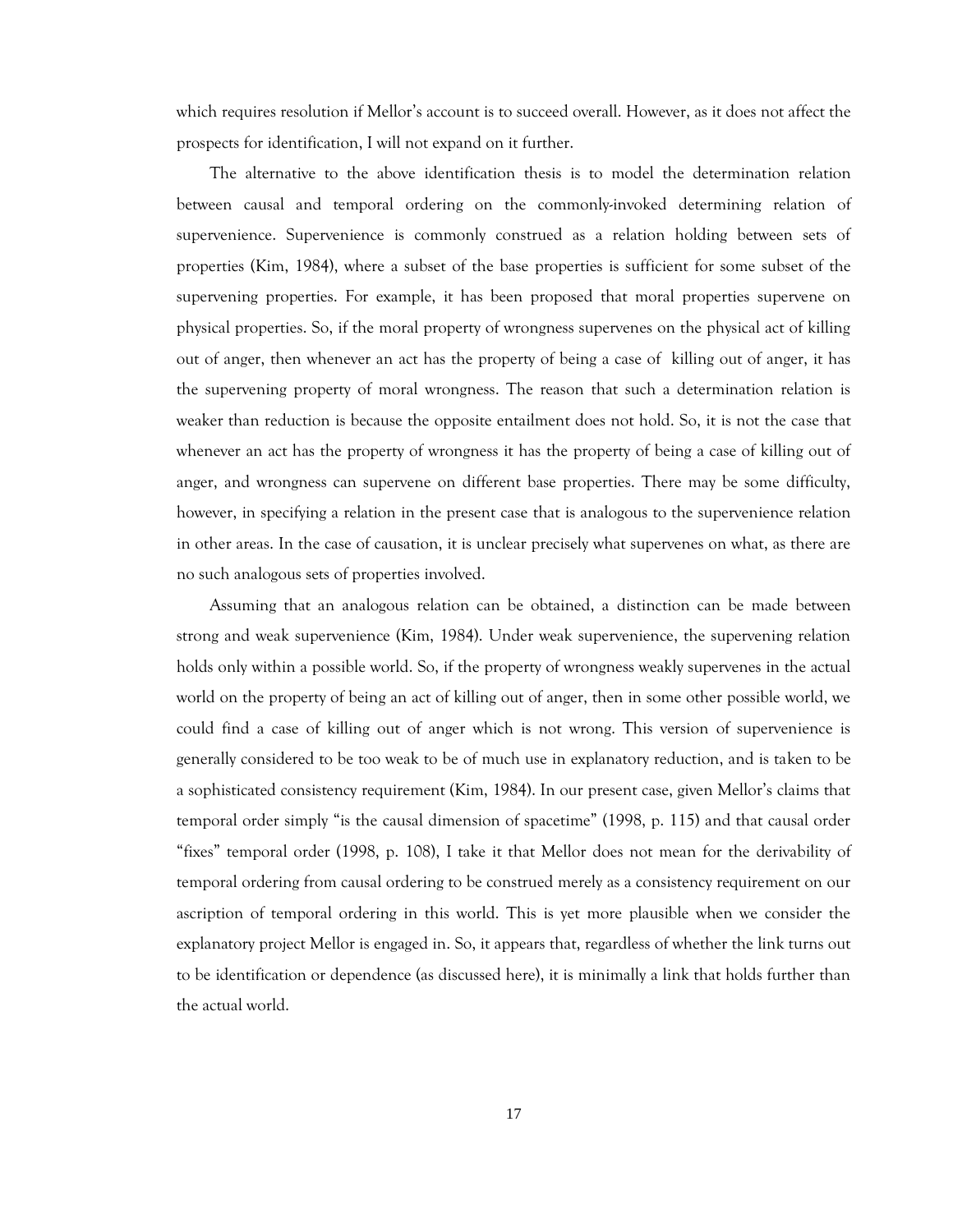Finally, a general problem for supervenience relations (as is often brought against Non-Reductive Materialism<sup>18</sup>), is the seeming explanatory poverty of the relation taken on its own. Supervenience gives us determination of one set by another across possible worlds, such that we will not find the former without the latter (although we may find the latter without the former). Now, unless we give a further account of why these sets, and not some others, are linked in this way, the account does not provide a substantial explanation – analogous to that allowed by identification – of why temporal order is fixed by causal order, and so does not do the explanatory work intended by Mellor. On this construal, the link emerges merely as an embellished restatement of itself.

I conclude, then, that we ought to take the link between temporal and causal order posited by Mellor to be that of identification. The identification thesis has explanatory virtue in places where the dependence thesis has none. Further, as a rule of thumb in the service of ontological conservatism, we should opt for identity over dependence unless we have reason for supposing otherwise. In the present case, I claim that – although there is work to be done in eliminating reference to temporal ordering – thus far we have no reason to conclude otherwise.

To summarise, Mellor's version of the causal thesis involves, as far as I can make out, two crucial elements. The first of these is what I will term the ‗pair' thesis. This is the claim that temporal asymmetry rests on causal asymmetry in the following way: For any pair of temporally asymmetric events, their temporal asymmetry is fully determined by their causal asymmetry. This is further detailed in the notion of causal antecedence as I have construed it above.

The second element in Mellor's version of the causal thesis is what I will call the 'constitutivist' thesis. The account is not merely that temporal asymmetry is determined by causal asymmetry for every pair of events. It appears that Mellor is making the stronger claim that causal ordering determines temporal ordering *as such*. That is, that temporal ordering is nothing more than causal ordering. This is apparent in claims like, "time is the causal dimension of spacetime" (1998. p. 115). Now what is interesting here, is not the claim itself, but the implications it has for temporal asymmetry. If we take temporal ordering to consist in causal ordering and causation is essentially an asymmetric relation, then time is necessarily asymmetric, and all the features of causation will come to bear on the nature of time<sup>19</sup>. I turn now to Mellor's arguments for this rather strong position.

<sup>18</sup> See, for example, Kim (2005), chapter 4.

<sup>&</sup>lt;sup>19</sup> Indeed, Mellor exploits this precise point when he argues that against the possibility of causal loops (1998, chapter 12), and then points out that this sits well with our natural understanding of time as being linear.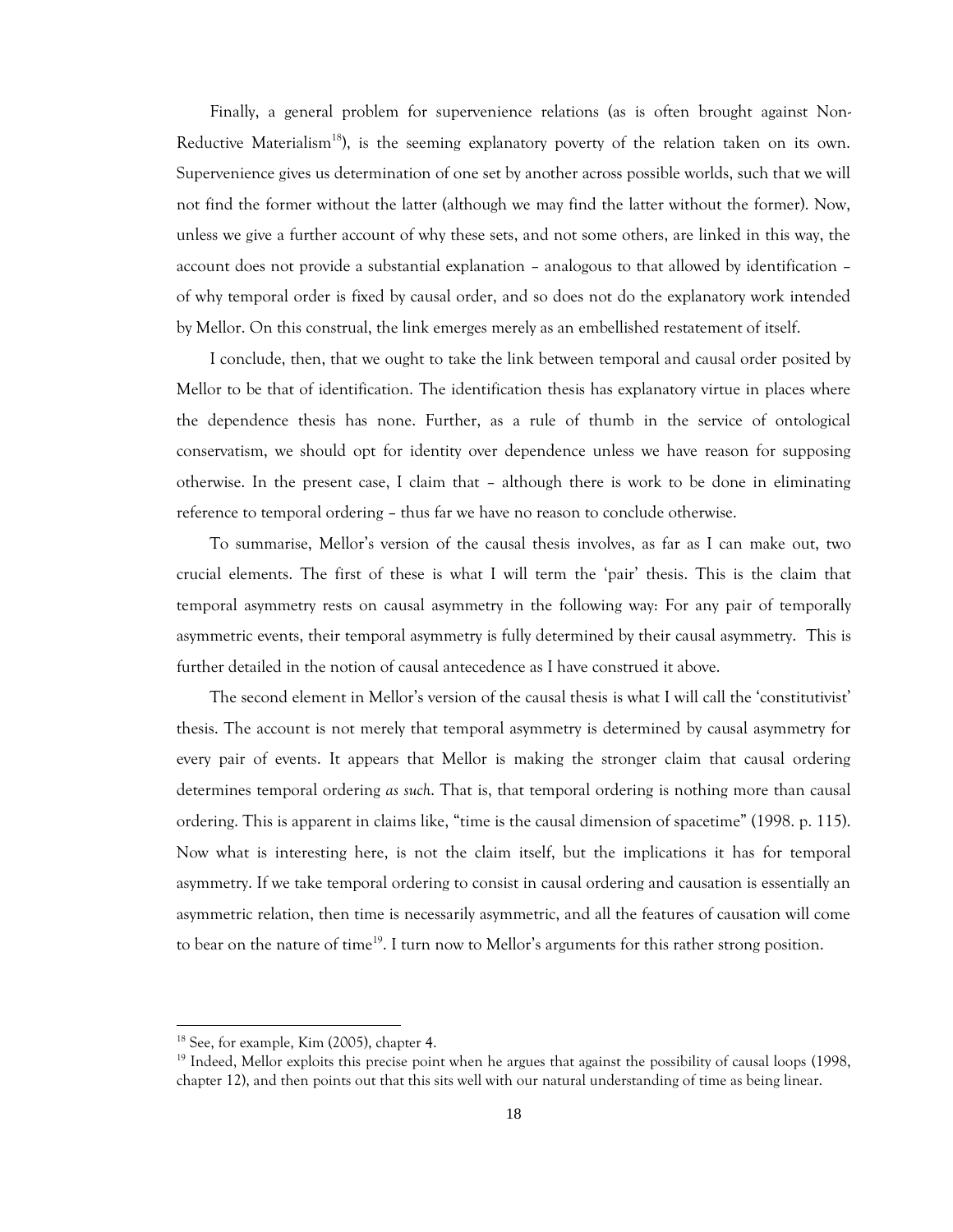Mellor's argument for the conclusion that causal order "fixes temporal order" (1998, p. 108) has its root in the significantly different relations we, as agents, bear to our past and future. There are striking differences between past and future, and the most striking of these, claims Mellor,

> is that while we can see (or perceive by other senses) what is past, but cannot affect it, with the future it is the other way round: we can affect but not see it. This does not of course mean that we can see everything that is past and affect everything that is future. [There are] contingent and variable [constraints], [but] our inability to see anything in the future or affect anything in the past seems absolute and unchanging…

> The fact that most if not all causes and effects are separated in time already marks a difference between time and space that needs explaining, since the fact has no spatial analogue. Causes and effects are often in the same place, as when the unchanging thing *a* of chapter 9.4 is also unmoving. And when an effect is not where its causes are, it may be north or south, west or east, above or below them. The cause-effect relation has no preferred spatial direction. Why then does it have a temporal one?

> There are A-theory answers to this question which, having rejected the A-theory on other grounds, I shall not discuss. The question for us is how B-theorists can explain the correlation between causal and temporal order. The answer is that we cannot unless we take the latter to be entailed by the former. For if we take these two orders to be independent, it should be as conceivable that effects generally precede their causes as that causes generally precede their effects. Yet not even those who think that some causes may be later than their effects think that all or even most could be.

> But then may not the dependence between the earlier-later and cause-effect relations go the other way? Why, in particular, may we not *define* a cause as the earlier of two causally related facts or events? The answer is that there are at least two other ways of distinguishing causes from effects, with which this definition could then conflict. These follow from the fact that whereas causes both *explain* their effects and provide *means* of bringing them about, effects neither explain nor provide means of bringing about their causes…

> So if the general coincidence of causal and temporal order is to be more than a coincidence, it cannot be because time order fixes causal order. It must be the other way round.

> > 1998, p. 106 – 107.

It would seem that Mellor is attempting to offer his version of the causal thesis as the best explanation. Mellor's initial explananda are the temporal asymmetries evident in action and perception: It is, he claims, a "striking feature of time" (1998, p. 105) that insofar as we are able to affect events, our affecting them is constrained to events which have not yet occurred (that is, events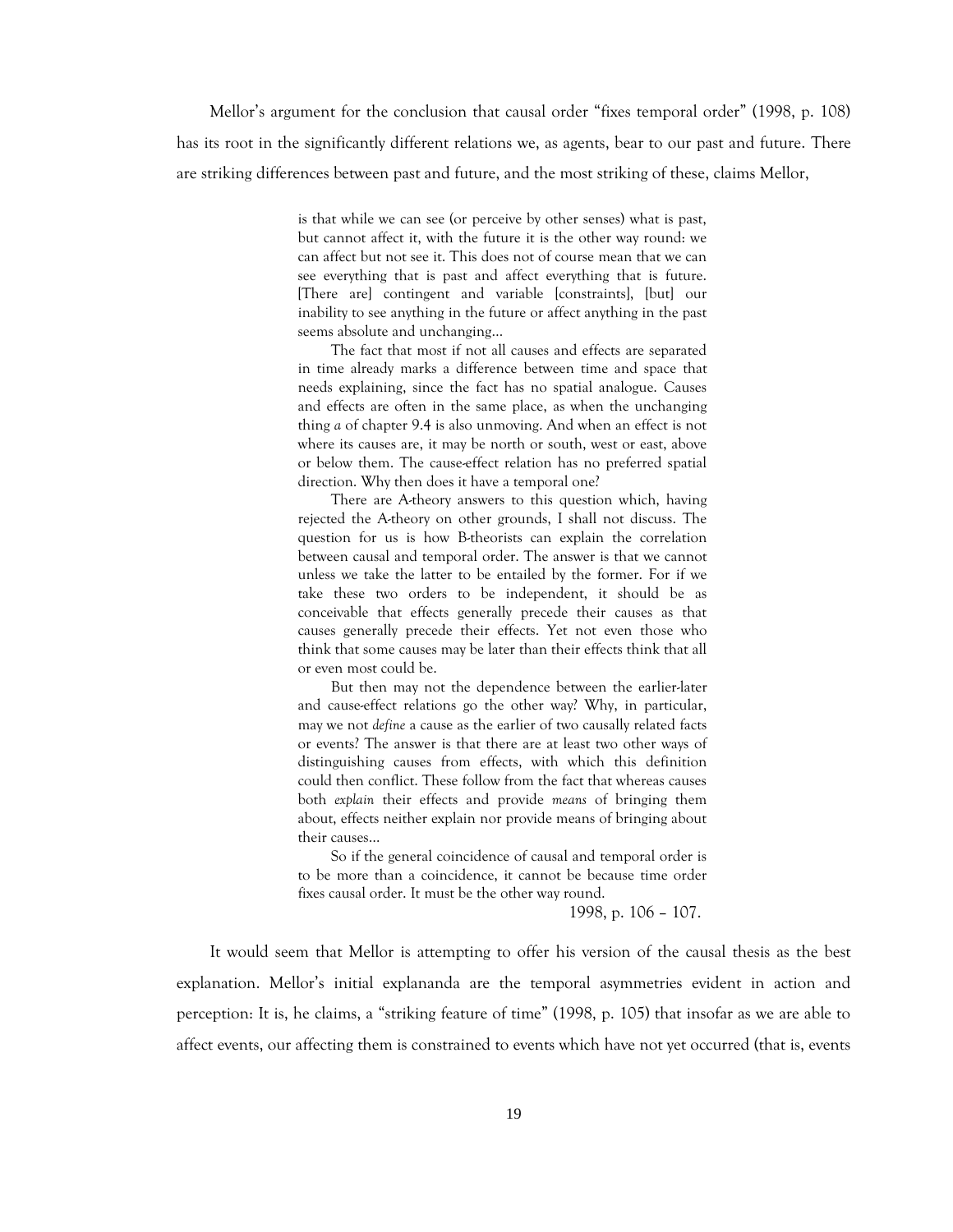which are in the future). Similarly, insofar as we are able to perceive events, our perception of events is constrained to events which have already occurred (that is, events which are in the past).

A quick remark on Mellor's terminology is necessary: I take it that Mellor does not mean to claim that we can perceive past events in the way in which it is natural to talk of our perceiving present events. I understand Mellor's talk of perceiving past events as the claim that, for any given time, the set of events that have been perceived by us *at some time* consists only in events that are earlier than that time. To clarify, it might be worth reformulating his point in terms of memory – viz. our memory is constrained to events which have already occurred (and this because we have perceived them). These two asymmetric features of us, as agents and epistemic subjects, reduce to a single asymmetric feature of the world – that is, the temporal asymmetry of causes and effects across time. Action, claims Mellor, just is our causing of certain events, and so we find that the temporal asymmetry of action consists in the temporal asymmetry of causes and effects. It is because causes precede their effects that our actions are directed towards the future only. And the same point holds in the case of memory. Perceptions are the effects of external stimuli on our bodies. Thus, our inability to remember the future is a consequence of the causes of our perceptions lying in the past – again, it is a consequence of causes preceding their effects.

Thus Mellor arrives at his fundamental explanandum – viz. the fact that causes precede their effects. The force of this fact can be noted if we consider the world in the following way: Take the total set of particular events as given fundamental existents. Of this set of particular events, we find that they are (i) temporally ordered in relation to one another, and (ii) causally ordered in relation to one another. What is striking is that these two ways of ordering the set happen to give them precisely the same ordering. It is this fact which Mellor claims is in need of explanation. Further, if we consider the ordering given to the set of events by the spatial relations between them, this ordering varies dramatically from the causal and temporal ordering. Thus, as Mellor notes, causal ordering is intimately connected to temporal ordering, while it does not bear the same sort of connection to spatial ordering. I will term the general fact appealed to by Mellor that causes precede their effects the 'coincidence' of causal and temporal ordering. It is worth noting that Mellor does not intend the explanandum to be so strong as to rule out backward causation tout court. All he is assuming is that, generally but perhaps not without exception, causes precede their effects.

In response to this, we might, according to Mellor, make one of three moves: First, we might – seemingly unreasonably – take the two orderings to be entirely independent of one another. Secondly, we might suppose the temporal ordering to be the more fundamental of the two and the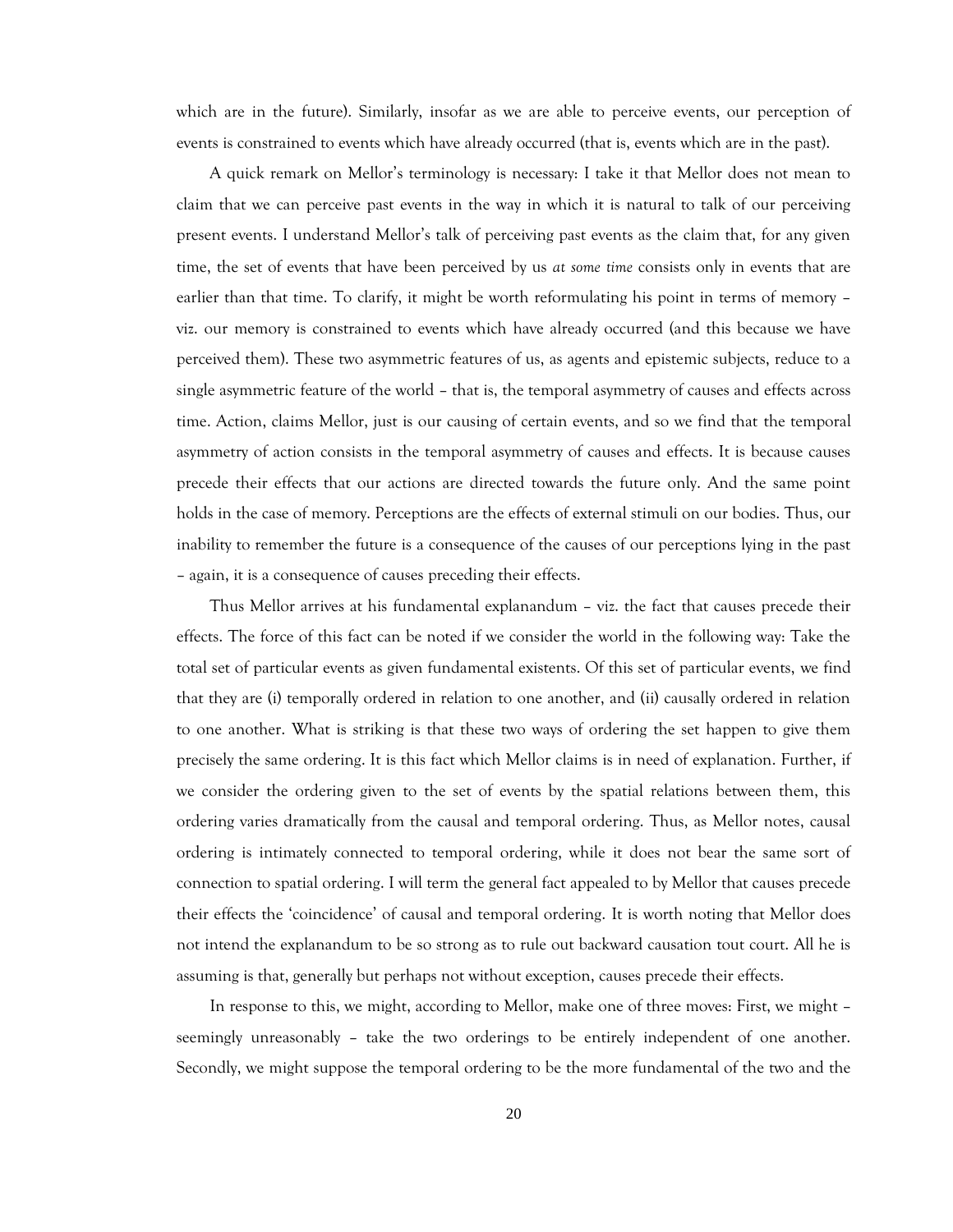causal ordering to be derivative. Finally, and contrary to the second, we could take the causal ordering to determine the temporal ordering. I begin with the first.

In response to the independence thesis, Mellor invokes the claim that independence of the two orders entails the conceivability of them coming apart. If the independence thesis is correct, then, in thinking of the temporal ordering of the total set of particular events, it should be as conceivable to us that we should find the causal ordering bearing no similarity to the temporal ordering as it bearing the similarity it does. We should take it to be conceivable that effects should precede their causes as frequently as causes precede their effects. And yet, claims Mellor, such independence of the two orders is not conceivable. He states, "not even those who think that some causes may be later than their effects think that all or even most could be" (1998, p. 107). Thus Mellor disregards the independence response from the start.

Turning to the second response listed above, we see that this is the so-called and oft-attacked ‗Humean' account. The asymmetry is a matter of our defining ‗cause' and ‗effect' respectively as the earlier and later events of the relevant pairs of determined or conjoined events. Thus, the fact that causes precede their effects becomes a matter of us choosing to use the words ‗cause' and ‗effect' in the way we happen to. On this account, there are no asymmetric relations of determination among events. There are either symmetric determination relations or no determination relations. We then introduce an asymmetry stipulatively in our use of ‗earlier' and ‗later', which identify one of a pair of events as nearer to a given end of the block universe.

Mellor's argument against the Humean account runs as follows. The Humean proposes that we explain the coincidence in temporal and causal ordering by defining the latter in terms of the former. However, temporal and causal order are not the only two orderings in which the total set of particular events coincide. If we examine this set of events, we will also find that the order of meansends pairs coincide with the mentioned orderings, as well as the order of explanandum-explanans between the events. Mellor claims that, as the Humean account is a definitional account, we cannot thereby explain why these additional orderings also coincide with the causal/temporal ordering. He states, "Either of [the] links, between causing something, and explaining and being a means to it, could thus be used to define a cause as that one of two causally related facts which explains or is a means to the other. But then we must ask why these two definitions pick out the same member of each pair of causally related facts, and no definition will tell us that." (1998, p. 107). The basic point seems to be that, if we define three sets of correlations or coincidences in terms of a fourth, this does nothing to tell us why the correlations or coincidences are such in the first place.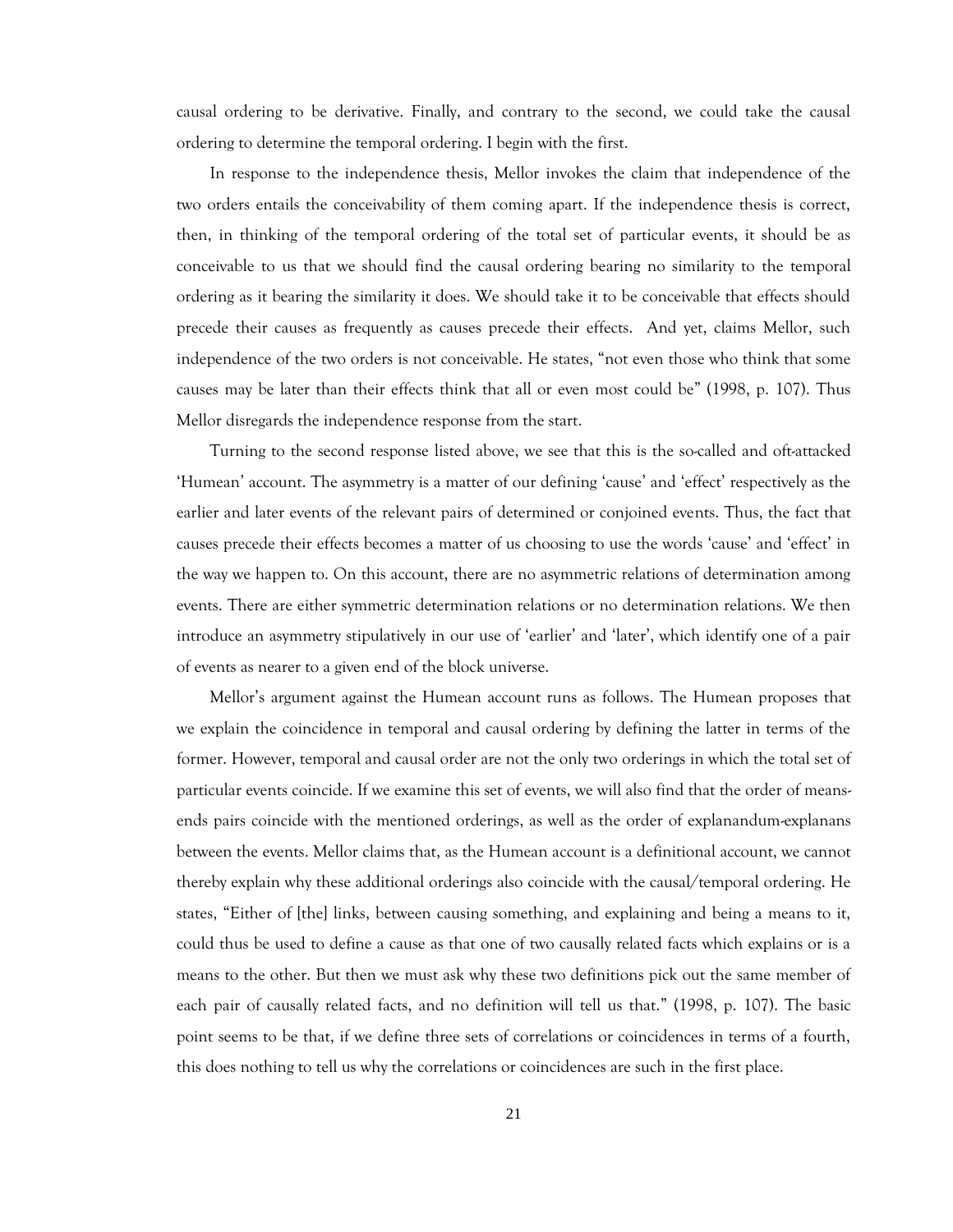Finally we arrive at Mellor's favoured explanation of the coincidence of the two orders - the determination of temporal ordering by causal ordering. Although Mellor puts forward a number of inter-related arguments for the link over the course of the book, within the argument under discussion, he appears to make the following two-fold move: First, I take it that he intends for the possible responses mentioned to constitute an exhaustive range of responses to the explanandum. Thus, having ruled out the former two responses, we can arrive at the favourability of the third simply by means of elimination. A clear statement of his appeal to an argument by elimination can be found on page 108: "If the general coincidence of causal and temporal order is to be more than a coincidence, it cannot be because time order fixes causal order. It must be the other way round." Mellor does not rest solely on this move, however. The proposed explanation is, secondly, shown to have the further advantages of being able to explain the additional temporal asymmetries (viz. the means-end and explanandum-explanans asymmetries) which the second response left mysterious. The precise way in which the causal account does this is not made explicit by Mellor, but presumably runs something like the following: We are able to use certain actions as means to ends because our actions, as causes, are able to bring about certain effects. Thus, the fact that causes precede their effects (and whatever explains this fact) will explain the fact that means precede their ends. Similarly, what does the work in explanations involving spatiotemporal events are the causes of those events. According to the causal account, causal order determines temporal order and so causes precede their effects. Given that actions are special cases of causes and effects, and explananda are the effects of the relevant explanans, it is no surprise that means precede their ends, and explananda are temporally subsequent to their explanans.

For ease of reference, I list the claims involved in Mellor's argument below:

- 1) There is a notable temporal asymmetry of action and perception.
- 2) These asymmetries (in 1) are instances of the general fact that causes precede their effects.
- 3) That causes generally precede their effects could be explained
	- (i) by temporal and causal order being independent of one another.
	- (ii) by temporal order determining causal order.

(iii)by causal order determining temporal order.

4) (i) is ruled out because no-one thinks that "all or even most [causes] could be [later than their effects]".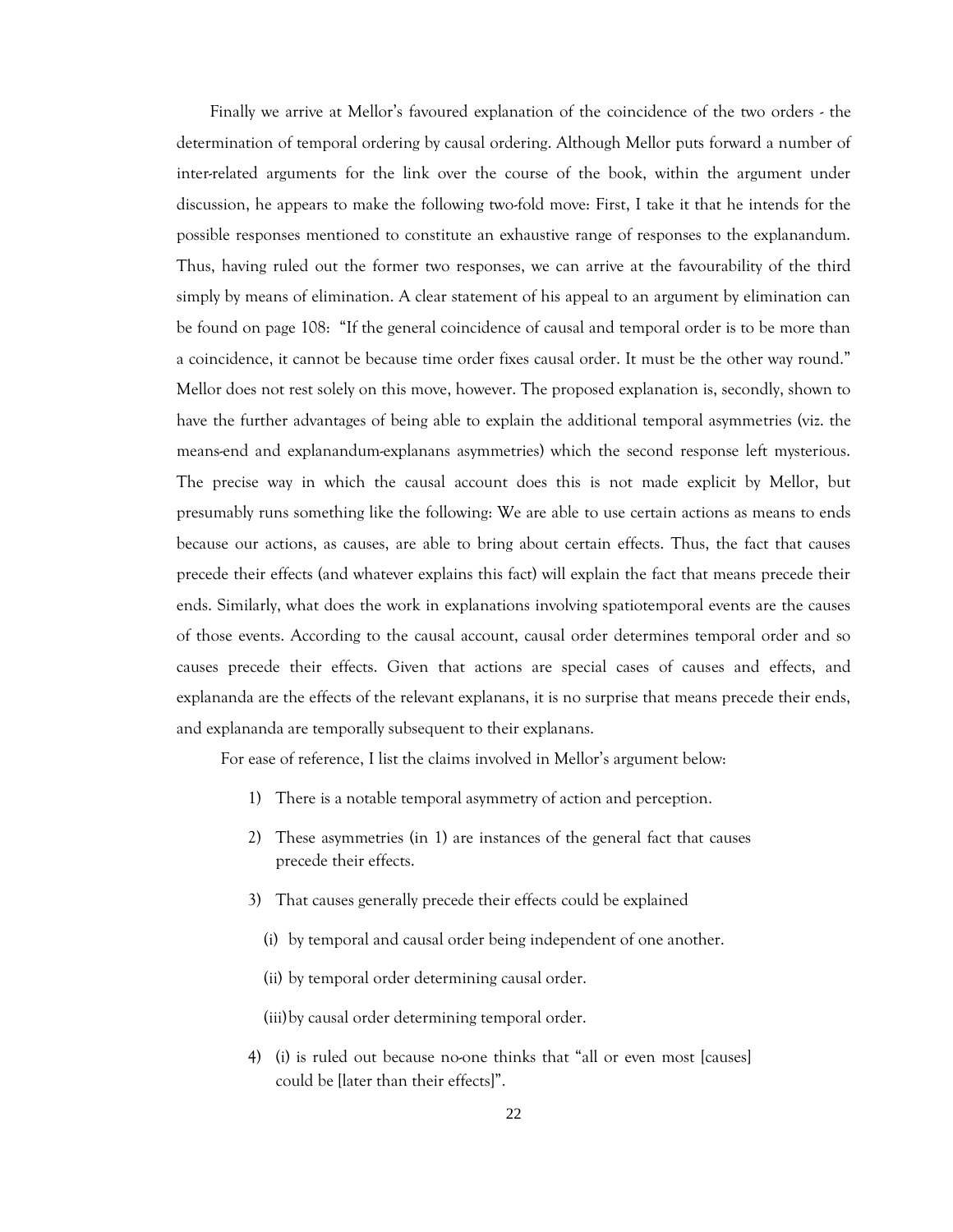- 5) (ii) is ruled out because it leaves the additional temporal asymmetries of means-ends and explanandum-explanans mysterious.
- 6) (iii) is the favourable explanation both by a process of elimination and because it explains the additional temporal asymmetries of means-ends and explanandum-explanans.

As is clear from the above, Mellor's argument overall proceeds quite quickly, but – according to my mind at least – leaves us wanting further clarification. Indeed, part of the reason for there being so much clarificatory work is, I think, the fact that the argument is given in such bare terms. A crucial question that arises in an attempt to understand Mellor's argument is how we are to understand his primary premise – that is, the premise claiming that causes generally precede their effects (premise number 2). If we focus on the premise without taking note of the conclusion to which it leads, it might be quite natural to take it to be an observational or empirical premise. That is, we might construe Mellor as noting a fact about the world as is given by our experience of it thus far. If the premise is an empirical one, then it might be true of the region of spacetime or world we occupy, but it need not be taken to hold of all regions or worlds. It need only be true of regions or worlds sufficiently like this one.

In contradiction to this reading of the premise, Mellor seems clearly to indicate that there is a conceptual compulsion to accept (2). This is evident in his claiming that "no-one thinks that all or most effects *could* precede their causes" (1998, p. 107). As noted, it is this conceivability that rules out the independence of the two orders from the very beginning. If the orders were independent, it should be as conceivable that effects should precede their causes. And Mellor explicitly denies the possibility of conceiving this. Further, it seems methodologically odd to argue for the explanation of a purely contingent empirical fact by means of a priori argument. Thus, an a priori or conceptual reading of (2) squares better with the ensuing argument than does an empirical reading of it.

The trouble on this reading, however, is that it is far from clear that we cannot *conceive* of effects preceding their causes as frequently as they succeed them. Granted, we do unflinchingly take it to be a fact that causes generally precede their effects. However, Mellor's claim seems to be against our even thinking that things *could* be otherwise. It seems to be a claim about what we can conceive to be possible. And it is not clear to me, in the absence of further argument, that I cannot conceive of a world in which causal dependence is scattered evenly in both the earlier-later and the laterearlier directions (a spacetime block universe will do the job nicely, for instance). So it simply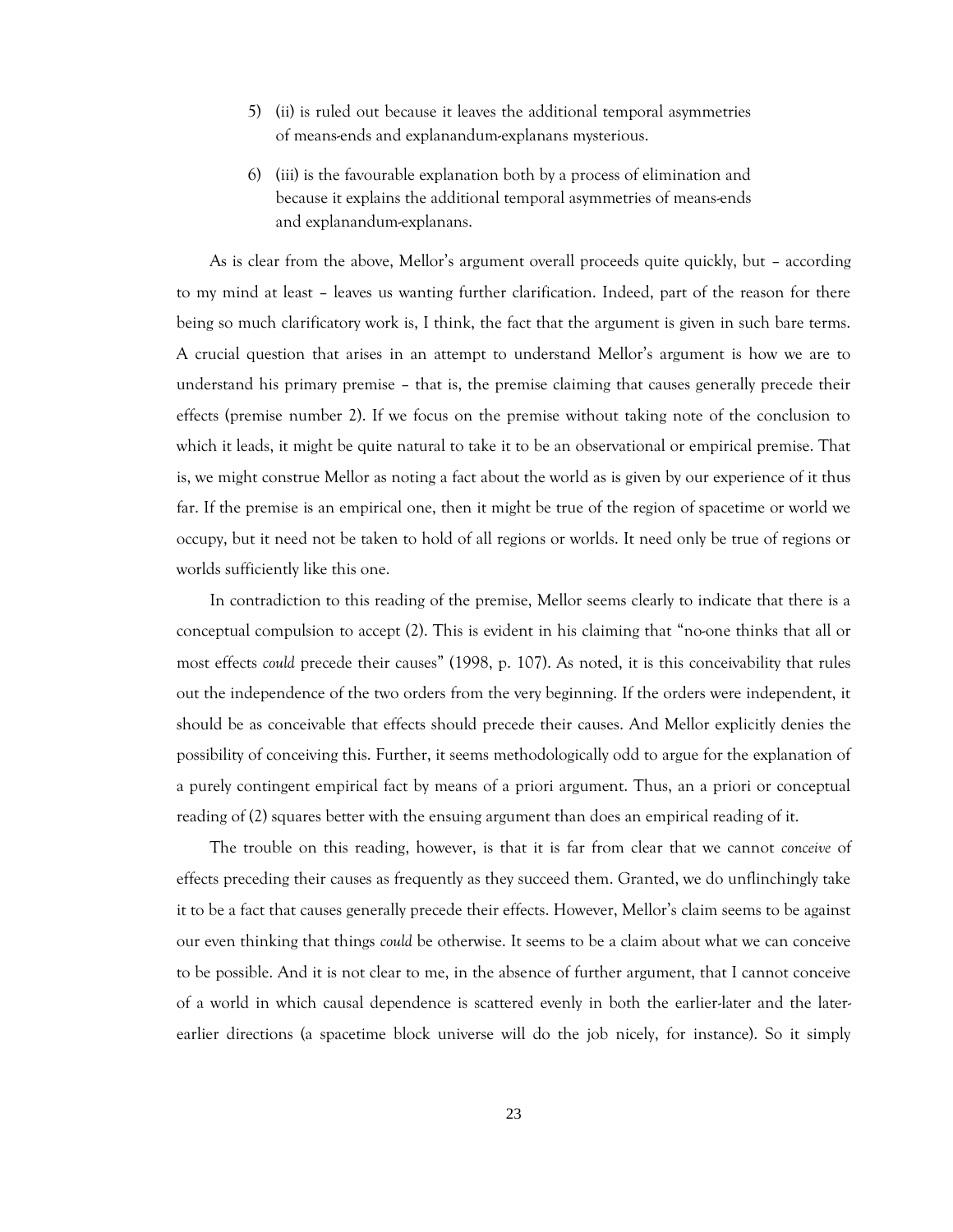doesn't seem to be the case that we are conceptually compelled in this way – at least not in the absence of further argument.

There are two considerations with regard to the above quandry: First, the strength of the premise is plausibly weaker than it appears in the formulation under discussion. This becomes clear in a statement given by Mellor in Chapter One of *Real Time II*. Secondly, however, Mellor does not need to appeal to the inconceivability of effects preceding their causes just as frequently as causes precede their effects.

To provide some direction in this regard, I turn to chapter one of *Real Time II*. Here Mellor comments on his argumentative strategy generally and on how he conceives of his argument. He states, "To show what time is, I must start by assuming something about it, since even metaphysical bricks need some factual straw.‖ (1998, p. 7) So perhaps Mellor is meaning to appeal in premise (2) to something which we hold to be factually, but not conceptually, true. And his case will then be as strong as these factual assumptions upon which it is based. Indeed, this squares up well with his subsequent comment that he "shall not try to prove that everything I claim is either necessary or undeniable.‖ (1998, p. 7) So, the distinction relevant to premise (2) seems to be one not between conceivability and inconceivability, but that between what we ordinarily take to be true of the world and logically possible ways that the world could be. Mellor does not – at this early stage of the argument – deny that it is logically possible that all or most effects should precede their causes (and thus, squaring with what I claimed earlier, he does not deny that we can thereby conceive of a such a world). Rather, he is denying that we have any reason to take the world to be that way.

So, without argument for the plausibility of the claim that the world is such that effects are found preceding their causes just as frequently as they are found following them, we need not take the mere conceptual possibility of such a world too seriously. Indeed, Mellor states in the introduction to chapter one, "I shall waste no time rebutting merely conceivable objections to what I have to say: doubt and disbelief are not worth trying to dispel unless they are both real and credible.‖ (1998, p. 7) Thus, it seems that the correct construal of Mellor's crucial premise (2) is to understand it as asserted against the backdrop of this turn towards a sort of philosophical temperateness.

In this light, premise (2) is – I feel – far more comprehensible. And what needs doing having established the status of the premise and its ensuing argument is twofold: We must ask whether the causal account is indeed the best explanation available for the coincidence between causal and temporal order (and this will of course involve an examination of other plausible alternatives). But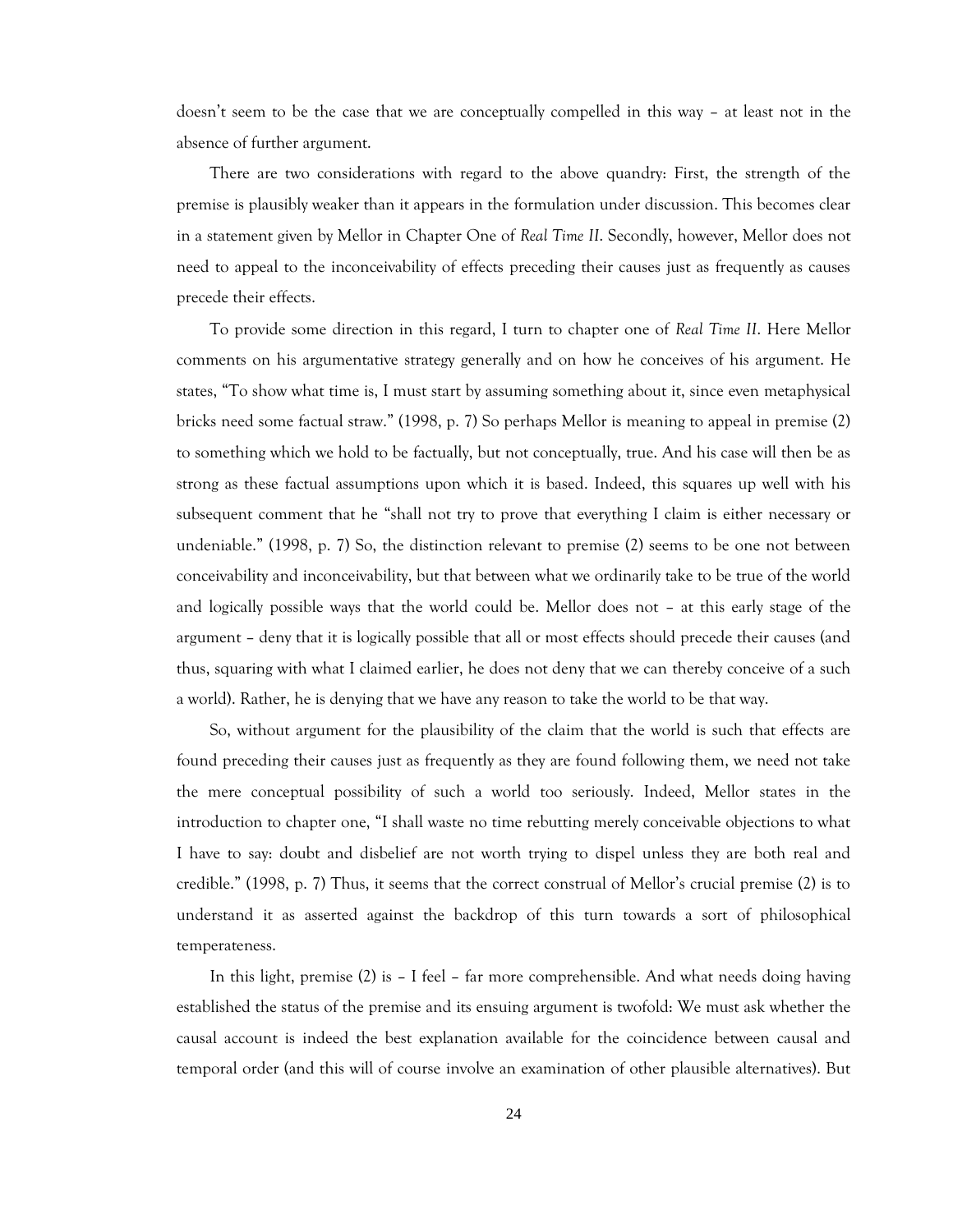prior to this, we must ask whether any positive reasons can be given for supposing that the world is not such that in general causes precede their effects. In the absence of such reason, we are, it seems, quite entitled to conclude along with Mellor that the best explanation of the coincidence of causal and temporal ordering is to be taken as true.

If we accept this weakening, however, it threatens to wreak havoc with premise (4). Recall that Mellor's rejection of the independence thesis depended on the inconceivability of the noncoincidence of temporal and causal ordering. If we now allow for such non-coincidence to be conceivable, dialectically Mellor has lost his reason for rejecting the independence thesis. In response to this worry, it seems to me that premise (4) is not to the point in any case. We need not rule out (i) by appealing to the inconceivability of non-coincidence because (i) really lacks explanatory force entirely. It simply is not an explanation of coincidence to claim that there is nothing connecting the two coinciding sets.

With regard to (5), Mellor assumes that the Humean account of the situation must proceed by definition. That is, the only way in which we might understand the causal ordering to be determined by the temporal ordering under this second response is if we link the two definitionally, thereby preventing the one from having any but linguistic status. This is in contrast to his favoured explanation, of which he distinguishes both definitional and non-definitional versions, favouring the latter. (In the case of the former, it is simply a fact of our use of language that we dub causes ‗earlier' and effects ‗later' and temporal relations emerge as nothing but useful bits of terminology, whereas on the non-definitional version I take it that both temporal and causal ordering emerge as genuine relations, with the one being determined by the other.) Now Mellor does not explicitly mention why he does not consider a non-definitional version of the Humean account. Such a version would allow for both temporal and causal ordering to be genuine relations, but would take the temporal ordering to be fundamental with the causal ordering being determined by the former. This is one way in which (5) might be rejected. Further, it is not clear that there isn't some room for movement here to get the definition to go some way towards explaining the coincidence of these four orderings. Having defined cause and effect in terms of earlier and later, we might then go on to analyse means and ends, and explananda and explanans to be related to cause and effect conceptually. Means and ends might be construed as a narrower, but derivative, concept of cause and effect – viz. the causes and effects of agents. Similarly, explananda and explanans might be construed as causes and effects which we find to be of interest, given a particular area of enquiry. Mellor speaks as if there are independent orderings to be found in the world for each of these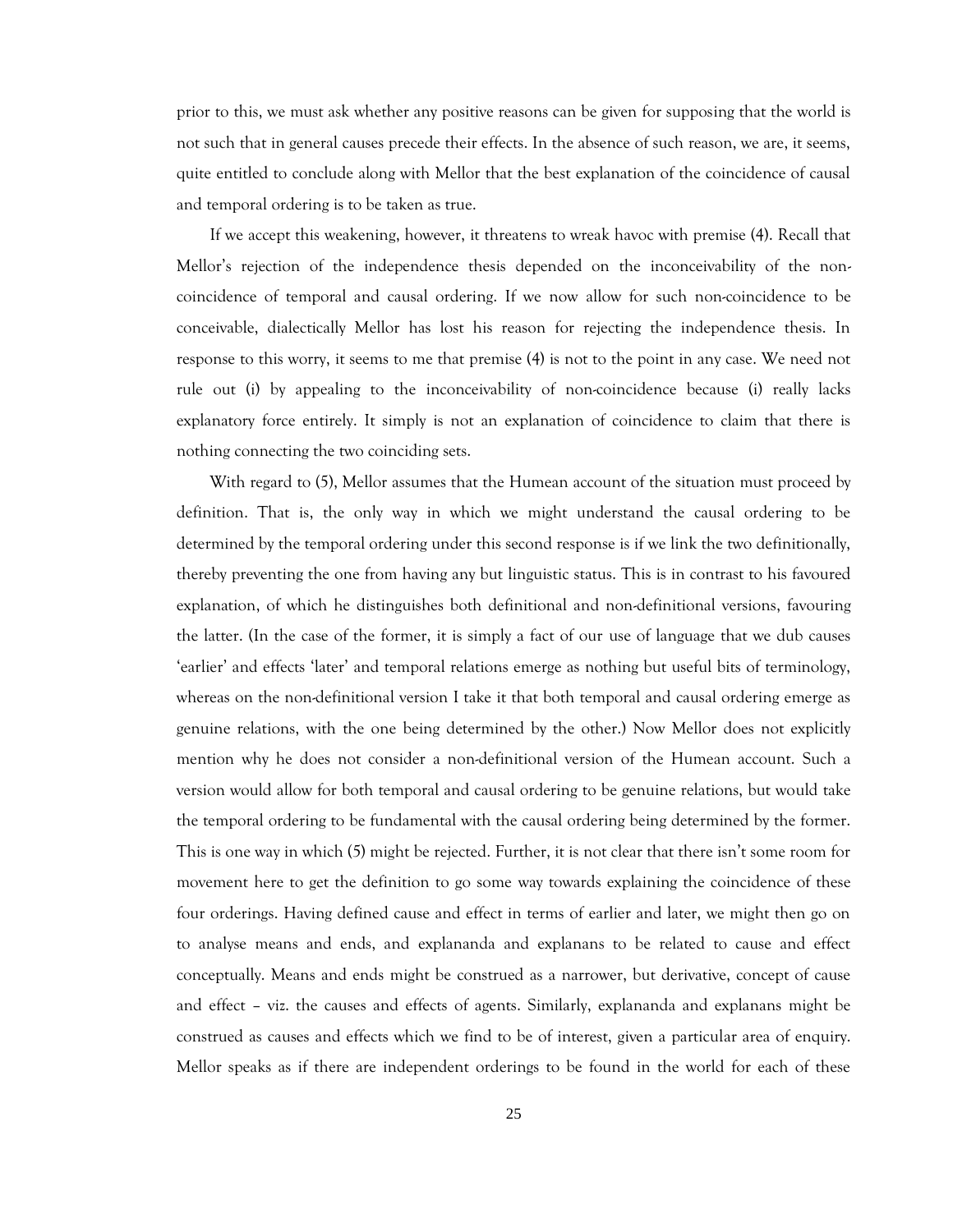things, but it is not clear that we must construe things in this way. It is worth noting, however, that I do not suppose that the account offered here is *preferable* to Mellor's causal explanation, but invoke it only to show that Mellor might be a little quick in concluding that the Humean account has *no* explanatory force in dealing with the coincidence of the four orderings.

Finally, it is worth noting that Mellor's options listed in (3) do not exhaust the logical space. We might also take temporal and causal ordering to be mediated by some third ordering or source of ordering as a common determiner of them both. On such an account, the two orderings may or may not be entirely unrelated to one another, but it would incorrect to say that either ordering determines the other. An example of such an account might even be the so-called process accounts which Mellor attacks in the argument following the one presently under discussion. I will discuss such views in more detail below, but the basic idea is that the ultimate explanation for both temporal and causal ordering of events lies in a combination of the contingent initial conditions of the universe and time-symmetric physical laws.

I conclude, then, that Mellor's argument for the causal thesis as it is explicitly given in *Real Time II* is by no means conclusive. If we are to retain the causal thesis, we are going to need to find some other support for the position.

Next, I turn to Mellor's argument against so-called process accounts – what I have called the ‗clock argument'. As is the case with many of Mellor's arguments, it is expressed in relatively simple terms. This simplicity is deceiving, however. Thus, again my first task in this discussion is to try to render the argument on paper with a little more clarity that it displays in *Real Time II*. Secondly, I will try to uncover the flaws in the argument. Finally, I will try to show that Mellor's argument is not sufficiently general to cover all process accounts. As the argument in Mellor's words is not unmanageably long, I repeat it here for ease of reference:

> First, let us call processes that link events with incompatible properties *F* and *G* ‗*FG*-processes' and divide them into *F*-processes, where *F*-events precede *G*-events, and *G*-processes, where *G*-events precede *F*-events. Then *FG*-processes are reversible if processes of both *F*- and *G*-types occur, and irreversible if only *F*- or only *G*-processes occur.

> An example of an *FG*-process is our clock hand of chapter 1.5 moving past ‗1' (an *F*-event) and ‗2' (a *G*-event) in a single circuit starting at ‗12'. Let us call the clock *c*. Then these processes in *c* are irreversible, since *c*'s hands always move one way, so that *F*-events always precede *G*-events. So suppose we use this fact to define the direction of time, as that from *F*-events to *G*events, i.e. from a clock hand's passing '1' to its passing '2'. Then if ever the time order of events of these kinds seems reversed, i.e. if a clock hand seems to move anti-clockwise, as it would if a clock – call it *c′* – were travelling back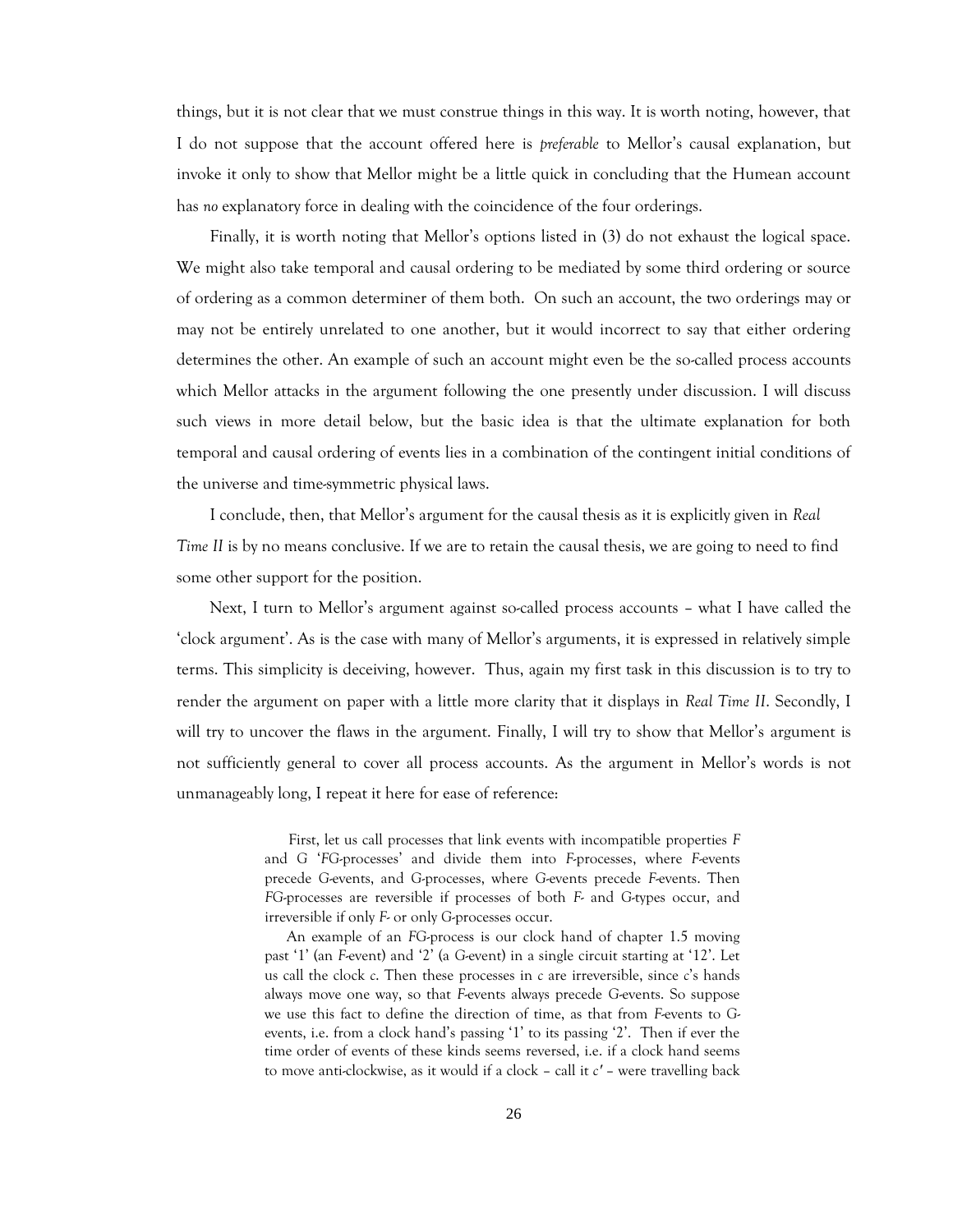in time, we must take this to be a local reversal of the direction of time. And so indeed we would in that case.

But not in the case of a clock *c′′* whose hands are *made* to move anticlockwise: so there must be more to backward time travel than that. But what more? How must *c′′* differ from *c′*? The answer is that its *clockwork* must differ. *c* and *c′* have the same clockwork, the same causal mechanism, which makes their *FG*-processes irreversible by letting *F*-events affect *G*-events, but not *vice versa*. Thus, on either *c* or *c′*, bending the hand as it passes ‗1' will make it bent as it passes ‗2', but not *vice versa*. Whereas on *c′′*, where the causal order of *F*- and *G*-events is reversed, bending the hand as it passes '1' will *not* make it bent as it passes '2'.

…[A]s our causal theory of time order asserts, reversing the direction of time means reversing the time order of *token* causes and effects, as the timetravelling clock *c'* does. Reversing the time order of events or facts of different *types*, like *F* and *G*, as the anti-clockwise clock *c''* does, is irrelevant. But then it is irrelevant whether any processes are irreversible. This is why the direction of time does not need, and cannot be defined by, any irreversible processes, neither those of (a) – (c) nor any others.

1998, p. 
$$
120 - 121
$$
.

The argument is intended to show the superiority of the causal account over process accounts of temporal asymmetry. ‗Process' accounts, as Mellor terms them, are accounts of what constitutes the asymmetry of the temporal relation. Such accounts claim that the asymmetry of time consists in the contingent fact that certain relevant processes typically evolve in a given order, and never in the reverse order. The direction of time from earlier to later just is this the order displayed by the typical evolution of the relevant processes. As Mellor notes, a number of different processes are often invoked – increase in entropy, the outward expansion of radiation, and others. Thus, on such accounts, the asymmetry of time is given by the order of properties along the temporal dimension (that is, in terms of types instantiated).

Now we might wonder what the relation of the Clock Argument is to the argument just discussed. Mellor emphasises this argument as an argument for the *asymmetry* or "direction" (1998, p. 118) of time and not merely as an argument for the determination of temporal order by causal order. The reason for this, I think, arises out of its also being an argument against process accounts of the asymmetry of time. Such accounts can differ crucially from Mellor's account in two ways: First, they might take symmetric temporal ordering to be an irreducible relation between events, one independent of temporal asymmetry. That is, contrary to Mellor, they do not include the claim that the temporal relation is reducible to or determined by some other relation. (The entropic account, for example, makes ineliminable reference to the temporal ordering of events across spacetime in order to examine these events for an increase in entropy). Secondly, they take the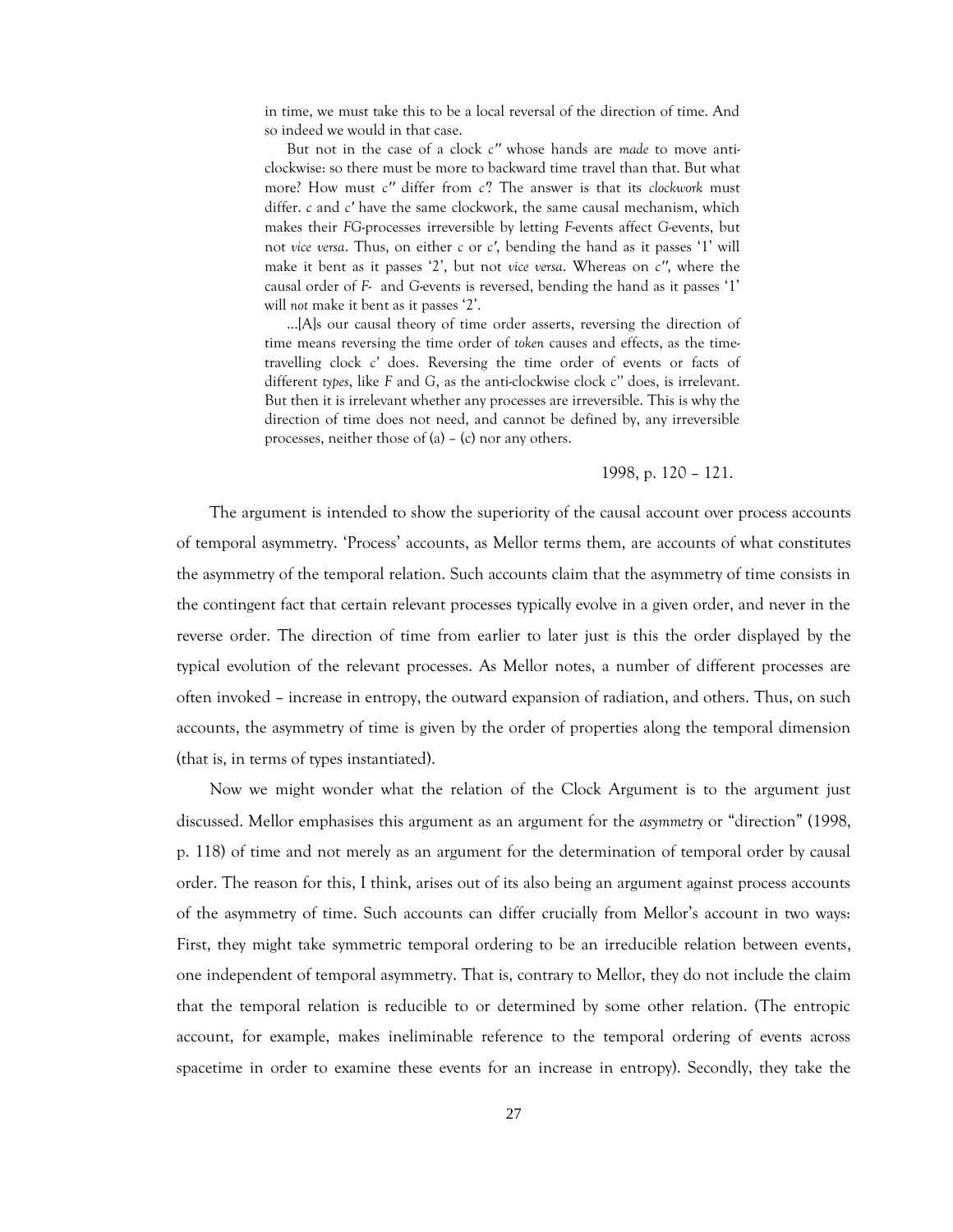temporal relation itself to be a symmetric one. Thus, process accounts are not aiming to give an account of temporal ordering *as such* (as Mellor's first argument attempts to do). As mentioned, they are rather only intending to account for the *asymmetry* of time

Now what Mellor means for the above argument to show is that, *regardless of the processes appealed to*, irreversible processes do not determine the direction of time's asymmetry. That is, the difference between earlier and later does not consist in the variation of properties across the series of events. What we need is for the point to generalise successfully from the case of the clock. But before turning to this, it will be of some use to reconstruct the argument.

There are a number of important conclusions present in the extract cited. First, Mellor denies the relevance of variation in properties across a series of events in determining the direction of time for that series of events (we shall see in a moment that this consists of a denial of both the sufficiency and the necessity of such variation). Secondly, Mellor asserts the dependence of temporal direction on causal direction. Third is the claimed relevance of tokens – as opposed to the irrelevance of types – in determining the direction of time. I begin with the first conclusion mentioned. I take the argument to look something like the following in standard form:

- 1) *FG-processes*<sub>DEF</sub>: Processes that link events with incompatible properties *F* and *G*
- 2) *F*-processes<sub>DEF</sub>: Processes in which *F*-events precede *G*-events
- 3) *G*-processes<sub>DEF</sub>: Processes in which *G*-events precede *F*-events
- 4) *FG*-processes are reversible if both *F*-processes and *G*-processes occur
- 5) *FG*-processes are irreversible if only *F*-processes or only *G*-processes occur
- 6) Let us arbitrarily take the *F*-event to be the moving of a clock hand past ‗1' within a single circuit starting at '12'.
- 7) Let us arbitrarily take the *G*-event to be the moving of a clock hand past ‗2' within a single circuit starting at '12'.
- 8) In clock *c*, the hands always move clockwise.
- 9) Thus, the processes in *c* are irreversible.
- 10) Let us, then, take the direction of time<sub>DEF</sub> to consist in the direction from *F*events to *G*-events – that is, the direction from the moving of a clock hand past ‗1' to the moving of the clock hand past ‗2'.
- 11) If the direction of time is the direction from ‗1' to ‗2', then any case of a clock hand moving past ‗2' and then past ‗1' must be a case of a local reversal of the direction of time.
- 12) The hands of clock *c'*, a time-travelling clock, move past ‗2' and then past  $'1'.$
- 13) Thus, clock *c'* is a case of the local reversal of the direction of time.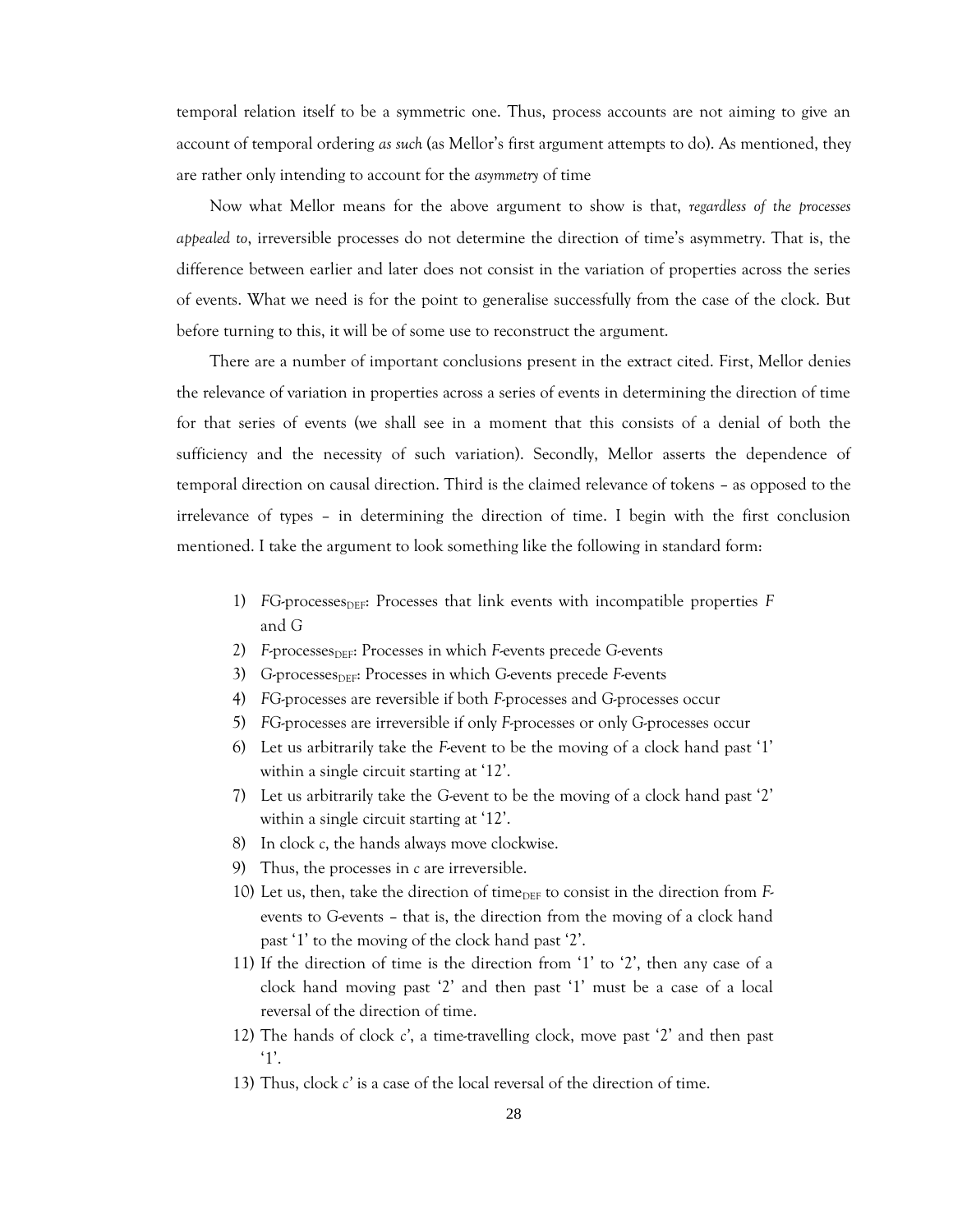- 14) The hands of clock *c''*, an anti-clockwise clock, move past ‗2' and then past  $'1'.$
- 15) However, clock *c''* is not an instance of the local reversal of the direction of time.
- 16) Thus, the direction of time cannot consist in the direction from ‗1' to ‗2'.

Premises (1) – (5) are Mellor's express definitions. To begin with, it seems to me that Mellor's bare construal of irreversible processes as a kind is adequate. (9) follows of course from the definition of irreversibility and from the conjunction of (5) – (8). Premise (10) is the point of entry of process accounts. I take it that this premise is ultimately meant to be representative of all definitions of the direction of time in terms of processes. (11) is intended to follow, I take it, from the stipulative definition of the direction of time given in (10). In order to understand how it and (12) – (16) follow from it, we need to examine the clocks, and their involving notions, a little more closely.

Now Mellor speaks of a "clock hand seem[ing] to move anti-clockwise" (1998, p. 120). This apparent direction must be from the point of view of ordinary processes. So, we consider the events according to the direction of time defined and taken in this order, a time-travelling clock would display the opposing order of process. The backward-running clock is analogous – that is, the order of process seems to be reversed when considering the series in the order used to define the direction of time. A diagram might help to make this a little clearer:



The various chains represent a number of different clocks. We have decided to define the direction of time according to the irreversible processes of clock *c*. The direction of time is represented by the arrows. Now the sense in which *c'* and *c''* display reverse order of process should be apparent. If we consider the overall system in the order given by *c*, we find that the hands of *c'* and *c''* point to 3 and then 2 and then 1, which is the reverse of the hands of clock *c* and the rest of the clocks. So, we find a reversed order of process if we hold fixed the order as per our definition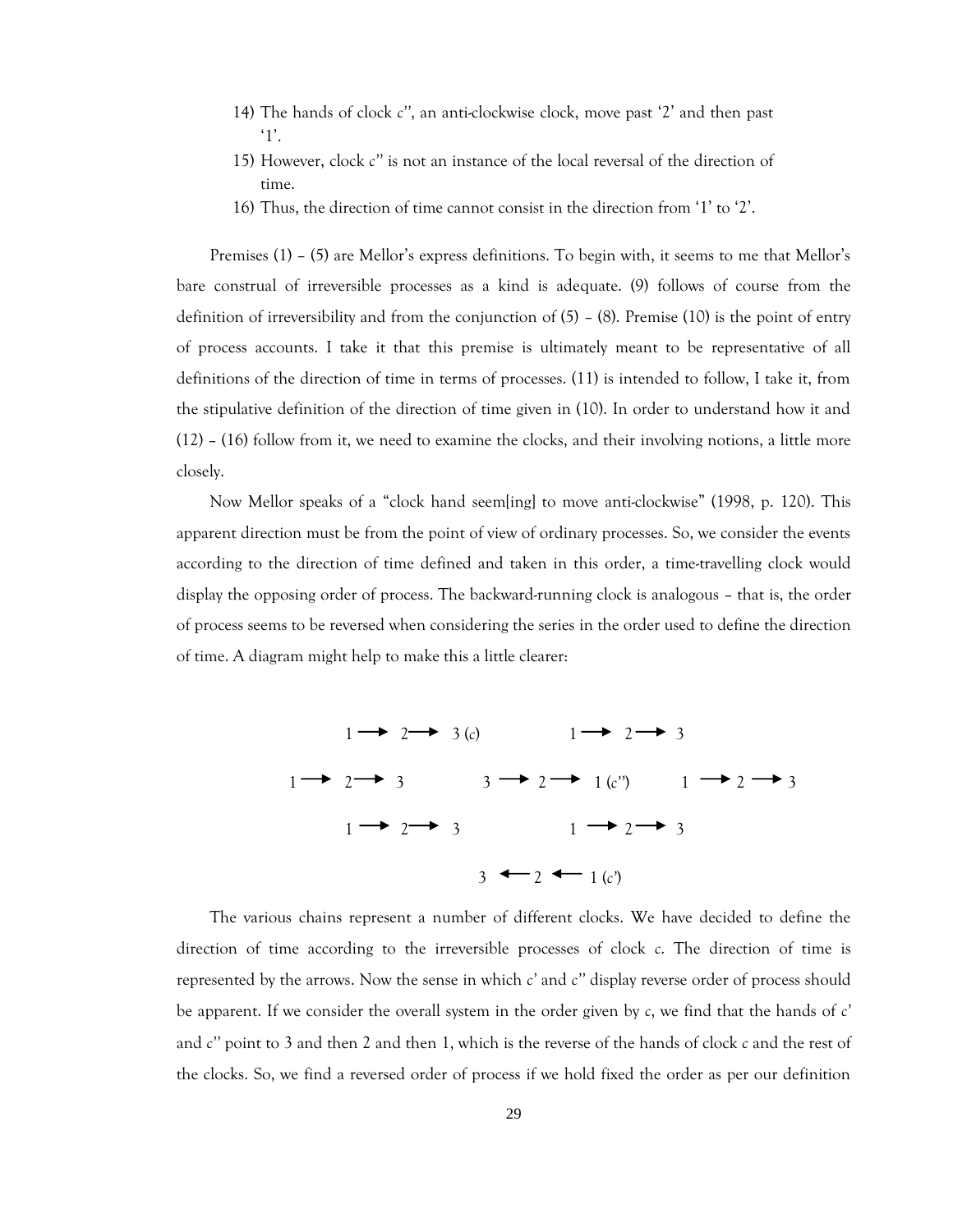(consider the series in the order given by *c*) and examine the properties or processes of the timetravelling and backward-running clocks under this order. The ‗appearance' of a reversal of the time order of these event-types just is this contrast between the defined direction and the reverse of the order of process found in this direction.

With regard to Mellor's invoking the "local reversal of the direction of time" (1998, p. 120), it must be noted that the only sort of time reversal that can coherently be appealed to by a B-theorist is a local time reversal. The notion of a reversal of any sort is a relational notion. So there must be a contrastive case – a 'non-reversed' version of whatever is under consideration. On the A-theory, this 'non-reversed' direction can be given by the direction of the present along the series. However, in the case of the B-theory, on which we admit the ontological equality of all events at all times, we cannot make any such appeal. Thus, any reversal in the direction of time must consist in a region of spacetime bearing the contrasting direction to the direction of time displayed by spacetime more generally, and so can only be local.

Finally, in the case of a 'time-travelling clock' like *c*', the direction of time is contrary to the direction of time for other objects. So, for clock *c'*, we must take the direction of time to go from its passing ‗1' to its passing ‗2'. Further, if we consider the events along the history line of the clock in the direction of its local time (that is, in the direction of the arrows on the above diagram), we will find that the processes are proceeding quite normally. That is, from the point of view of the clock, things would be running normally – but in the tn - t0 direction. It is worth noting that this coheres with an intuitive notion we might have of time travel. For example, in the hypothetical case of the time travel of a person, their processes are running normally from the perspective of their history line. They are reversed relative to the processes going on in the non-time-reversed people.

Now Mellor's argument thus far does – it seems to me – have a clear intuitive appeal. The point which Mellor pushes here is that merely reversing the order of evolution of a process in some system does not constitute a reversal of time. Under the proposed definition of the direction of time in terms of irreversible processes, there is a case in which we would not say that the direction of process evolution aligns with the direction we would attribute to time. This is the case of the clock made to run anti-clockwise. Here we have the opposite of the usual processes, but it could be fitted in to a perfectly normal construal of the direction of time. Thus, the typical evolution of a process or processes cannot be enough to determine the direction of time.

I take it that this first part of the argument – the part dealing with the conclusion against process accounts – is a case of proposing a general principle, and thereafter refuting the principle by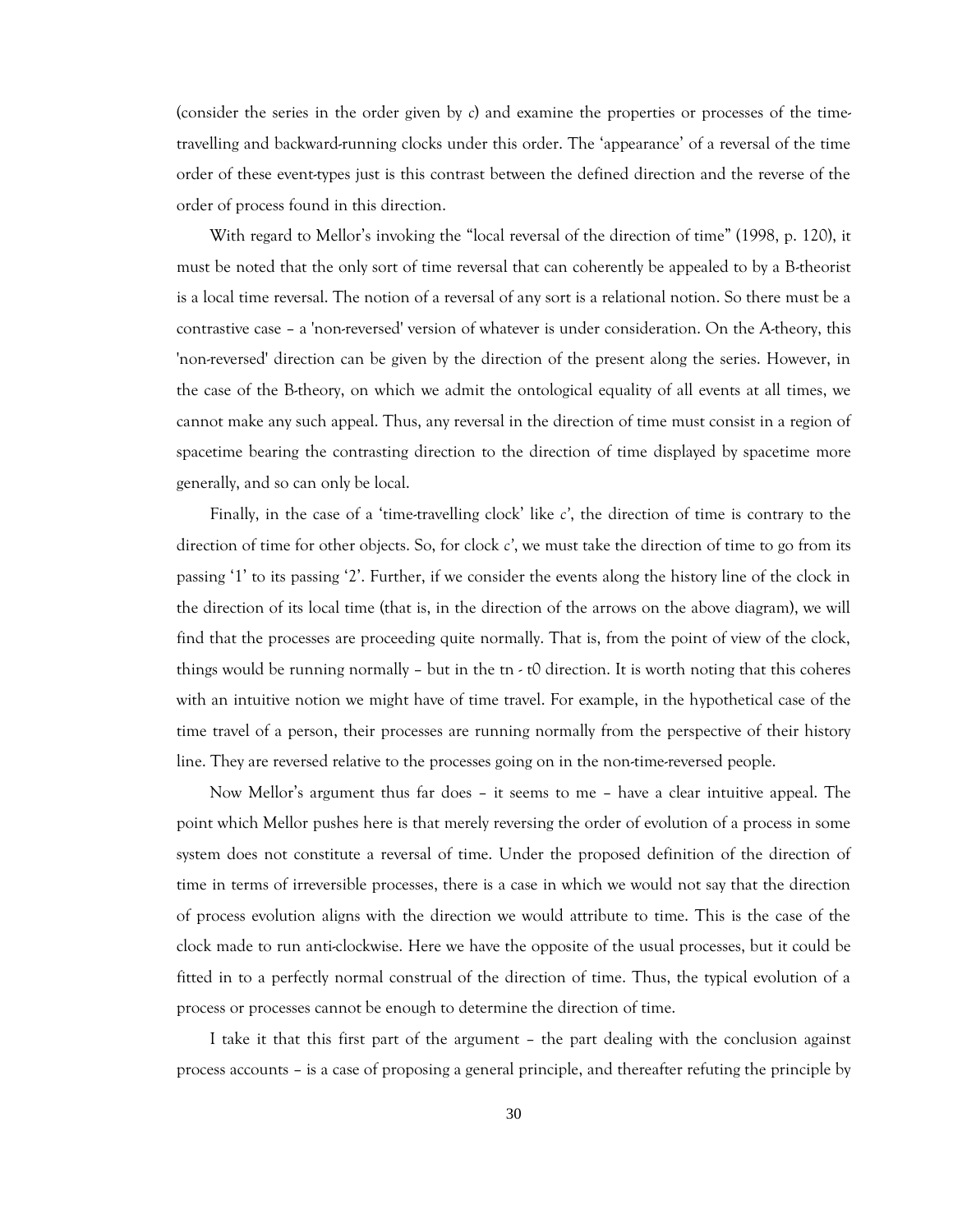counterexample. (Part of the problem as we will soon see is that the principle is not sufficiently general.) We are presented with a case which seems to confirm the account, which is then contrasted with a counterexample intended to falsify the principle. In the case of the second conclusion, however (viz. the conclusion that causal direction determines temporal direction), the logical form of the argument is a little more difficult to discern. If we understand it along the lines of the previous argument, as below,

- 1) Let us take the direction of time $_{DEF}$  to consist in the direction of causation.
- 2) If the direction of time is the direction of causation, then any case of a reversed causal order must be a case of the local reversal of the direction of time, and the absence of a reversed causal order must be a case of the normal direction of time.
- 3) Clock *c'* has a reversed causal order.
- 4) Thus, clock *c'* is a case of the local reversal of the direction of time.
- 5) Clock *c''* does not have a reversed causal order.
- 6) Thus, clock *c''* is not a case of the local reversal of the direction of time.
- 7) Thus, the direction of time consists in the direction of causation.

we have only a case of affirming the consequent. That is, we have found a correlation between causal and temporal order (and even a general correlation if the argument successfully generalises from the arbitrarily-chosen example), but we have not found any support for the conclusion. Given that Mellor has presented a number of arguments for the claim that causal ordering determines temporal ordering, and that a causal account of temporal direction falls out of this claim, we can take these arguments to support the causal account of temporal direction too. And we can then simply take this argument to be confirmatory argument. It doesn't give us very strong reason for taking the direction of time to consist in the direction of causation, but rather only shows that the causation account doesn't stumble over the same obstacles as process accounts.

I turn back now to the first formal argument above, viz. the argument against process accounts, in order to raise what I take to be the most worrying concern with the argument. This problem is made apparent by my formulation of the final conclusion. If we end the argument there, I take it that no process theorist will take issue with the claims made. No-one has proposed that the direction of time has anything to do with the order in which the hands of a clock pass the numbers. The conclusion is straightforwardly true, and was never in dispute. What we really need is the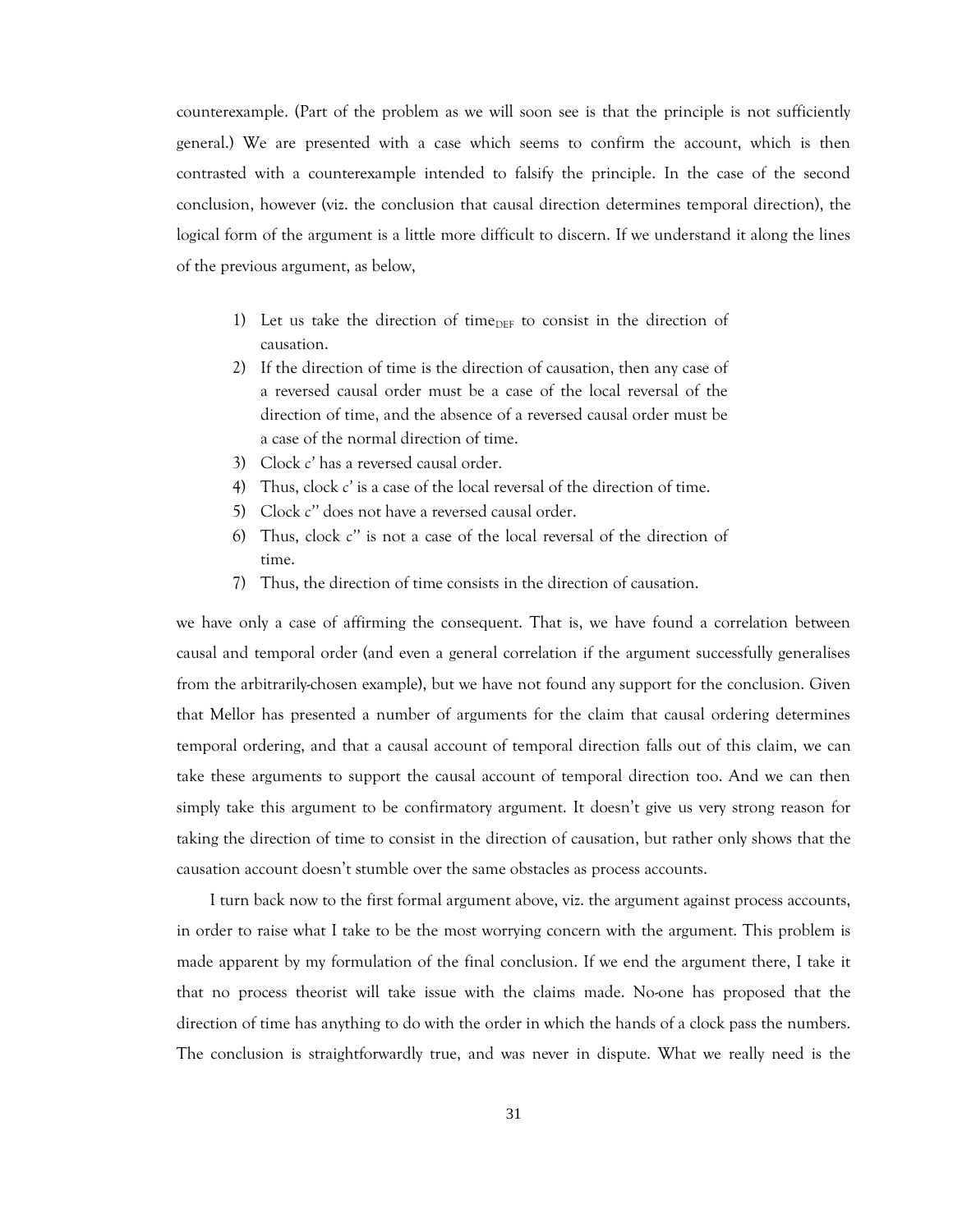conclusion that no process whatsoever is adequate to account for the direction of time, and this second conclusion is harder to achieve.

Mellor presumably intends for the arbitrarily chosen *F*- and *G*-events to be representative of any events. I take it that the arbitrariness of the events is meant to do the work in getting us from the conclusion about clock hands to the conclusion that no process is relevant to the direction. Indeed, later on he says, "Reversing the time order of events or facts of different types, like *F* and *G*, as the anti-clockwise clock *c''* does, is irrelevant. *But then* it is irrelevant whether any processes are irreversible.‖ (1998, p. 121, my italics) However, arbitrarily choosing a set of events runs the risk of missing the details thought by process theorists to be relevant to the direction of time. Indeed, the sets of events, or processes, appealed to by process theorists are not simply those that satisfy the single criterion of irreversibility (or typical irreversibility). There are loads of processes fulfilling this criterion – biological processes, chemical and physical processes – but which aren't appealed to by process theorists. It is not the mere irreversibility of the processes that does the work. If this were the rationale, we could choose any irreversible process we like as a reference for the direction of time. There is an explanatory reason that some processes and not others are chosen. It is not a case of mere definition as Mellor has here portrayed it.

Further, and more importantly, if we re-examine Mellor's invoked examples, we find that not all processes are in fact found in the reverse order in the case of clock *c''*. In fact, it is due to his very appeal to a change in clockwork that this is so. In the case of clock *c''*, the anti-clockwise clock, we will still find that entropy is increasing in the direction t1 – tn and that an ordinary exchange of energy is taking place. So at the level of description of *different* processes (namely, entropic processes), we do not find a reversal as Mellor suggests. The apparent reversal in process direction is superficial. Similarly, in the case of the time-travelling clock *c'*, not only is the direction of causation reversed, but the direction of entropy is reversed relative to other directions as well. Hence neither of these examples are adequate to show that direction of time and direction of process come apart. What Mellor must do is to show this for entropy –increase (or perhaps some of the other proposed cases).

Now it may be that Mellor can show this stronger claim too, and this is a question I take up in further discussion in chapter three. However, I hope to have shown thus far that the examples Mellor provides do not serve as counterexamples to proposed process accounts. The processes considered are not the relevant ones, and the general principle tested is thus too weak.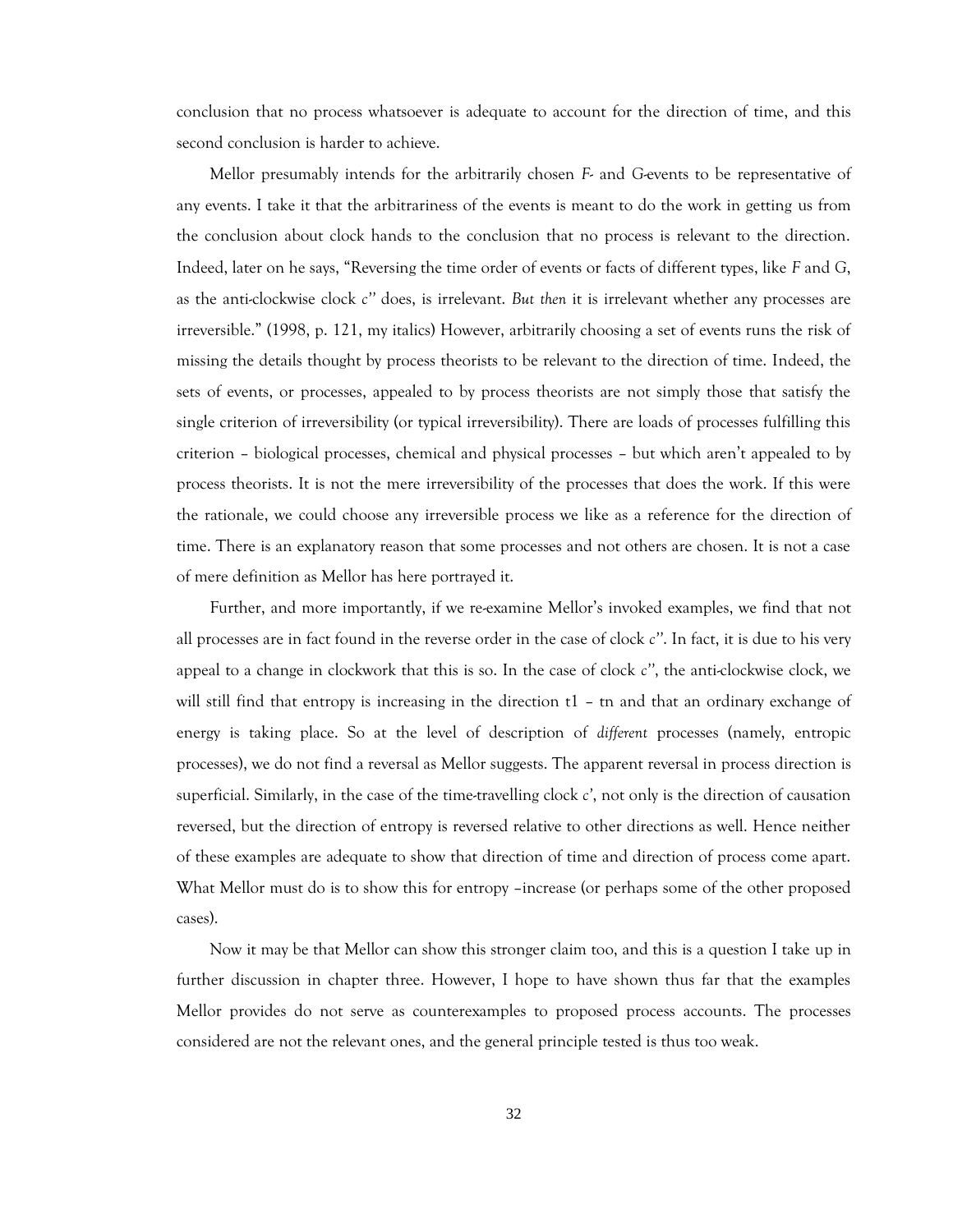To summarise, in this chapter I have examined Mellor's arguments for the entailment of temporal order by causal order, and for the direction of time as consisting in the direction of causation. I have raised a number of complications and worries which render Mellor's arguments for the causal theory of time order somewhat insecure. Can the causal thesis be salvaged, if these arguments are as knotty as I have construed them above? This is the question I take up in the next chapter, with the aim of showing that the causal thesis – although not Mellor's version of it – can indeed be salvaged.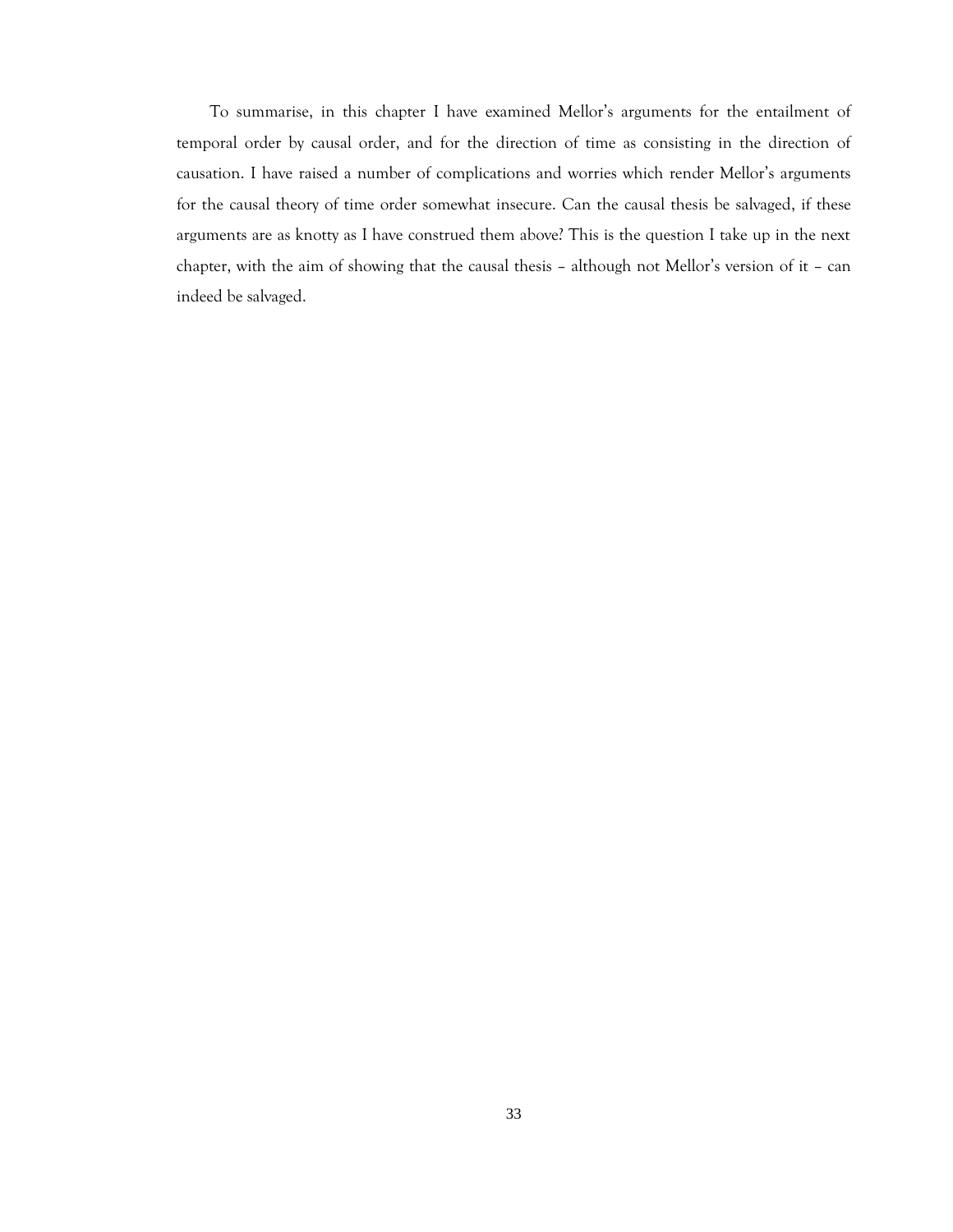## **Chapter Three**

In this chapter, I intend to bring a number of considerations to bear on the details of Mellor's version of the causal thesis. I begin with the resurrection of an objection that Mellor takes himself to have adequately dealt with, viz. backward causation. It is in response to this objection that I attempt to reformulate his appeal to the agential asymmetry. This reformulation it turns out supports a somewhat different version of the causal thesis – the 'majority' version. This version, although promising, is subject to a number of worries. I conclude with a suggestion to overcoming these worries, which I think shows some promise.

Now, a well-trodden consideration brought against the causal thesis and its corollary – viz. the Humean account - is that they run the risk of ruling out backward causation by fiat, as it were. It is thought that if an analysis of causal asymmetry in terms of temporal asymmetry or vice versa entails the impossibility of backward causation without a substantiation of this impossibility, the analysis is unwarrantedly strong.

Mellor takes it to be a virtue of his account that it is not subject to this objection (1998,  $113)^{20}$ . I hope to show, though, that this is in fact not straightforwardly true, and if it is to avoid the objection, some retuning is going to be needed. Mellor claims that – in abstraction from his independent argument against backward causation – his account is compatible with the possibility of backward causation. The way in which it is so is not immediately apparent, for Mellor's analysi is a pair analysis, and is in this respect analogous to (the standardly-attacked, simplistic version of) the Humean analysis. The unit of analysis on these accounts is the event (or in Mellor's case, fact) *pair*. The Humean account analyses the relation  $X$  causes  $Y'$  as  $X$  is earlier than  $Y$  (and conditions C)' (the reference here to conditions C being intended to capture whatever further complicating conditions the account might appeal to). The concern put to the Humean upon this proposal is that, since the analysis holds for every possible pair, it seems to entail that in no case can we have X causing Y and being later than it. Similarly, it seems that the Mellorian account, with its analysis of ‗X is earlier than Y' as ‗X causally antecedes Y', is subject to the same concern. However, the Mellorian account involves some additional claims which allow it to sidestep the concern in the following way: Mellor's view of causal relata is of a pluralist bent. It is pluralist insofar as he allows both facts and events to enter into causal relations, but also insofar as any spacetime point is the location of a number of different facts, variously related to the abundance of other facts obtaining

<sup>&</sup>lt;sup>20</sup> Ultimately Mellor does claim to rule out backward causation on the basis of an a priori argument (1998, chapter 12). This argument, however, is independent of his account of temporal asymmetry and the latter is meant to display the virtue of being compatible with backward causation.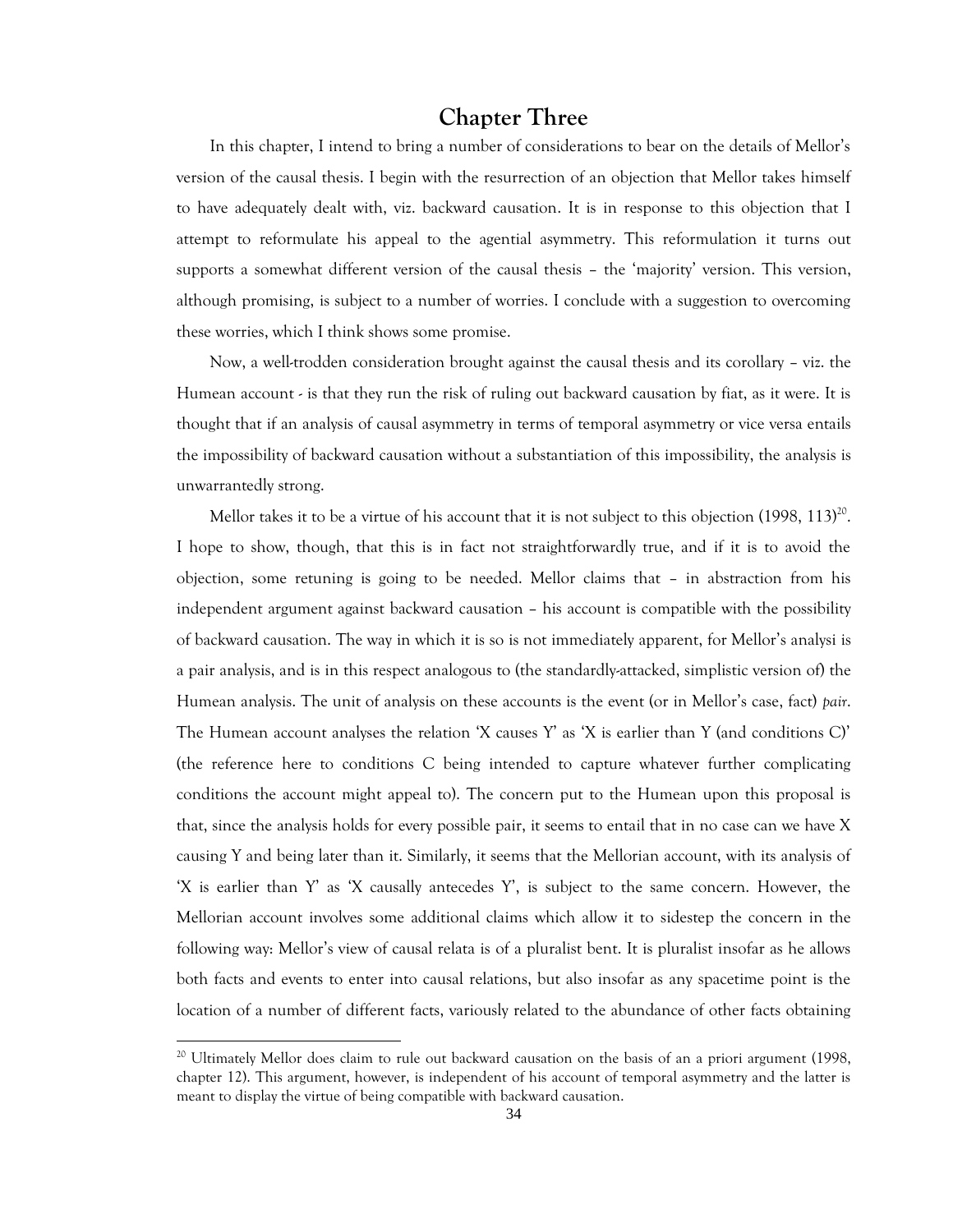at other spacetime points. Thus, for any given bounded spacetime region (for example, the region occupied by my black cat as she sits looking out the window), there are a number of causallyrelevant facts bearing the same location (the fact that she is looking out the window, the fact that her tail is curled around her legs in a cat-like fashion, the fact that her body temperature is at its given value). It is these two pluralist components that do the work in arriving at the compatibility of the account with backward causation. Although in the case of every pair the direction of earlier-later unflinchingly goes with the direction of causal antecedence, the account allows for two spacetime points to be both earlier and later than each other.<sup>21</sup> Mellor states, "if C at *t* can cause E at *t'*, a fact Q at *t'* should be able to cause a fact R at *t*.‖ (1998, p. 113)<sup>22</sup> Thus, the account is compatible with cases of pairs in which the direction of causal antecedence is contrary to that of ordinary causal antecedence.

I turn now to two cases of backward causation present in the literature; the one somewhat more imaginative than the other. The former is Dummett's (1964) much-loved dancing chief example.<sup>23</sup> In it, we are presented with the story of the chief of a tribe who is under the – arguably correct – impression that his dancing over four days causes the young men of the tribe to be brave during their initiation ritual (two of which days of dancing are done once the men are returning and the opportunity for bravery has passed). Let us constrain our discussion to a particular case of bravery shown by the young men while on a particular hunt and the case of dancing performed by the chief on day four while the men were returning from this hunt**.** Now under Mellor's construal, this case of bravery is to be analysed in the following way: There is some fact (or facts) coincident with the men's bravery (or some part thereof<sup>24</sup>), not identical to the men's bravery, and causally

<sup>&</sup>lt;sup>21</sup> I suspect that this is the primary respect in which it differs from the Humean account. I take it that one of the assumptions on the latter account is that 'earlier' and 'later' are mutually exclusive.

 $22$  The multiplicity of facts at each spacetime point, while perhaps not avoiding causal loops entirely, does allow us to avoid the most worrying sort of causal loop – viz. one with only two links, each of which causes the other.

<sup>&</sup>lt;sup>23</sup> It might be objected that the use of hypothetical merely imagined examples does no work in establishing anything of significance. And as much as I often agree that imagined examples can lead to pie in the sky notions, I suspect that they may be warranted in this case. The point is that we are trying to discover what our notion of earlier-later amounts to. And part of this process (I do not think all) is to test its application in extreme cases. In what follows, I will rely on a distinction between backward causation and time-travelling objects. In addition, I will assume that their impossibility has not been satisfactorily established. Thus, while I am not in a position to demonstrate their possibility, I will take it to be a virtue if an account can retain compatibility with backward causation and time-travelling objects.

<sup>&</sup>lt;sup>24</sup> Mellor gives an analysis of the duration of a B-time and its parts (1998, chapter one). All we need here is that some fact shares part of its spatial and temporal location with the fact of the men's bravery, and that it is causally antecedent to some fact that share part of its spatial and temporal location with the fact of the chief's dancing. I guess a wind blowing some dust from the site of the bravery to the site of the dancing would do the trick.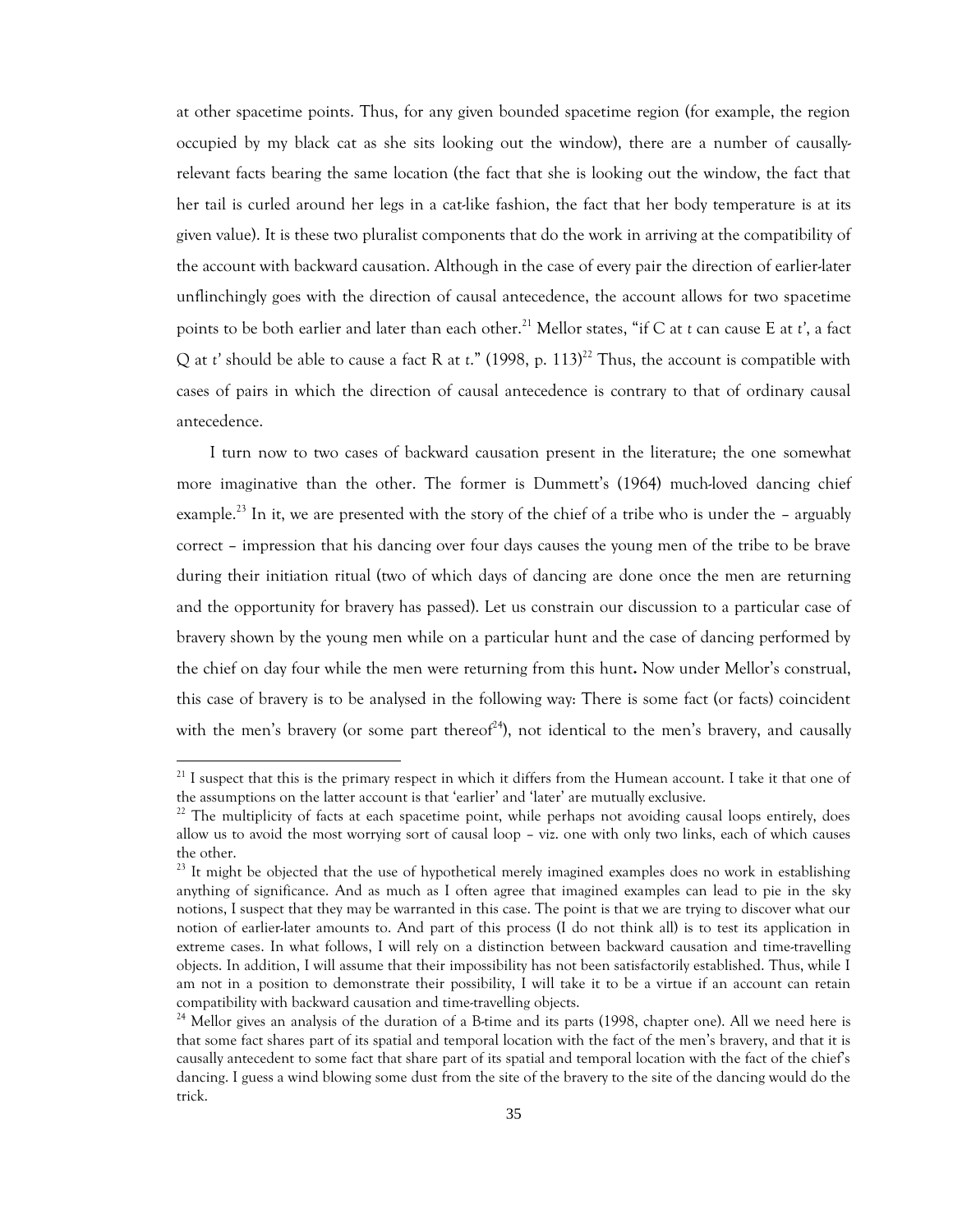antecedent to the chief's dancing. Given this, we can conclude that the other facts bearing the same spatiotemporal location as the bravery are earlier than the facts bearing the same spatiotemporal location as the dancing, and it is thus in virtue of this that we can understand the bravery as earlier than the dancing (as indeed the story tells us it is). However, in addition, the dancing is directly causally antecedent to the bravery (it causes the bravery). Thus, in virtue of this second causal direction, the dancing must be understood to be earlier than the bravery as well.

The second of these is a less magical example – an interpretation of experimental results which has actually been proposed by physicists. The most compelling of these results are – according to de Beauregard (1977) – those gleaned from the Delayed Choice Quantum Eraser experiment. The experiment is, of course, a complicated one, but the gist of it for our purposes is as follows: Two photons (let us creatively tag them 'A' and 'B') are put into an entangled quantum state. The state or behaviour detected in photon A is dependent on the detection of its entangled twin photon B. However, the detection of A's behaviour occurs some nanoseconds *before* the detection of photon B. Thus, it would seem that the detection of photon B has a (nonlocal) effect on the behaviour of photon A which is temporally prior to it, and so can potentially be interpreted as a case of backward causation. Again, according to Mellor's account the situation is to be analysed as follows: There is some fact partially coincident with photon A's mentioned behaviour, and this fact is causally antecedent to some fact partially coincident with the detection of B. This allows us to interpret the situation as one in which the behaviour of photon A is earlier than the detection of photon B (thus, rendering it a case of backward causation). And again, in virtue of the direct causal relation between the detection of B and the behaviour of A, the detection of B emerges as earlier than the behaviour of A as well.

Now it seems to me that there are three ways in which the analysis above doesn't sit quite comfortably with what we might expect of an analysis of backward causation. Take Dummett's example. The unfolding of the events involving the dancing chief and the brave young men does not seem to be a case in which the direction of time is affected, that is, in which the earlier-later relations within the course of events are affected by the backward causation. We can understand the story perfectly well without assuming the temporal priority of the dancing. Indeed, putting Mellor's analysis aside for a moment, there is no immediately intelligible sense in which the dancing over the last two days is earlier than the bravery shown on the second day. The dancing is straightforwardly later than the bravery. There is no sign of the bravery being earlier than the dancing other than its causing the dancing. The case is the same, although perhaps less obvious, in the example from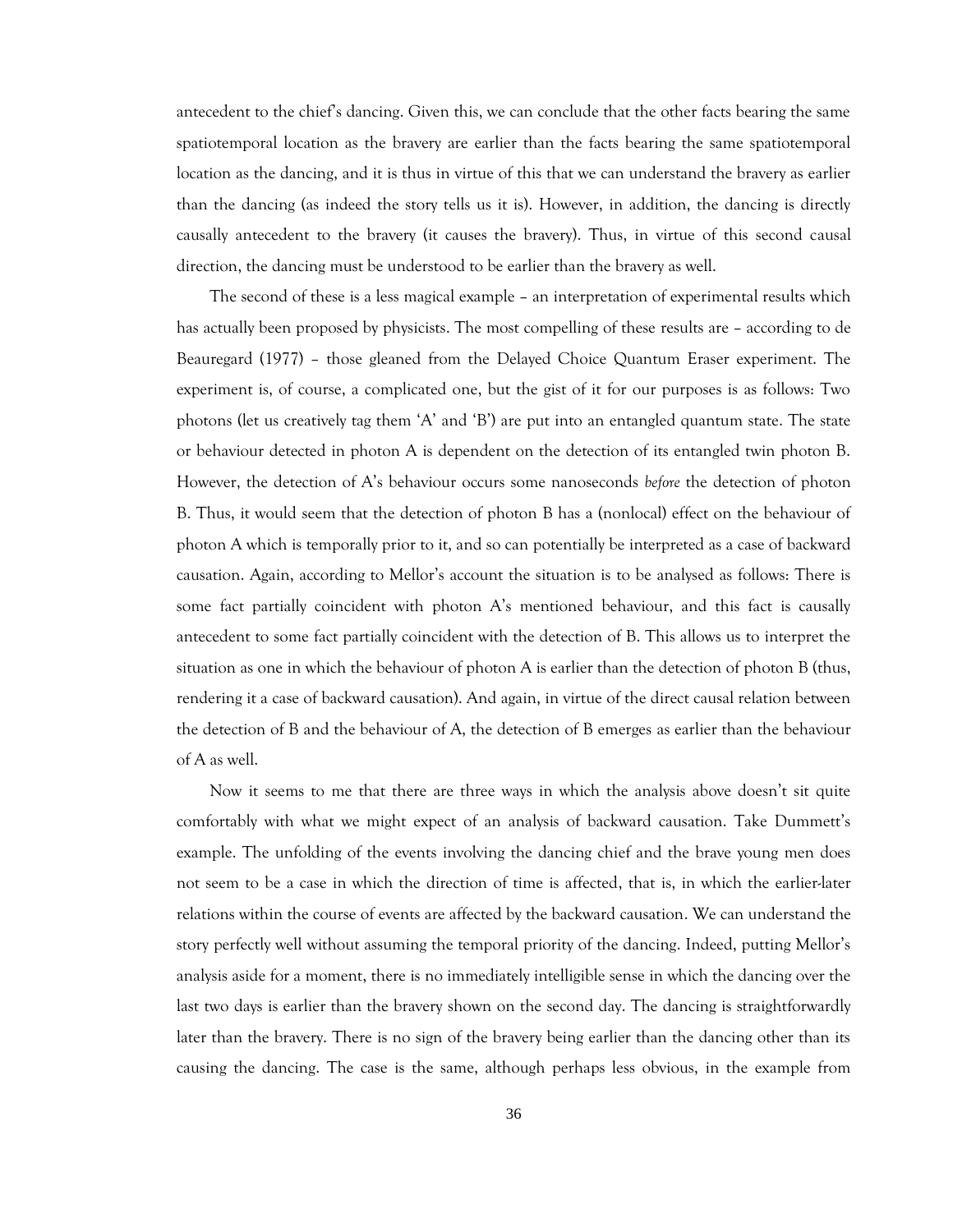physics. On Mellor's account, the only thing which might be called on to factor in our interpreting the detection of photon B as earlier than the behaviour of photon A is the causal relation running from B to A.

Is backward causation not precisely a cause which is later than its effect? Mellor's account allows for this only by making the cause earlier than its effect as well. I grant that in certain cases we might want to claim that backward causation involves a reversal of temporal asymmetry. But my point is that for any given case in which X is the retroactive-cause of Y, there *need not* be a sense in which X is earlier than Y. Mellor's account entails that there is. This surely highlights what we should want from an account genuinely compatible with backward causation. We want at the least the possibility of an analysis of backward causation on which we aren't thereby compelled to understand the later cause as *also earlier*. (That is, we can at least make some sense of incorporating backward causation into a perfectly ordinary understanding of the direction of time.) And Mellor has not yet provided this. This is the first and most prominent worry.

A related worry is the following: What we want is that a *later* cause brings about an *earlier* effect. As noted, Mellor achieves this indirectly by appeal to the causal relations between multiple facts. Given this appeal to multiple facts, the facts in virtue of which the cause is counted as later than the effect are not the cause and the effect involved in the backward causation themselves. So while the retro-active cause does emerge as later than its effect upon final analysis, it is only such in virtue of its coincidence with an opposing causal chain.

Also, as it stands, the analysis seems to have the implication that all events simultaneous with the dancing are also earlier than the bravery. The baby crying in the hut nearby, the buck rummaging in the grass just over the hill, the little boy running down the road in a country far away – all these are thereby both earlier (and, as already specified, later) than the bravery. Now this may be a signpost pointing in the direction of the incoherence of the notion of backward causation. It might also, however, indicate a need for a reworking of the causal thesis. We must not bypass the implications of interpreting the retro-active cause as earlier for the surrounding network of events. (This problem seems to rule out the interpretation of a retro-active cause as earlier than its effect altogether – a conclusion stronger than the position I took above.)

It seems to me that what needs doing is either a loosening of the analysis, so that not *every pair* of causally-related events is thereby temporally-related, or a tightening of it, so that not every pair of *causally-related events* is thereby temporally-related. It might be objected that these solutions only deny the claim essential to the causal account – viz. that causal ordering determines temporal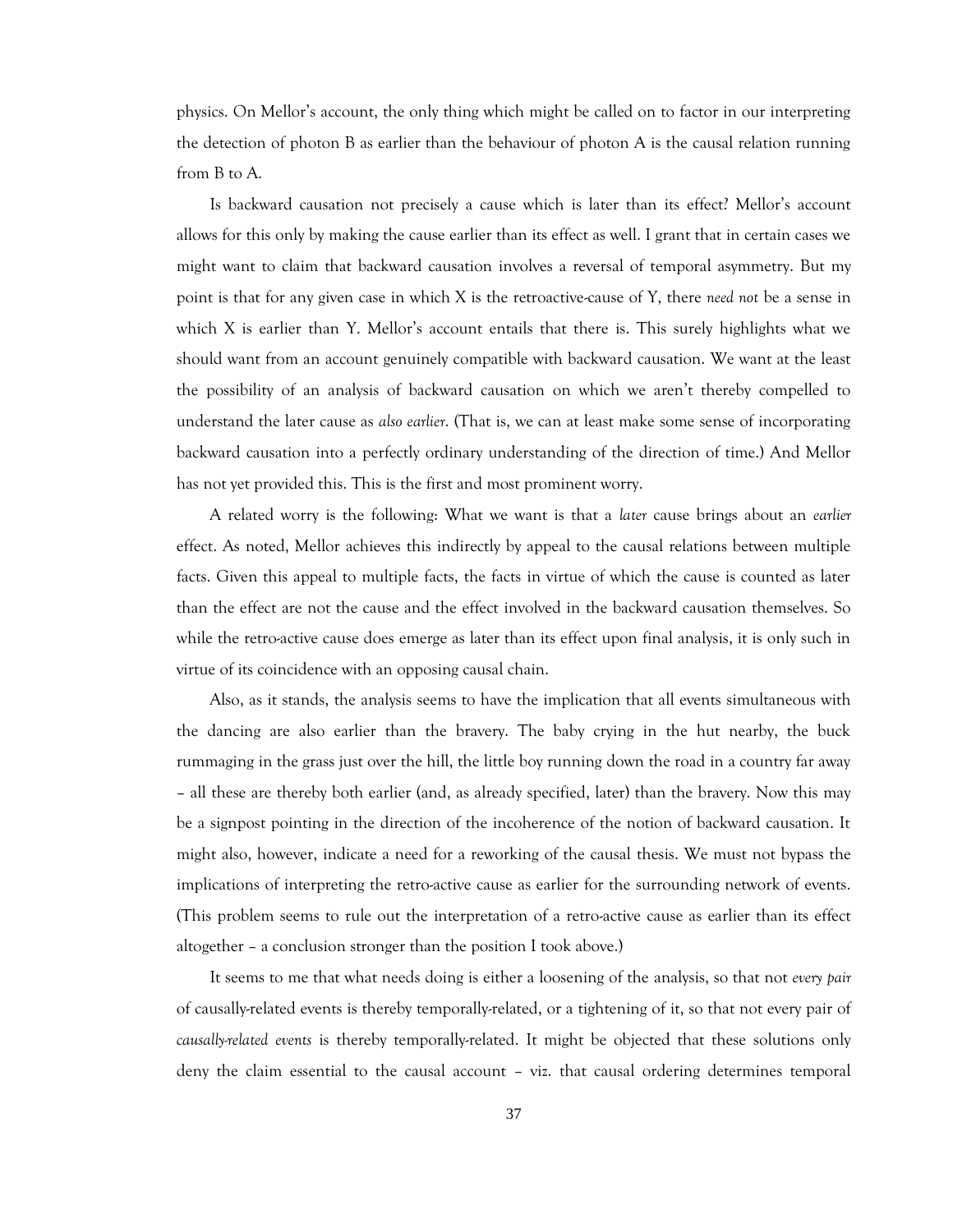ordering. I think, however, that each can be made to work in such a way that this basic claim can be more or less salvaged. In order to introduce these variations on Mellor's version of the causal thesis, however, I return to his argument appealing to agential asymmetry.

Recall that Mellor's initial explanandum was an appeal to our asymmetry as agents – viz. that, at any given point in time, we are able to remember only earlier events and bring about only later events. Mellor employed this as a restricting case of the more general fact that causes precede their effects, and explained this latter fact by the causal thesis. I raised a number of worries against this argument in chapter two. However, it seems to me that the agential asymmetry, with its roots firmly in causal asymmetry as we shall see, should still be put to work in the service of the causal thesis<sup>25</sup>. Suppose, then, that we formulate the appeal to the agential asymmetry as follows: Let us examine the block universe as it is construed under the B-theory. Let assume that causation across the block is uniformly arranged in terms of its asymmetry, with all causation running from t0 to tn. This can be taken as a straightforwardly contingent feature of our world. We then note the necessary relations between causation and action, and causation and memories.

One account of the relation between memories and causation is found in *The Structure of Time* in which Newton-Smith distinguishes memories as the impressions which give us non-inferential reliable knowledge of the past. Thus, a hypothetical situation involving an analogous relation to the future would consist in precognition, i.e. reliable non-inferential knowledge of the future. For example, he supposes that acquiring more and more 'mories' (these being analogous to memories, only in relation to the future) would consist in acquiring more and more reliable beliefs about the future (1980, p. 207). Now, while it is correct that judgements formed on the basis of memories are generally more reliable than judgements formed on the basis of prediction, this is by no means a feature in every case. It seems to me that the distinguishing feature of memories is not their certainty or reliability (although this is a typical feature) but the following: If something is to be counted as a memory it must involve causal interaction with the thing remembered. If there is no such interaction, we would not count it as a memory. I might have been told that there was a robbery at the café by the river, but unless I was there I remember only the telling, and not the robbery. Thus, false memories are not merely false beliefs about the past, but false beliefs about our causal interactions. I might take myself to remember giving you ten pounds, but I cannot take

<sup>&</sup>lt;sup>25</sup> This argument that I present here is partly inspired by Papineau's formulation of Mellor's argument as found in (1985, p. 274) Whether Papineau had something like this argument in mind (which is indeed an argument for a rather different conclusion to Mellor's), I am not sure.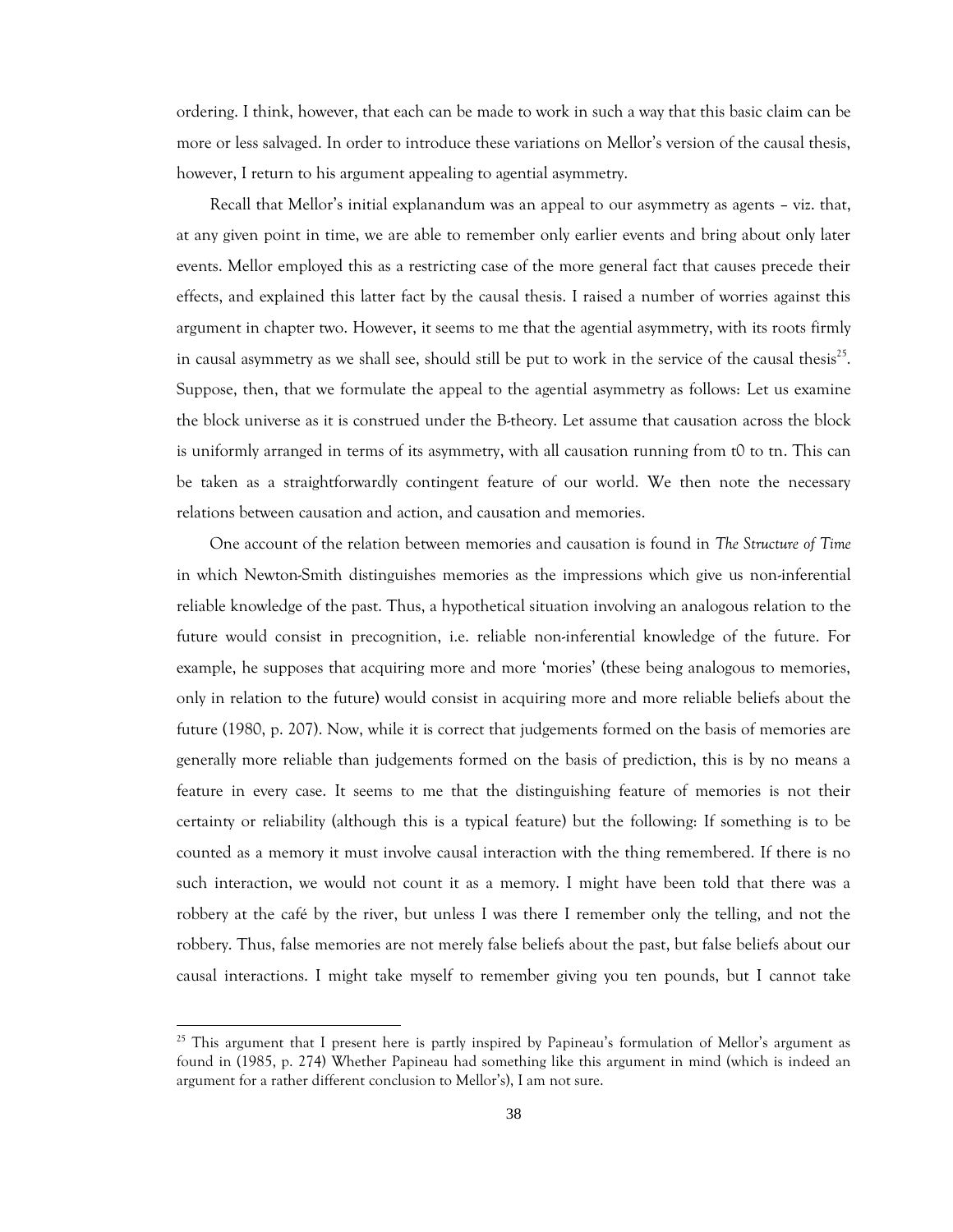myself to remember the first performance of Händel's Messiah. Thus, I have a memory of *x* only if I have had unmediated causal contact with the particular *x*. So, contra Newton-Smith, 'mories' are not correctly analogous to memories. And it isn't mere ignorance of the future that gives the appearance of an asymmetry. Memories do not just involve degree of certainty or reliability of something like this. It is lack of causal contact with the future. (If this seems to conflict with our ordinary talk of remembering, it is worth noting that the use of 'remember' is fairly loose. If someone describes a happening to us, we might thereafter loosely say that we remember the happening. But 'remember' is broader than 'memory', for we wouldn't say that we had a memory of the happening.)

In the case of action, I take it that the relation to causation is even more straightforward. To act is at least to cause something (another essential factor, but one which is irrelevant to our purposes is probably intention). Of course, one might fail to cause what one means to cause. But if one has not caused anything at all, one has not acted<sup>26</sup>.

So, we have assumed that across the block causal asymmetries are uniformly arranged in relation to one another, and that memories are essentially effects of the causal interaction with the thing remembered, and actions are essentially causes. These two assumptions then entail the contingent fact of agential asymmetry. Given that agents are (at least) a combination of memories and actions, agents (as a contingent fact entailed by these two assumptions) are asymmetrically oriented in terms of the two. At any given point in the causal network at which the agent is located, memories will lie causally prior to that point, and the results of actions will lie causally subsequent to that point. Or, at any give point, memories will be of events lying towards t0 and the effects of actions will be events lying towards tn.

So, we have got as far as causal/agential asymmetry, but we've yet to involve temporal asymmetry in the argument. The point here then, is this: *For an agent that is so oriented*, at any given point in time, the past will be the events lying in the direction of memories and the future will be the events lying in the direction of potential action. Or, in B-theory terms, an event is earlier than the agent's temporal location if lies in the direction of remembered events, and an event is later than the agent's temporal location if it lies in the direction of events that are the result of potential actions. It is important to note the condition here. The claim does not apply to cases of agents who do not bear the agential asymmetry. It is merely the claim that, *if an agent does bear this asymmetric* 

 $26$  The case of mental acts is a little more tricky, and I don't mean to be covering mental acts within the bounds of this discussion, although – ultimately – they would have to be dealt with as well.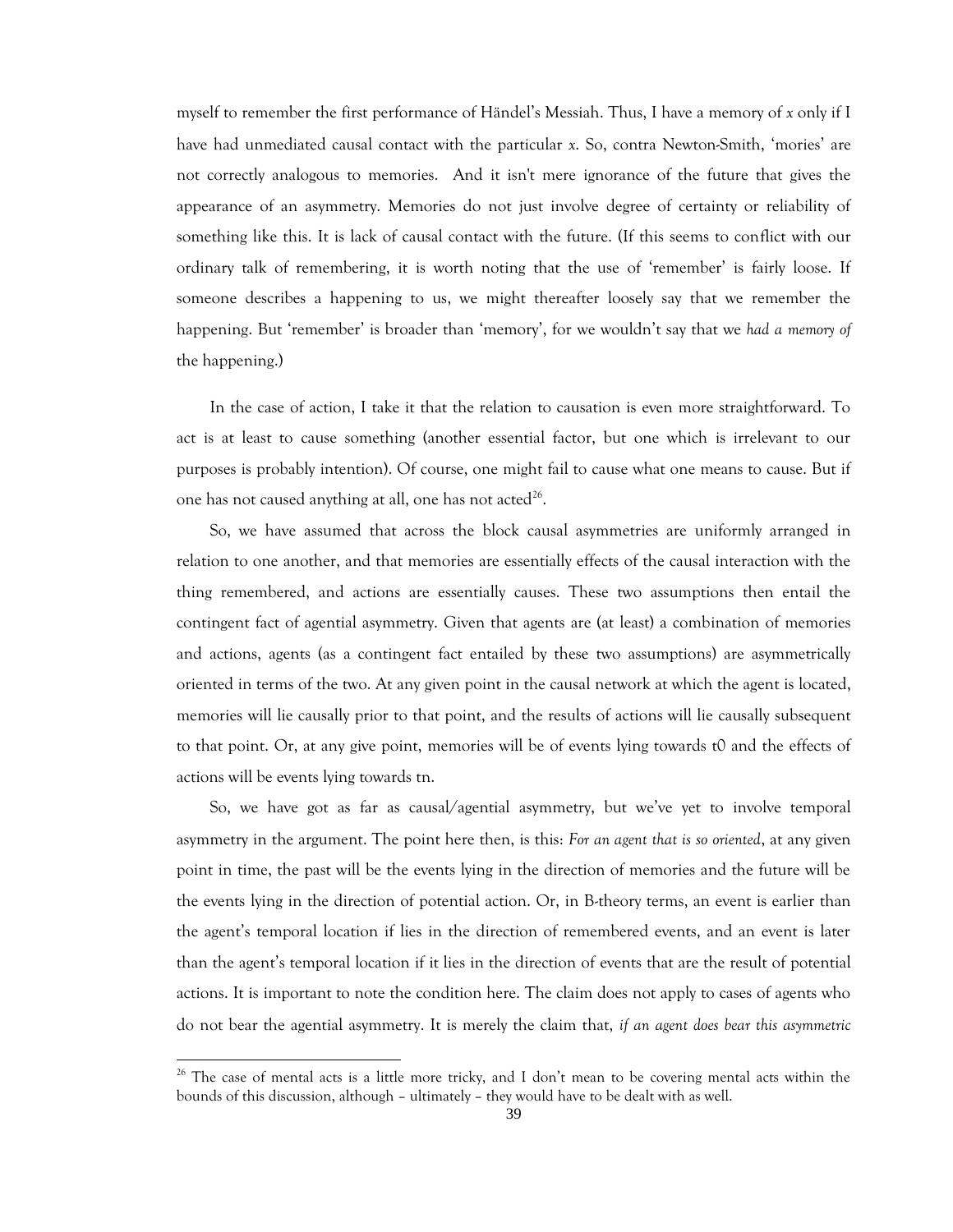*orientation to their memories and actions*, then earlier events must be taken to lie in the direction of remembered events, and later events in the direction of potential actions. And it seems to me that this is a hard claim to deny.

Does this not leave us, though, with an unhappily anthropocentric account of temporal asymmetry (for we have arrived at the claim that the earlier-later distinction rests in the memoryaction distinction)?<sup>27</sup> Is this enough - this talk of agents? We need not be alarmed, however. We must note just what is at work here. Given the necessary connection between causation and memories, and causation and action, the agential asymmetry (as already noted) depends on the asymmetry of causation. There is no distinction to be drawn between the direction of memories and that of potential action if there is no collective uniformity in causal asymmetry. It is because of this collective uniformity, that we have the agential asymmetry at all. Thus, our conclusion amounts to the claim that, insofar as there is collective uniformity of causal asymmetry, we must, for any given temporal location, take the earlier direction to be the direction of (collective) causal antecedence and the later direction to be the direction of (collective) causal subsequence. Thus, for a given temporal location, an event is earlier than that temporal location if it lies in the direction of causal antecedence, and it is later than that temporal location if it lies in the direction of causal subsequence. Given that on this account temporal direction is resting on collective causal asymmetry, the distinction between earlier and later does not emerge as an anthropocentric notion. It extends to cover all universes, regions, cases in which there is such collective causal asymmetry, agents or none. The point is that, *given what the distinction between earlier-later turns out to be in the case of an* agent, it can be applied to worlds without agents. If causes and effects were scattered in both directions equally we would lose the agential asymmetry. As noted, it is a contingent fact that we are so oriented. Thus, time emerges as contingently asymmetric – ultimately on the basis of the contingent uniformity displayed by causation $^{28}$ .

All we have arrived at for what I've said so far is that the collective uniformity must be complete uniformity. As emphasised, the argument turns on the entailment of agential asymmetry by causal asymmetry. Now it is clear in the case of complete uniformity in causal asymmetry that the agential asymmetry is entailed. This is because, regardless of where the agent is located within the causal network, its potential memories will lie in only one of the causal directions and its potential

<sup>&</sup>lt;sup>27</sup> ...Unhappy for some. Indeed, some writers favour a merely anthropocentric account of temporal (and causal) asymmetry. E.g. Price (1996). For our purposes, however, this would not be a welcome conclusion, so let us push on…

<sup>&</sup>lt;sup>28</sup> If it turns out – as Mellor suggests (1998, chapter 12) – that the uniformity in causal asymmetry is not contingent, then our account has the implication that temporal asymmetry is similarly necessary.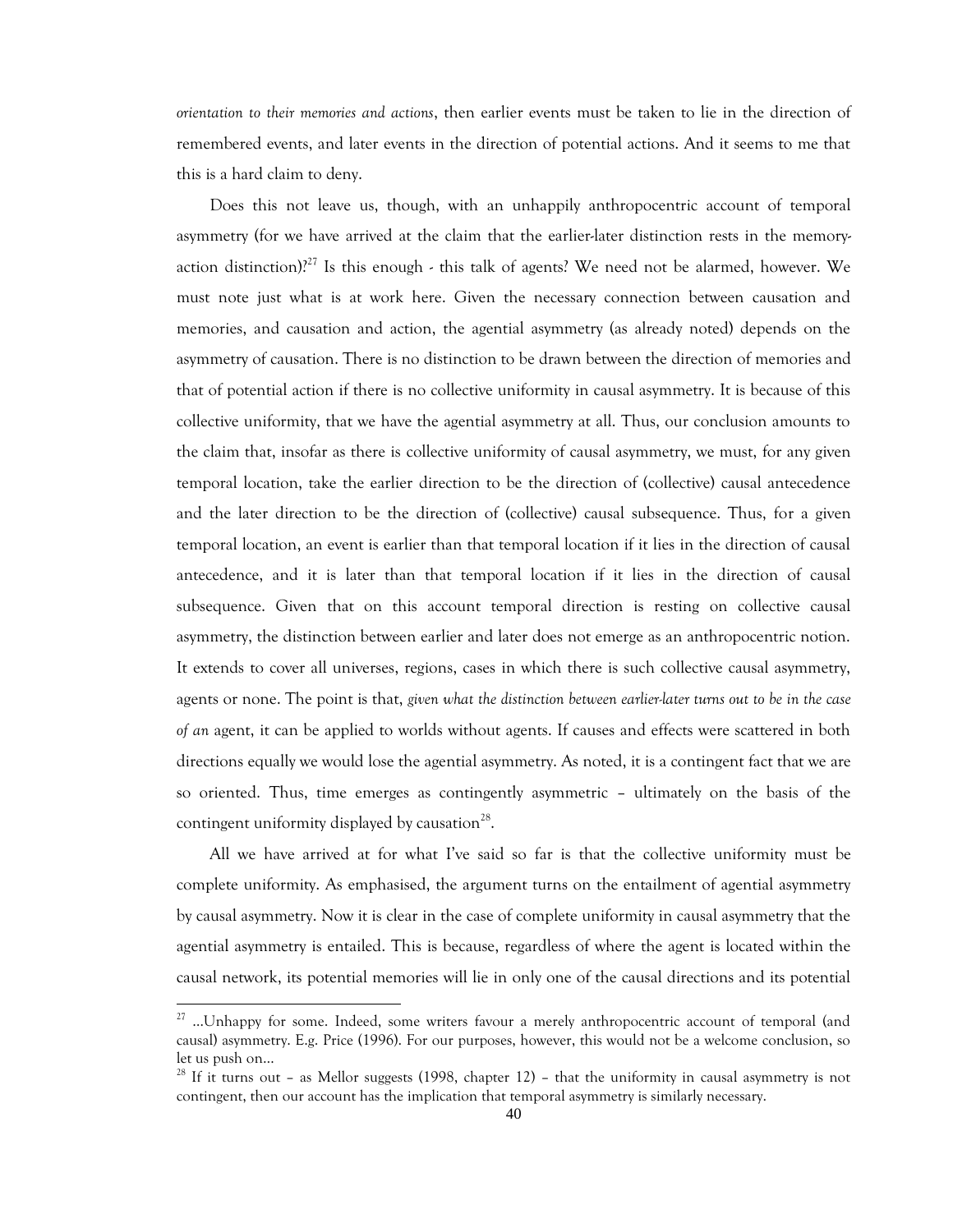actions will lie in the other. But might agential asymmetry be entailed by something weaker than this? Recall Dummett's dancing chief or the quantum eraser experiment. It seems that even in circumstances like these we can understand the agents to be asymmetric in the relevant sense – indeed, even when they themselves are involved in the deviant causal chain, like Dummett's chief. So what is it about the uniformity that permits some deviant causal chains, but nonetheless allows for the retention of the agential asymmetry? The point required to make sense of this situation is that, at any given time, agents (agents that are rich enough in experience to employ a distinction between earlier and later) are complexes made up of many memories and actions (and thus many causes and effects). Thus, all that is needed in order for our causal network to retain its implication of agential asymmetry is that, at any given  $point^{29}$ , the bulk of causation (antecedent and subsequent) linked to that point is uniformly oriented. So, even if there are some deviant causal chains which run the opposite way, as long as the bulk of the causation linked to each point in the causal network is uniform in arrangement, we would still have an overall asymmetry sufficient for the network to entail the agential asymmetry.<sup>30</sup> (The corollary of this is that causation which is scattered randomly throughout the block universe will entail a lack of agential asymmetry, and so a lack of temporal asymmetry.) Thus, the collective causal asymmetry appealed to in my formulation need only be that of enough uniformity to ensure that, at any given point within the causal network, the bulk of the causation is uniformly aligned (and this must of course hold for every point in the network in the same direction).

So, in contrast to the definition involved in Mellor's analysis (viz. that E is earlier than F iff E is causally antecedent<sup>31</sup> to F), what is doing the work in my definition is the appeal to the *direction of collective* causal antecedence/subsequence. E is, on my account, earlier than F iff E lies in the direction of collective causal antecedence relative to F. This does not entail that E itself is causally antecedent to F. As we have seen, this is compatible with F being causally antecedent to  $E -$  as long as the direction of collective causal antecedence lies in the direction of E relative to F. That is, the following four claims are compatible on this account; (i) that F causes E (or some fact co-located with F causes some fact co-located with E, or a uniformly-directed chain of such causation joins F to E), (ii) that E may or may not be causally antecedent to F, (iii) that E is earlier than F, and (iv) that F

 $29$  By 'point' here I understand 'causal relatum' within the network, which in this case are facts.

 $30$  It is important, here, to bear in mind the reason that we want the causal asymmetry to entail the agential asymmetry. The agential asymmetry depends on causal asymmetry, and if entailed by the causal network ensures that the distinction between 'earlier' and 'later' can be applied to network.

 $31$  Recall that causal antecedence is a more complicated relation that straightforward causation, but minimally if E is causally antecedent to F, then there is some fact co-located with E that causes some fact co-located with F (or there is some chain composed of such causal relations linking E and F).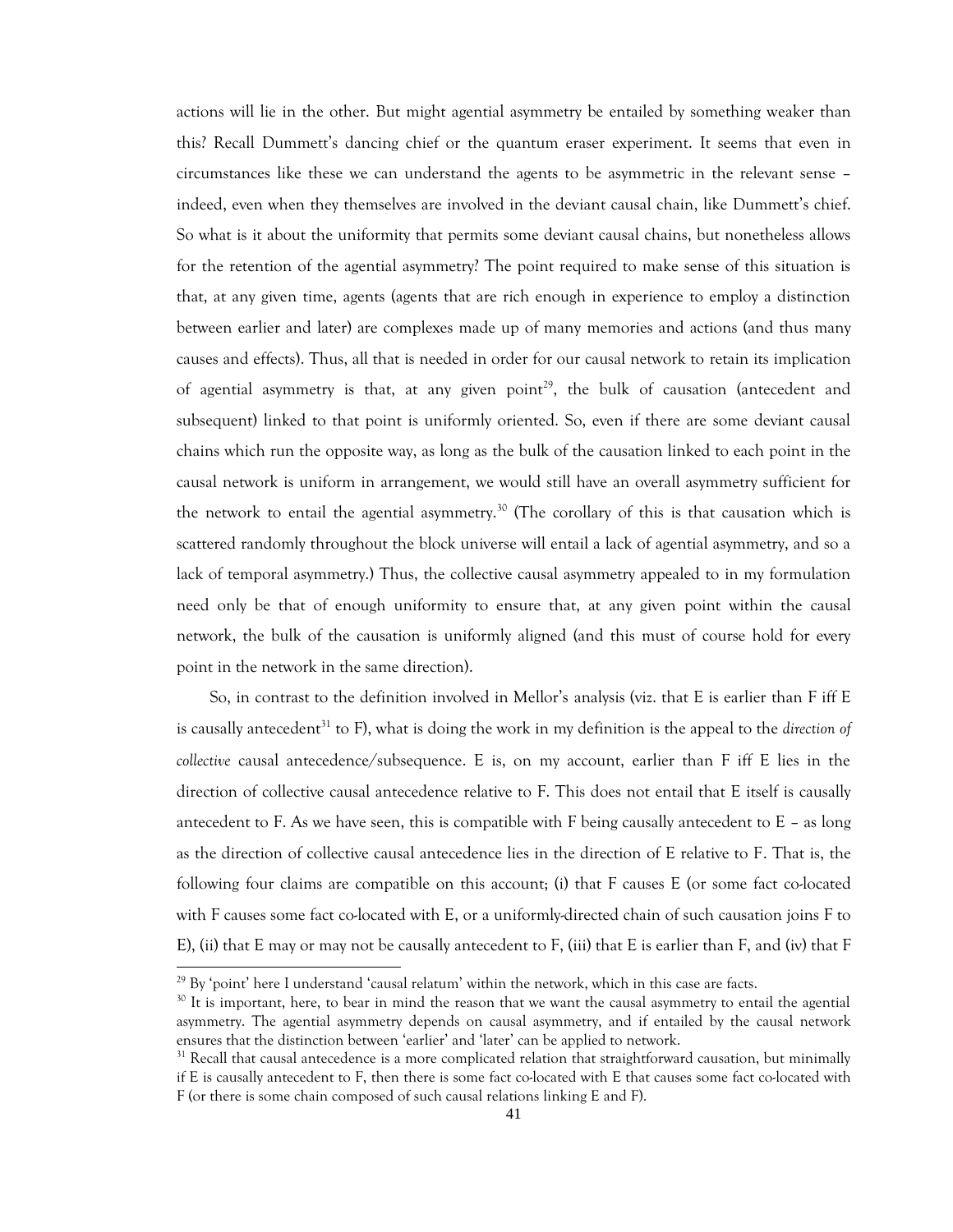is not earlier than E. So the account I propose is not a pair analysis. It is an analysis that is possible only in virtue of the collective patterning of the causal asymmetry involved. The temporal ordering of E and F need not coincide with the causal ordering of E and F for all E and F. This being so, it is in principle possible for us to deny the pair thesis without denying the causal thesis entirely. Thus, we have now arrived at a version of the causal thesis which is genuinely compatible with backward causation – that is, which permits some backward causation without thereby entailing that the cause precedes the effect in addition to succeeding it. This is the first virtue of this version (a version which I will call the 'majority' version).

A second virtue of this account, I take it, is that it allows temporal asymmetry to emerge either contingent or necessary – depending on whether uniform causal asymmetry is a necessary property of causal networks or whether it isn't. A consequence of this possibility of contingent temporal asymmetry is that the account is now compatible with worlds in which events are temporally but not causally ordered – an obstacle which, as mentioned earlier, was not overcome by Mellor's pair thesis.

It might be worthwhile for us to compare very briefly the majority version of the causal thesis with Mellor's pair version. It has already been noted that the majority version replaces the analysis in terms of pairs with an analysis in terms of networks. So, temporal asymmetry must be taken to be a feature of causal patterning rather than of individual causal relations. In relation to our discussion of chapter two, the majority version is a supervenience claim – temporal asymmetry supervenes on uniformity of causal asymmetry. Secondly, the account allows some causal asymmetry to be at odds with the temporal asymmetry it determines, and as such cannot be constitutive of temporal ordering. Thus, on this account, we require independent symmetric temporal ordering, and the account is merely one of what temporal asymmetry consists in.

Despite its advantages, the majority account, as it stands, might invite a worry: The account sits quite comfortably when we restrict our attention to (this region of) the actual world where there are no established cases of backward causation or to a world in which there is very little backward causation. Similarly, it sits well with worlds in which causation is so lacking in uniform arrangement as to be scattered randomly across the world (assuming that this is a coherent notion). So, given that complete or near-complete uniformity is sufficient for temporal asymmetry and randomly scattered causation is sufficient for a lack of temporal asymmetry, it seems that there would be some degree of uniformity beyond which temporal asymmetry would arise. And while this is not an incoherent view, it certainly is strange. What is worrying here is that temporal asymmetry doesn't seem to be a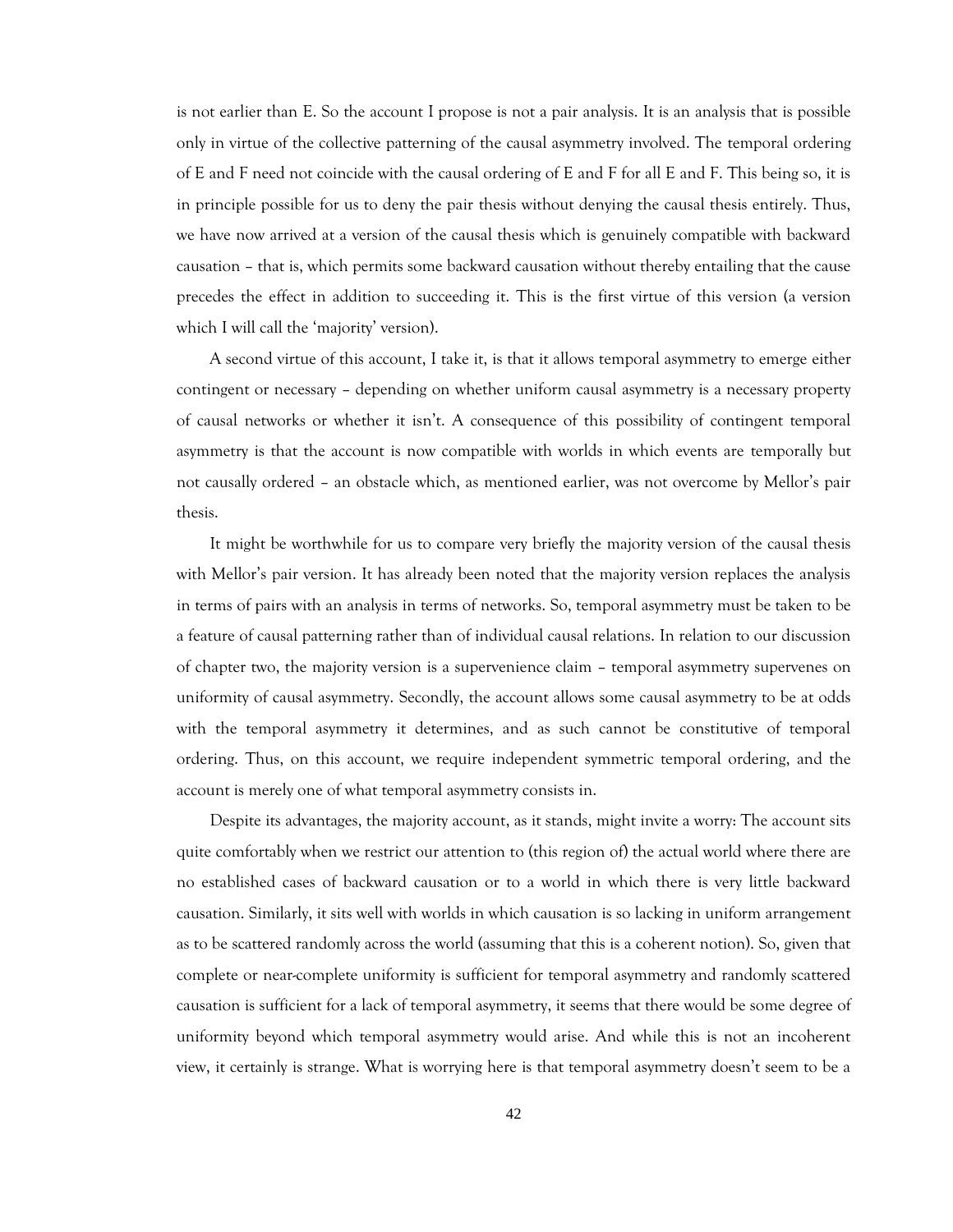matter of degree. Even if merely local, we either have it or we don't. There isn't any intelligible notion of degree of temporal asymmetry. We cannot have a region or world in which things are earlier than each other, but to a greater degree than some other region or world. So once we move away from the pair analysis (which ensures that this determinateness is at least retained in the case of pairs) to the majority analysis, we must make intelligible the notion of a determinate relation (earlier-later) supervening on a vague one (majority uniformity).

Related to this worry is that we are still ignorant of just how much uniformity within a network *is* sufficient. Is there a degree of uniformity after which temporal asymmetry arises, as the above line of reasoning suggests? And if so, what point is this? If we are allowing some deviant causation, which should it be? And how much? Indeed, it is not clear what it is about *mere* majority that should make the difference, such that if we only just scrape majority uniformity – or pass a certain degree of uniformity – the network is thereby temporally asymmetric. The account, as it stands, is somewhat unprincipled.

I wish to make a suggestion in this regard, which might at first appear a little odd, and which certainly requires a more extensive examination than I will give it here. But I do think it is a promising line. In order to introduce the suggestion, I begin with a case of backward causation of a different sort – the sort in which we'd be more inclined to allow that the asymmetry of time *is* affected by the deviant causation. This is the case of time-travelling objects. $32$ 

In the case of time travel, like that of backward causation, the majority of causation runs in the t0 – tn direction while some minimal number of chains run in the opposing direction. Unlike the case of backward causation, however, there *is* a sense in which the earlier-later direction coincides with the direction of causation in the deviant chain(s). I will begin with an old-fashioned example of time travel in order to illustrate the point more clearly. I will then transpose these claims into a more general form which should hold for less imaginative cases of time travel. Let us begin then by considering the case of time-travelling Mellor: Time-travelling Mellor has lived an ordinary existence up until a fateful Thursday in 2014 when he steps into a time-machine. Upon the initiation of the time machine, Mellor travels back in time. Let us stipulate that the time travel we are considering involves an alteration in the *relation* between courses of events which are otherwise as they normally would be. Everything within the time machine (Mellor and his stowed accoutrement) proceeds as it normally would, while everything outside of the time machine too proceeds as it normally would.

<sup>&</sup>lt;sup>32</sup> I will not delve here into a discussion of the paradoxes of time travel. Many authors consider these paradoxes to be tractable and this is enough for me to use the notion of time travel to test out the account of the asymmetry of time I have proposed.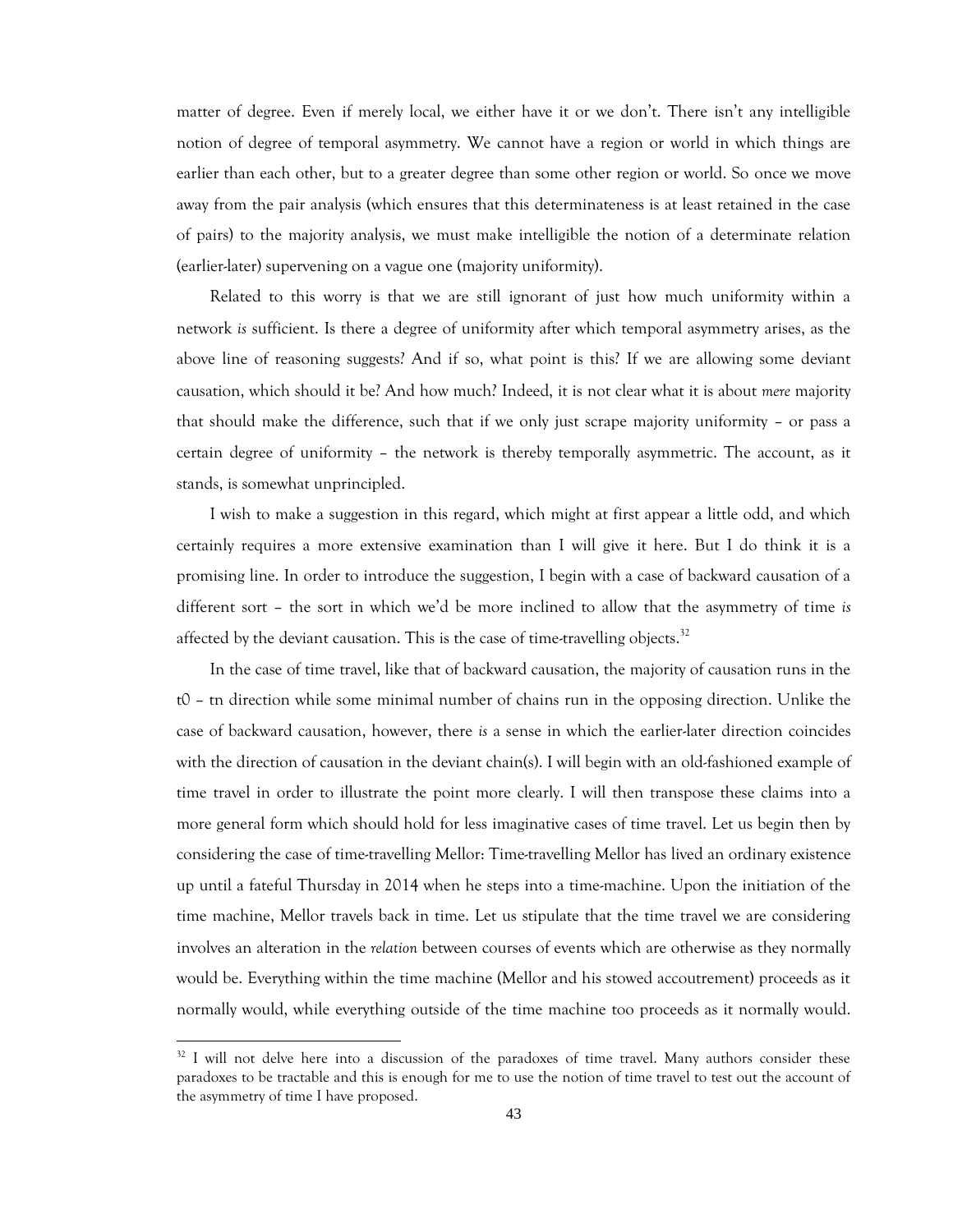Mellor gets a little older; we get a little older. Mellor makes himself some tea; we make ourselves a little tea as well. However, in relation to each other, these two sets of proceedings are occurring in opposed directions. Thus, the events and processes constituting Mellor's world line do an aboutturn and proceed in the opposite direction to that in which they were proceeding. While our hair grows longer as we consider the temporal series in the t0 – tn direction, Mellor's hair grows longer as we consider the temporal series in the tn – t0 direction<sup>33</sup>. If we were to look through the hypothetical window of Mellor's time machine as he travelled from outside the machine, we would find that as our own facial hair went from stubble to beard, Mellor's facial hair would go from beard to stubble. (These opposing directions will of course be found at times prior to Mellor's climbing into the time machine, given the about-turn of his line.) This appeal is akin to Mellor's in the case of the time-travelling clocks and similarly involves a reversal of the direction of local time. The point here then is that there is a sense in which Mellor's stubble is earlier than his beard – viz. if we consider the course of events as it is proceeding inside the time machine.

Let us generalise the case: Let us take Mellor to be a particular case of the more general timetravelling object X, and let us call a state which depends on a state lying at an earlier point in the object's world line (like the state of Mellor being bearded) *t* and the state upon which it causally depends (like the state of Mellor being stubbled) *s*. I take it that even less fictitious examples of time travel involve at least these four basic elements; (i) an object X, (ii) a state *t* of the object that is later than *s* along the object's world-line, but which is earlier than *s* by the direction of temporal asymmetry determined by non-time-travelling objects, (iii) a state *s* of the object that is earlier than *t* along the object's world-line, but which is later than *t* by the direction of temporal asymmetry determined by non-time-travelling objects, and (iv) *s* is causally antecedent to *t*, but not vice-versa.

Now according to the majority view as it stands, we seem to get the wrong analysis of such cases. Let us call a universe which is very similar to our own, but which contains a few cases of timetravelling objects, ‗U'. Depending on the details of the causal relations in which the time-travelling object is involved, we obtain one of two analyses of the temporal asymmetry of U using the majority account advanced thus far. Either the causal relata involved in the world-line of the time-travelling object are such that the bulk of causation in which they are involved is opposed in its asymmetry to that of the non-time-travelling objects or every causal relatum in U is such that the bulk of

<sup>&</sup>lt;sup>33</sup> The situation is of course complicated by the relativity of simultaneity.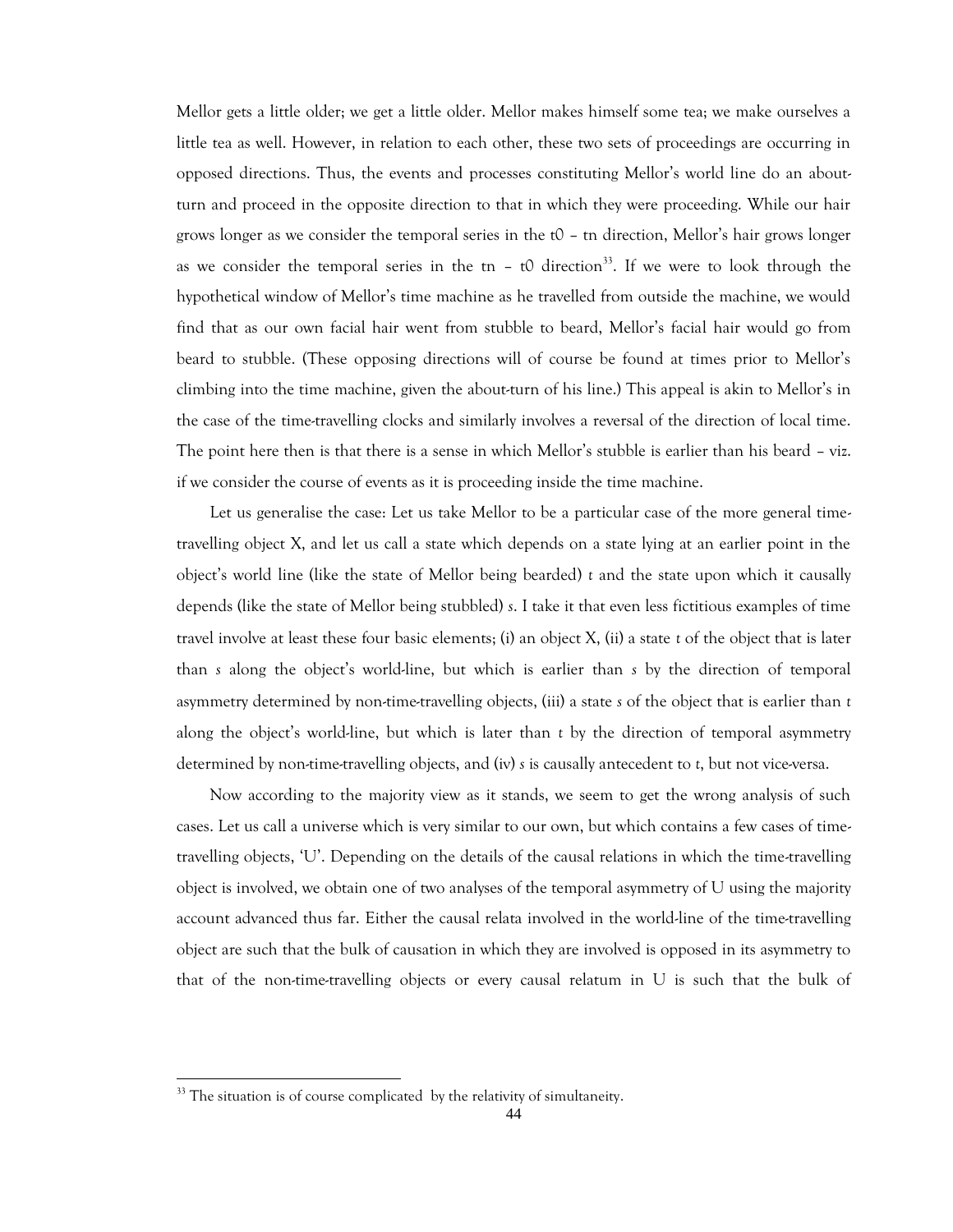causation<sup>34</sup> in which it is involved is uniformly aligned (in the direction associated with the nontime-travelling objects). (I remain neutral on this point as the causal boundaries between a timetravelling object and the other objects are unclear, and I do not wish to delve into their intricacies here. And, as we shall see, on either construal our majority account gives the wrong analysis.) In the case of the former, U is entirely lacking in temporal asymmetry. And in the latter, U turns out to be temporally asymmetric in the direction of the non-deviant causation. (This is akin to the case of backward causation discussed above.) And on this construal, *s* is later than *t*, contrary to our judgement above.

Now the former conclusion is surely wrong – for physicists have entertained the possibility of time-travelling objects within our universe (de Beauregard, 1977), and we take our universe (or at the very least this region of it) to be temporally asymmetric. But why should we be inclined to deny the latter conclusion? Why should we not simply accept the result offered by our account, that the direction of the majority of causation determines the direction of temporal asymmetry and there put an end to it? An answer to this highlights the problem involved in an unprincipled appeal to mere majority: Returning briefly to Mellor's time machine, let us abstract from what is going on inside and focus on what is outside the machine – viz. the rest of us (that is, all objects and processes involved in the world as we take it to be outside the machine). Bearing in mind the commitment made in chapter one to relationalism about space and time, what is the ‗rest of us' but a collection of objects of the same sort as Mellor? Upon what basis might we nominate the direction of time asymmetry as it is determined by our set of objects as ‗the' direction rather than the direction determined by Mellor and his accoutrement in the time machine?

Well, if we could appeal to the temporal relations posited by the A-theory, we would have a basis. On the A-theory<sup>35</sup>, even if an object travelled back in time, we would not want to equate the earlier-later distinction as it applies along the world-line of the object with the earlier-later distinction as it applies to the rest of the non-time-travelling objects. ‗The' direction of temporal asymmetry would be the direction of growth of the universe, and so ours would indeed be the direction of time whereas the direction determined by the course of events in the time machine must be taken to be a direction in some other subsidiary sense (a merely apparent 'earlier-later'). But, for better or worse, we have for the purposes of this paper given up any involvement with the

<sup>&</sup>lt;sup>34</sup> Here again to be understood as the complicated relation of causal antecedence and subsequence, and not simply two-place causation (includes chains).

<sup>&</sup>lt;sup>35</sup> Assuming that time travel is even compatible with an A-theory account, it would only be compatible with a growing universe account and not with a presentist account.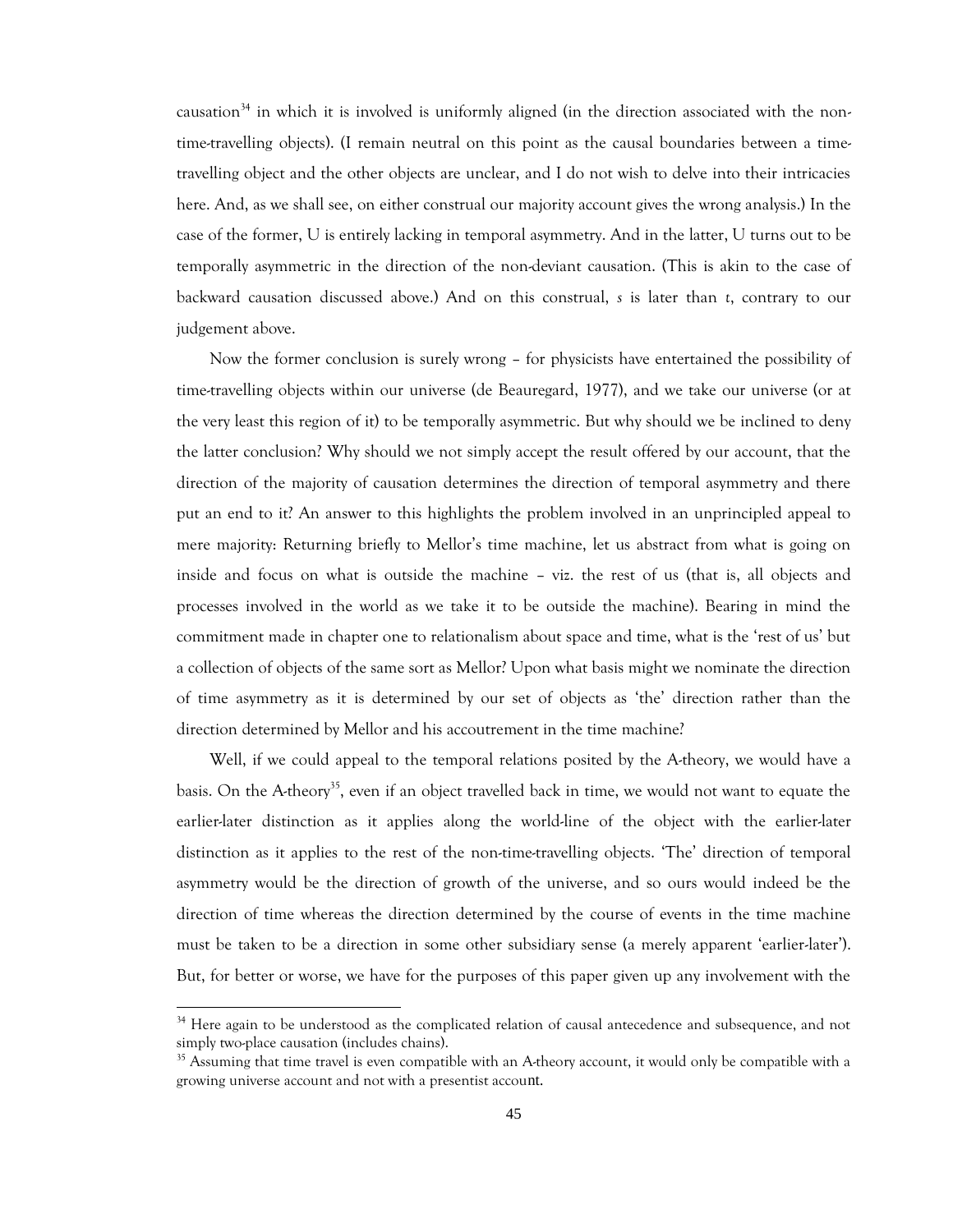A-theory. Alternatively, if we had taken on the B-theory but had come upon time asymmetric laws (which might point to time itself bearing certain properties), we might appeal to the properties of time itself to distinguish a direction. In this case, something like a substantivalist account of time might account for ours being 'the' direction of temporal asymmetry as opposed to Mellor's. But again, we have relinquished this possibility in our taking on relationalism.

We might point out that the direction determined by Mellor's course of events is *surrounded by* the direction determined by the rest of us. But all this amounts to is an appeal to sheer numbers. It does not lessen the sense in which the course of events involving the time-travelling object are intrinsically akin to ours, except opposed in causal direction. The point I am trying to make is akin to the point about the relativity of motion that arises on a relationalist account of space: Given that we can't appeal to spatial points in order to establish which of two objects is moving and which is at rest, we might justifiably take either of the objects to be at rest. Thus, what we need is a refinement in our appeal to the direction of collective causal asymmetry so that it doesn't entail the overriding of perfectly respectable cases of the earlier-later distinction.

It turns out that our account, which trades the pair analysis for the network analysis is still too broad. We haven't yet constrained the notion of a network nor found a principled way of distinguishing how much of a majority is sufficient. And so even when deviant causation is local and contained to a small, continuous region, the entire universe emerges either as lacking temporal asymmetry entirely (that is, no distinction between earlier-later whatsoever applies) or this asymmetry is overridden by the greater collective asymmetry. The question then is this: In virtue of what is state *s* of X earlier than state *t* when the network in which it is embedded considered in its entirety collectively determines no direction of temporal asymmetry (as analysed in terms of the majority account)? In virtue of what do we want to say that the course of events involving the timetravelling object form a temporally asymmetric network and the course of events involving the rest of the objects form an opposing temporally asymmetric network, rather than simply concluding that the entire network has no temporal asymmetry or the majority asymmetry?

What seems to be the difference between the case of backward causation in which the direction of temporal asymmetry is unaffected and the case of time-travelling objects in which the direction of temporal asymmetry is affected is that the latter involves *objects* in a special way. This suggests a solution then. When we are assessing a network for temporal asymmetry, not all causation linked to an arbitrary point is relevant to assessing temporal asymmetry. Only the causation that is essential to the objects involved is relevant. By this I mean the causal processes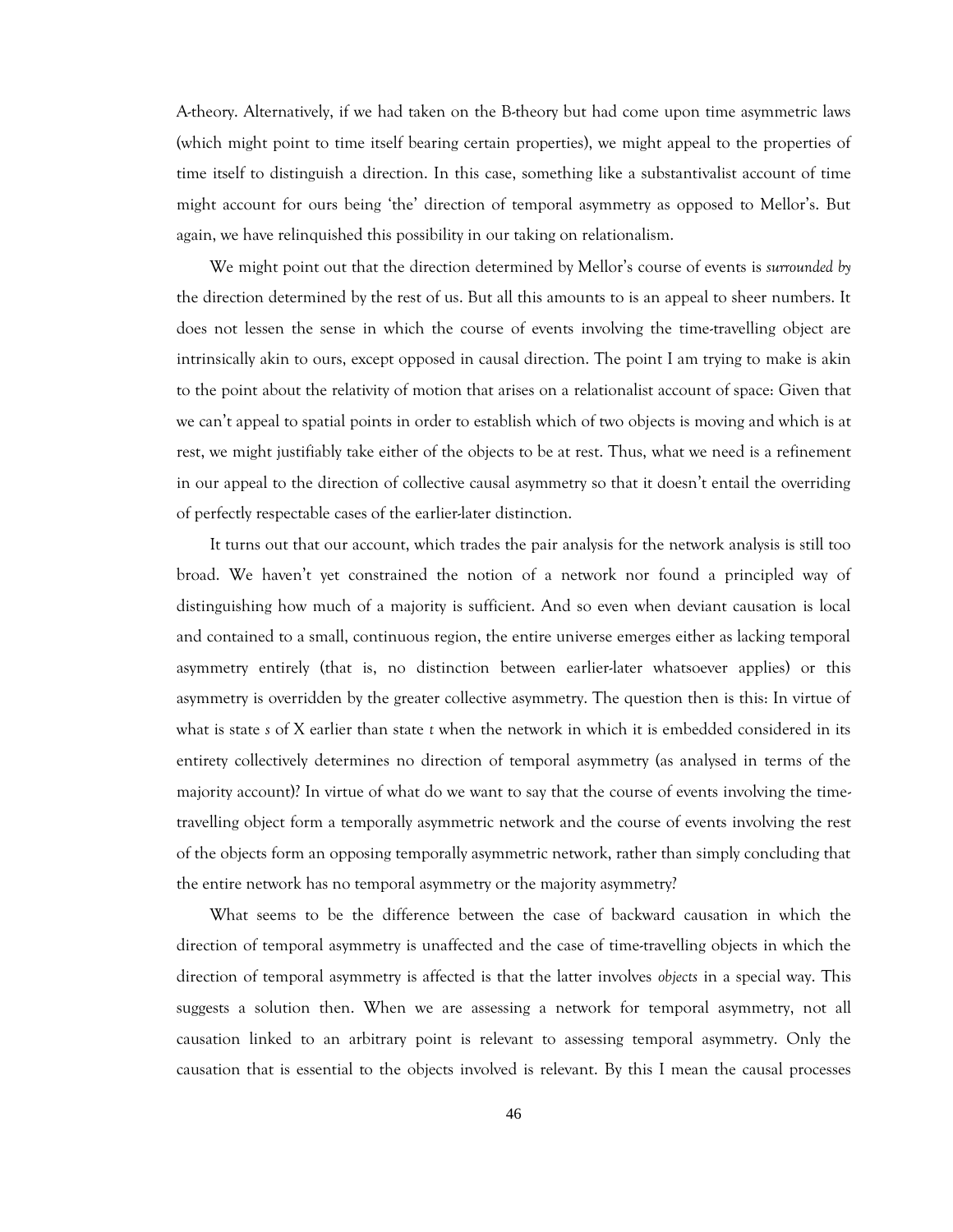which are essential to the object being the sort of object it is. In the case of U as described above, the causation relevant to assessing temporal asymmetry is the causation involved in the essential processes of the time-travelling object, and of each of the non-deviant objects. And if we limit our considerations to these causal processes, we find that for each point in the world-line of the timetravelling object, the relevant causation *is* uniformly arranged *and no other causation is relevant* to the determination of the temporal direction for these points. Whereas in the case of backward causation, the causation is not essential to the processes of the object's involved (the chief's dancing does not constitute part of an essential causal process), and so it is not relevant in determining the direction of temporal asymmetry for the objects involved.

As a last consideration, it is interesting to compare what the majority account and this latter version of the causal thesis imply about the role of processes (or order of properties) in the asymmetry of time. The majority account – being an account which abstracts from the causal relata entirely – of course rules processes out of a determination of the direction of temporal asymmetry entirely. This latter account, however, if correct, gives us reason to suppose that processes do have some bearing on the asymmetry of time. Where ordinary process accounts go wrong, however, is in specifying particular processes on which the direction of temporal asymmetry depends. Temporal asymmetry as such does depend on processes, but – being a notion which carries over to worlds with different processes and different objects – does not depend on any particular processes as process accounts suggest. Further, process accounts leave out any appeal to causation entirely, and – if my suggestion above turns out to have some weight – causation is precisely the ingredient which allows for the temporal *asymmetry*.